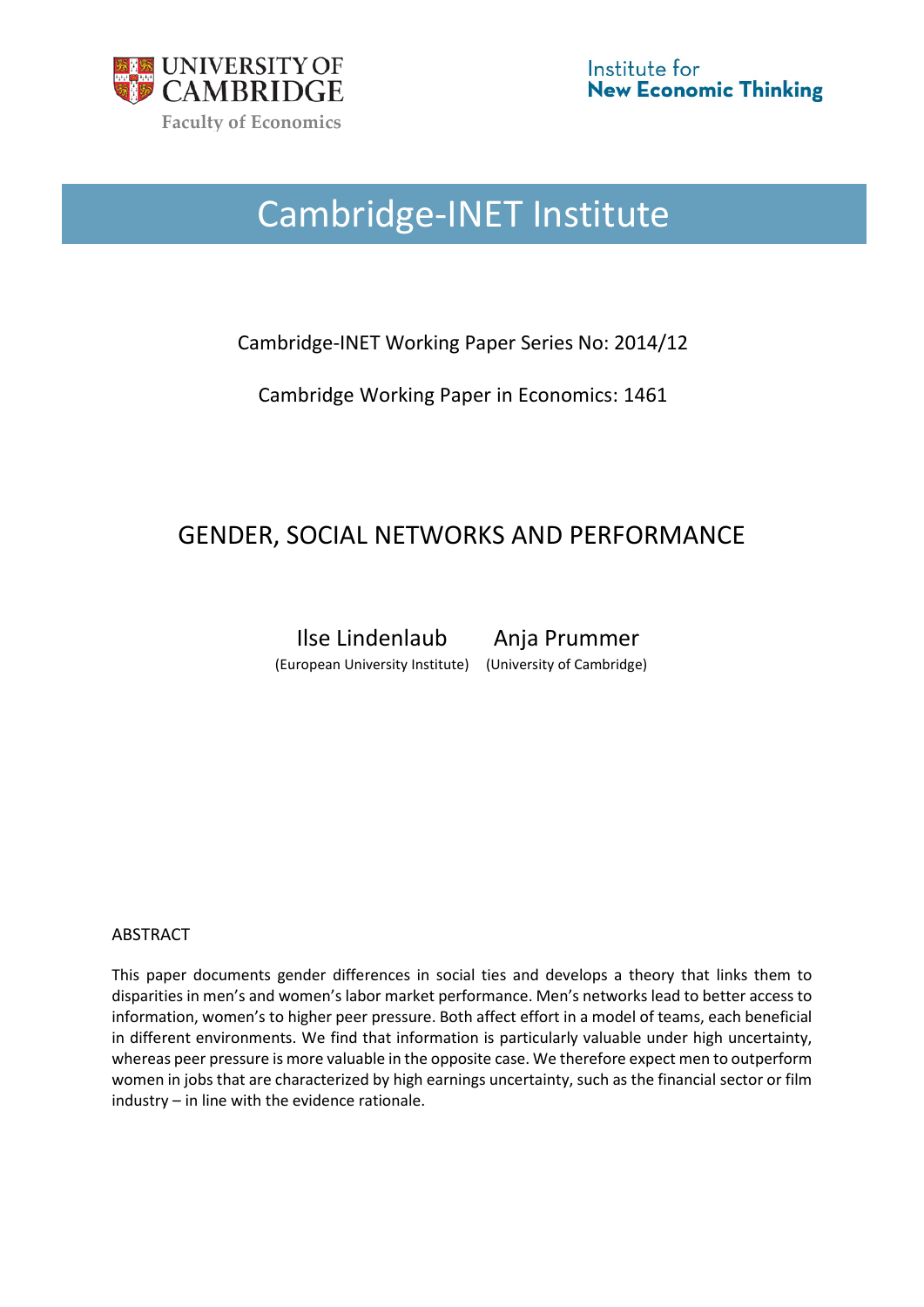## GENDER, SOCIAL NETWORKS AND PERFORMANCE<sup>∗</sup>

Ilse Lindenlaub† Anja Prummer‡

July 15, 2014

#### **Abstract**

This paper documents gender differences in social ties and develops a theory that links them to disparities in men's and women's labor market performance. Men's networks lead to better access to information, women's to higher peer pressure. Both affect effort in a model of teams, each beneficial in different environments. We find that information is particularly valuable under high uncertainty, whereas peer pressure is more valuable in the opposite case. We therefore expect men to outperform women in jobs that are characterized by high earnings uncertainty, such as the financial sector or film industry – in line with the evidence.

**Keywords:** Networks, Peer Pressure, Gender, Labor Market Outcomes **JEL Classification:** D85, Z13, J16

<sup>∗</sup>We are grateful to our advisors Jérôme Adda, Jan Eeckhout, Massimo Morelli, Nicola Pavoni and Fernando Vega Redondo for helpful discussions and advice. We further would like to thank Carlos Alós-Ferrer, Estelle Cantillon, Hector Chade, Giancarlo Corsetti, Raquel Fernandez, Edoardo Gallo, Sanjeev Goyal, François Maniquet, Andrea Mattozzi, Francesco Nava, Onur Özgür, Brian Rogers, Carl Sanders, Karl Schlag, Klaus Schmidt, Jan-Peter Siedlarek, Adam Szeidl, Yves Zenou as well as seminar participants at the University of Cambridge, the University of Cologne, UC Louvain-CORE, Ludwig-Maximilians University Munich, the EUI Micro Working Group, the Berkeley Student Theory Group, EEA 2013, SAET 2013, CTN 2013 and PET 2013 for helpful comments. Additionally, we thank Unicredit who awarded us for this paper with the *UWIN Best Paper Award*. All remaining errors are ours.

<sup>†</sup>Contact: Department of Economics, European University Institute, Via della Piazzuola 43, 50133 Florence, Italy, ilse.lindenlaub@eui.eu

<sup>‡</sup>Contact: Cambridge-INET Institute, Faculty of Economics, Sidgwick Avenue, Cambridge, CB3 9DD, UK, ap809@cam.ac.uk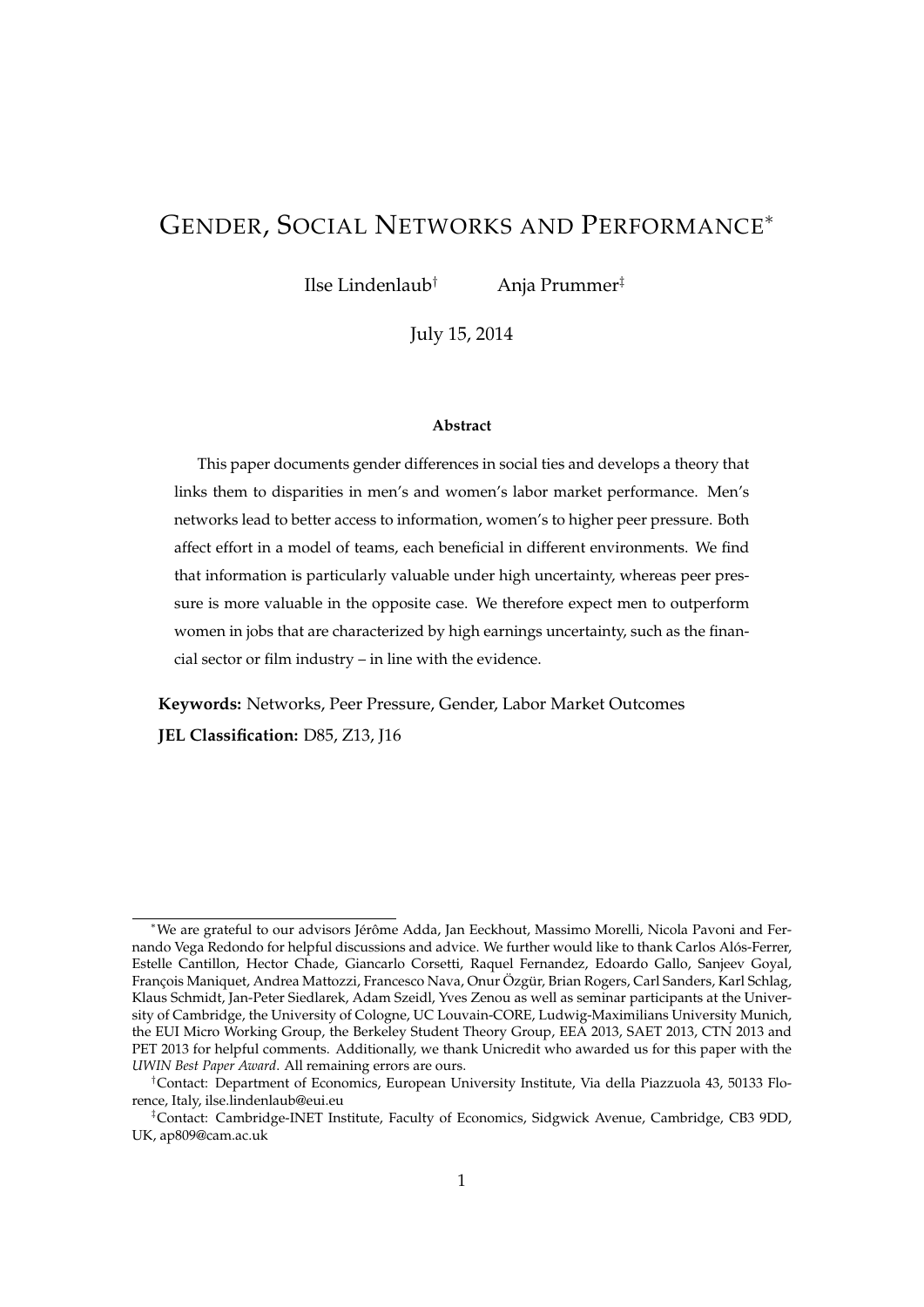"Loose connections are the connections you need. It's the No. 1 rule of business." Sallie Krawcheck, owner of the global women's network *85 Broads*[1](#page-2-0)

## **1 Introduction**

Gender differences in labor market outcomes remain striking. In the US, women's earn-ings in [2](#page-2-1)012 were on average 80.9% of men's earnings.<sup>2</sup> Even though part of it can be explained by occupational sorting, *within* occupations wage gaps are considerable. Management occupations, such as financial manager and chief executive, are particularly affected, whereas healthcare support and administrative occupations show much smaller gaps.[3](#page-2-2) Similar patterns were found for the UK, where full-time working women in the financial sector earn 55% less than full-time male workers – a gap twice as large as the gap in the economy as a whole.<sup>[4](#page-2-3)</sup> What these high-wage-gap occupations have in common is that they are characterized by a large amount of uncertainty, commonly measured by earnings variability. Earnings of both executives and financial managers are largely based on performance pay and thus not constant. Women's lower earnings in these occupations are mainly due to large differences in performance pay and bonuses, suggesting that men perform better.<sup>[5](#page-2-4)</sup> At the same time, and possibly as a logical consequence, more men than women sort into occupations with high earnings volatility.<sup>[6](#page-2-5)</sup> But why do women perform relatively poorly in "high-risk" occupations and avoid them?

In this paper, we offer a novel answer to this question, which is based on social net-work heterogeneity between men and women.<sup>[7](#page-2-6)</sup> We argue that men's network structures allow them to perform better in uncertain environments compared to women and our model clarifies why this is the case. This approach is motivated by our novel empirical finding that men's and women's social networks differ. We show in the AddHealth Data Set that women have fewer friends than men, that is they have a lower *degree*, but their

<span id="page-2-0"></span><sup>1</sup>Krawcheck at Marie Claire's luncheon for the *New Guard*, November 2013.

<span id="page-2-2"></span><span id="page-2-1"></span><sup>&</sup>lt;sup>2</sup>See the report of the U.S. Bureau of Labor Statistics, http://www.bls.gov/cps/cpswom2012.pdf <sup>3</sup>See <mark>[BLS-Reports](#page-35-0) [\(2013\)](#page-35-0), http://www.bls.gov/cps/cpswom2012.pdf</mark>

<span id="page-2-3"></span><sup>4</sup>Wage differences are considerable even when controlling for hours of work (full time) and type of job. See the report by the [Equality and H.R.Commission](#page-36-0) [\(2009\)](#page-36-0).

<span id="page-2-5"></span><span id="page-2-4"></span><sup>&</sup>lt;sup>5</sup>Again, see the report by the [Equality and H.R.Commission](#page-36-0) [\(2009\)](#page-36-0).  $\mathrm{^6}$ See [Dohmen and Falk](#page-36-1) [\(2011\)](#page-36-1).

<span id="page-2-6"></span> $7$ Common explanations for these patterns are discrimination against women in male-dominated environments, or differences in preferences and risk aversion. See [Eckel and Grossman](#page-36-2) [\(2008\)](#page-36-2) for an overview of the literature that finds women to be more risk averse than men. Other explanations involve differences in bargaining strength, which can account for part of the gender wage gap [\(Card et al.](#page-36-3) [\(2013\)](#page-36-3)) as well as future fertility concerns which leads women to self-select in different occupations [\(Adda et al.](#page-35-1) [\(2011\)](#page-35-1)).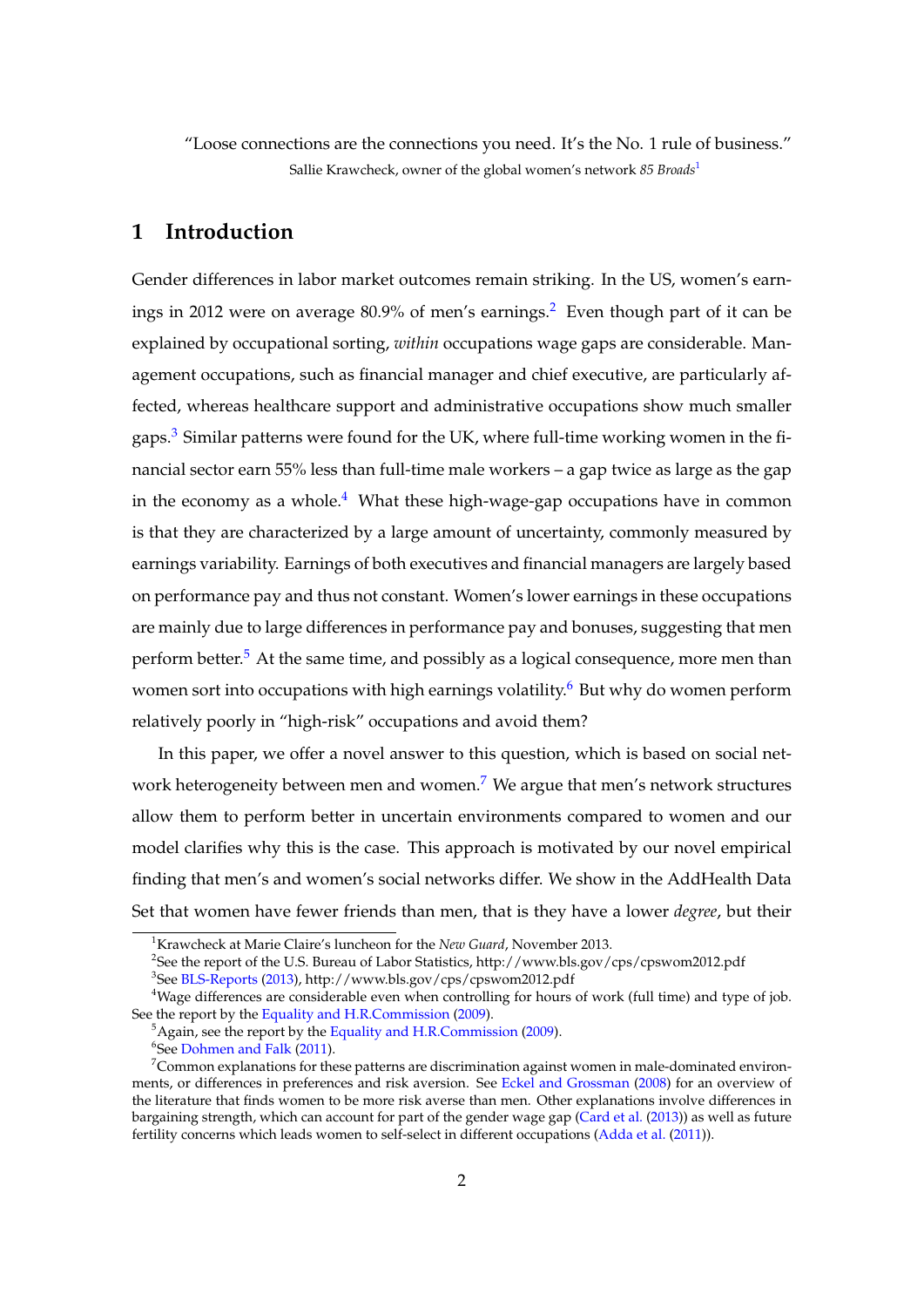friends are more likely to be friends among each other, implying a higher *clustering coefficient*. [8](#page-3-0) Thus, women have smaller but tighter networks, whereas men have larger but looser ego networks. We argue that the network patterns among friends carry over to the informal network structures at the workplace, an assumption in line with [Burt](#page-35-2) [\(2011\)](#page-35-2) and supported by case studies [\(Brands and Kilduff](#page-35-3) [\(2013\)](#page-35-3)).

We argue that tight and loose networks provide different types of social capital: a tight network fosters trust or peer pressure among agents, as it prevents them from shirking. This is because they fear repercussions not only from the individual they affect directly with their behavior but also from other members of their network. As a result, closed networks help overcome free-riding problems [\(Coleman](#page-36-4) [\(1988a\)](#page-36-4)).<sup>[9](#page-3-1)</sup> But network closure comes at a  $cost<sup>10</sup>$  $cost<sup>10</sup>$  $cost<sup>10</sup>$ . Networks with high closure do not allow individuals to access as much information and other low-value resources as networks with lower closure. Being in a loose network with links to individuals that are not connected themselves is particularly valuable for information acquisition. This is what the literature has referred to as the "strength of weak ties" [\(Granovetter](#page-37-0)  $(1973)$ ).<sup>[11](#page-3-3)</sup> We are interested under what circumstances tightly connected female networks and thus high peer pressure are more important for *performance on the job* and in what environments the opposite is the case.<sup>[12](#page-3-4)</sup> We develop a theory where networks provide both access to information as well as peer pressure and outline the implications of different network structures on wages.

In our model, workers repeatedly form partnerships to complete projects. Project success positively depends on the partners' efforts. Effort is unobservable and only the project outcome is public information. If the project is completed successfully, the project payoff is shared between the team members. Because output is split but costs are not, there is a team moral hazard problem at work. As a result, the project partners exert inef-ficiently low effort.<sup>[13](#page-3-5)</sup> We will show how networks can help attenuate this moral hazard

<span id="page-3-0"></span> $8$ We are using data of teenagers, not of men and women who are already employed. We do this as we are interested in the informal networks, not the formal ones. To the best of our knowledge there does not exist a sufficiently big data set that contains information on *informal* networks at the workplace.

<span id="page-3-1"></span><sup>9</sup> Specifically, closed networks mitigate free-riding problems through the creation of norms and punishment systems. [Coleman](#page-36-5) [\(1988b\)](#page-36-5) stresses the importance of this mechanism for diamond traders in New York.  $10$ All of this literature assumes that individuals have a fixed budget of time.

<span id="page-3-3"></span><span id="page-3-2"></span><sup>&</sup>lt;sup>11</sup>These two types of social capital can also be related to the concepts of bonding versus bridging social capital defined in [Putnam](#page-38-0) [\(2000\)](#page-38-0).

<span id="page-3-4"></span><sup>12</sup>We do not aim to address the question of job *search*, as has been done, for example, in [Arrow and](#page-35-4) [Borzekowski](#page-35-4) [\(2004\)](#page-35-4), [Calvo-Armengol and Jackson](#page-36-6) [\(2004\)](#page-36-6), [Calvó-Armengol and Jackson](#page-36-7) [\(2007\)](#page-36-7), but we are interested in how the network structure matters once the job has been found.

<span id="page-3-5"></span><sup>&</sup>lt;sup>13</sup>See [Holmstrom](#page-37-1) [\(1982\)](#page-37-1) for moral hazard problems in teams.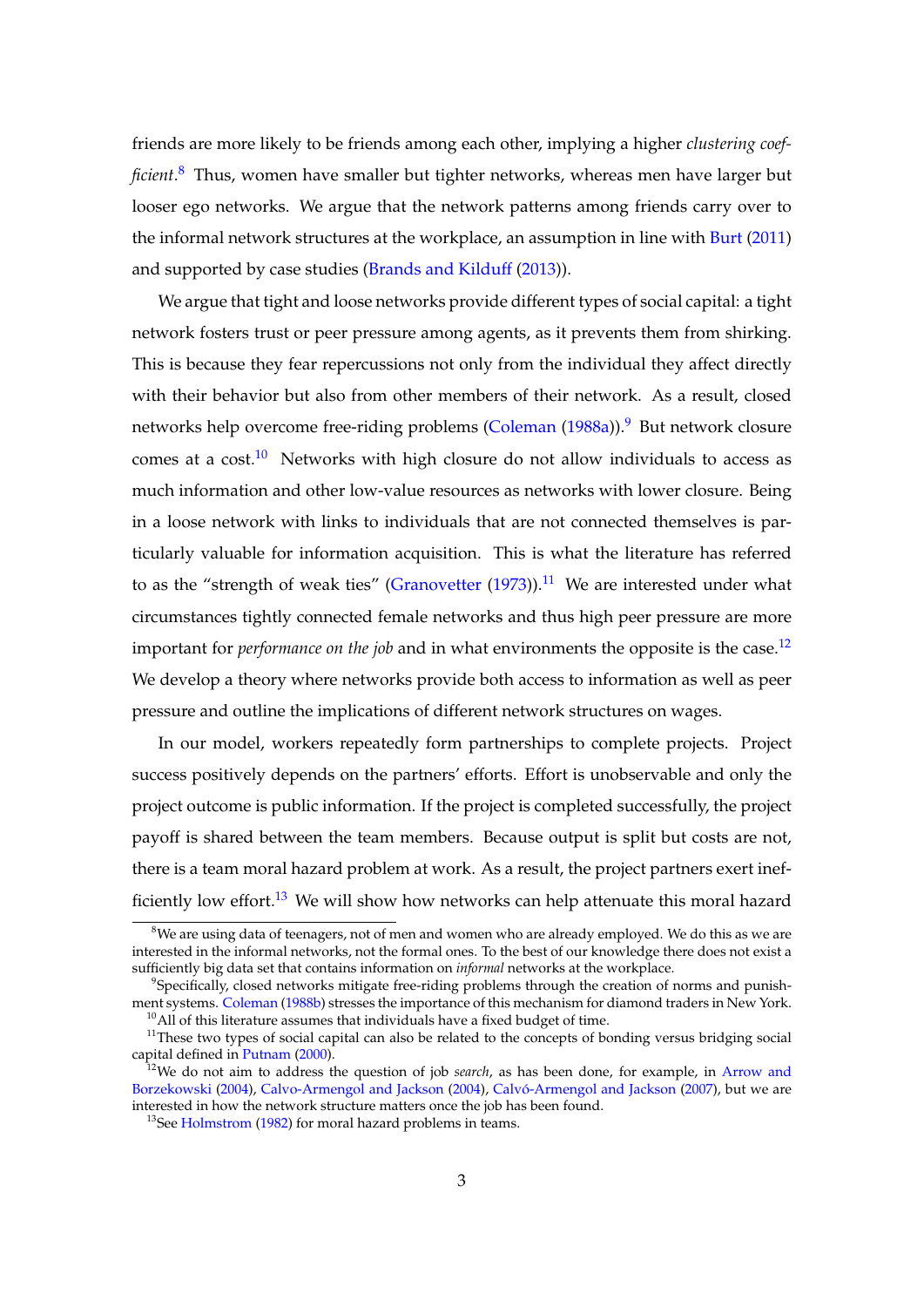problem by increasing effort.

We are interested in the effort levels of the project partners as a proxy for their performance and specifically in the factors influencing this choice. First, the choice of effort depends on *information* about the value of the project, which can be high or low, depending on the state of the world. Workers receive signals about the state through their network and form expectations about the project value. These expectations influence effort. The more signals and thus information a worker has, the more precise is his belief about the state of the world. This allows for a better judgment as the optimal effort is state dependent. Second, effort positively depends on the amount of *peer pressure* individuals face.

How much information a worker has and how much peer pressure he faces depends on his network structure. Workers with a higher degree hold more information, as they receive a higher number of signals about the state of the world. In turn, workers with higher clustering face more peer pressure through the following mechanism: a failed project leads to discord between the project partners. But this discord also affects their common friends, that is their disagreement spreads through the entire group – an idea based on the *structural balance theory*. [14](#page-4-0) Since an intact friendship is necessary for a successful project, repercussions of a failure are worse for a worker with high clustering compared to someone with a looser network. Therefore, higher clustering leads to higher effort in order to be on good terms with future potential project partners.<sup>[15](#page-4-1)</sup>

Our model allows the ranking of networks by their benefit for job performance. We show under which circumstances a network with higher clustering is more beneficial for performance and ultimately wages and when a network with a higher degree is more advantageous. Our main findings are as follows: A higher degree is more beneficial for performance in volatile environments, where the uncertainty about the project value is considerable, which is particularly true when (i) overall information (that is information coming from sources unrelated to the network) is scarce, (ii) when signals are noisy and (iii) when project rewards differ significantly across the two states. In these cases, uncertainty about the state of the world and associated rewards is large and the benefits of a purely information-based, loose network outweigh the benefits of a closed network that

<span id="page-4-0"></span> $14$ This is a concept first proposed by [Heider](#page-37-2) [\(1946\)](#page-37-2) who has spawned a field of research that remains active until today. For an overview on the numerous works on structural balance theory, see [Easley and Kleinberg](#page-36-8) [\(2010\)](#page-36-8), chapters 3 and 5.

<span id="page-4-1"></span><sup>&</sup>lt;sup>15</sup>Note that in our model links are never cut and disagreement is considered to be only short term.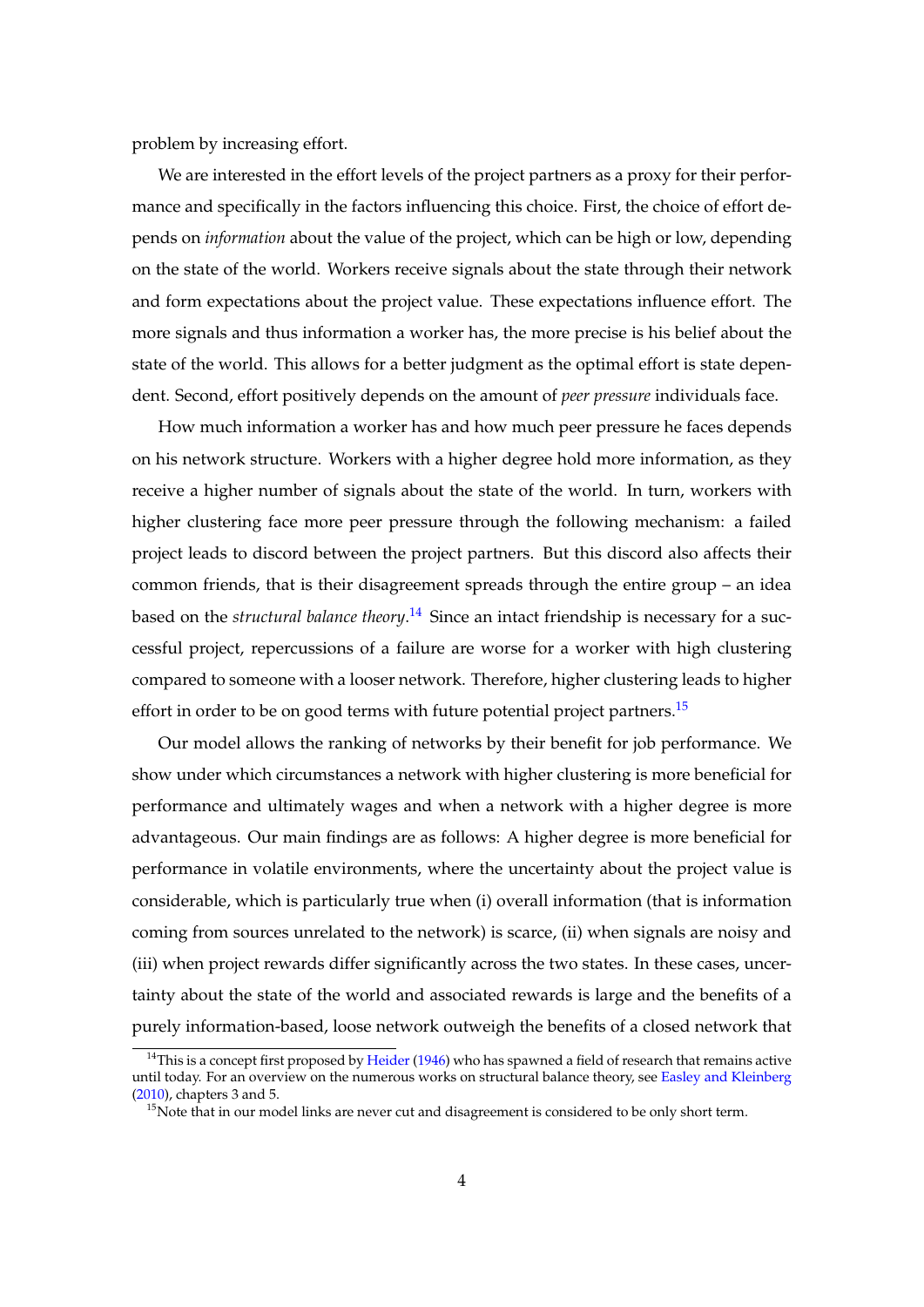leads to more peer pressure. In turn, peer pressure leads to higher effort and thus project completion in environments characterized by certainty where additional information has no value. In general, someone with more information can better fine-tune his effort to the expected project reward, exerting high effort only when there is something at stake. In turn, a worker facing high peer pressure exerts extra effort even if the project reward is expected to be low.

Effort choices directly translate into wages. Someone with higher clustering earns more than someone with higher degree when uncertainty about the state is negligible (in both states of the world). Such a worker also has a comparative advantage in jobs whose outcomes are more certain compared to jobs with less certain outcomes. Finally, we show that, due to the dynamic effect of clustering, there is a strong persistence of wage patterns across time, consolidating early career wage gaps.

We then model a man's network as one that is characterized by a relatively high degree and a woman's network as one that is characterized by relatively high clustering. We provide a mechanism of how this social network heterogeneity relates to differences in labor market outcomes of men and women and show that our theory is consistent with a variety of empirical facts: (1) Wage gaps within occupations are large and especially within those occupations that characterized by uncertainty, such as the financial sector or the film industry.<sup>[16](#page-5-0)</sup> (2) More men than women choose occupations with high earnings volatility [\(Dohmen and Falk](#page-36-1) [\(2011\)](#page-36-1)). In our model, this would happen even though both men and women are risk-neutral and thus have the same attitude towards risk. The reason is that women have a comparative advantage in job environments characterized by little uncertainty. (3) Having women in the network is particularly beneficial high up in the organizational hierarchy [\(Lalanne and Seabright](#page-37-3) [\(2011\)](#page-37-3)). In light of our model, we expect that having women in the network is particularly beneficial when information is abundant. We argue that this is the case at higher levels of the organizational hierarchy when networks have grown large rather than in low positions that are commonly held at the beginning of the career. (4) During recessions (i.e. when returns are low) men's unemployment exceeds women's unemployment [\(Albanesi and Sahin](#page-35-5) [\(2013\)](#page-35-5)). Our model predicts that, incentivized by peer pressure, women put over-effort despite low expected

<span id="page-5-0"></span><sup>&</sup>lt;sup>16</sup>See, for instance, http://www.bls.gov/cps/cpswom2012.pdf or [Equality and H.R.Commission](#page-36-0) [\(2009\)](#page-36-0), which will be discussed in depth.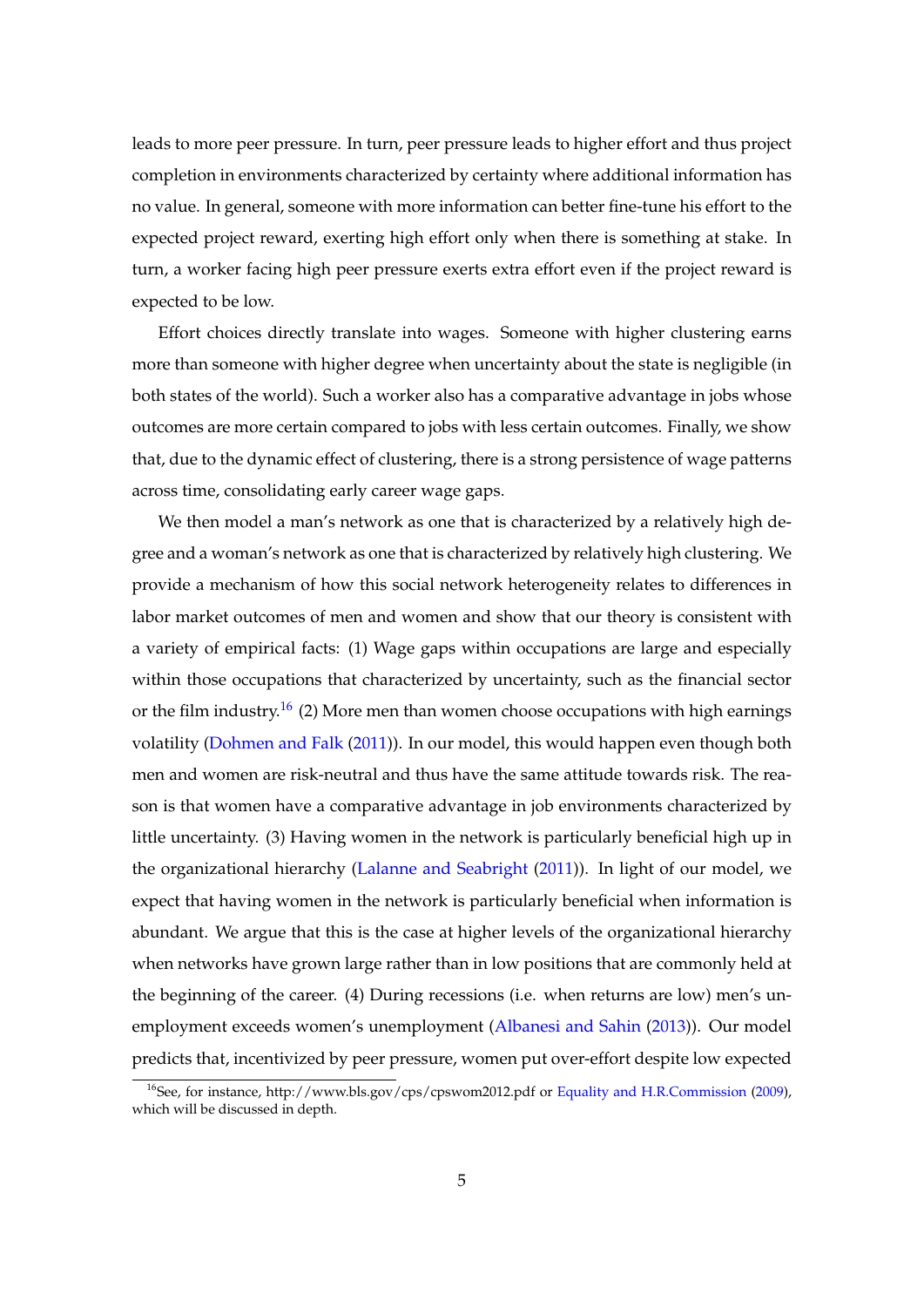rewards whereas men are more selective in their effort choice. Women's higher effort does not hinge on the fact that they have different expectations, but will emerge even with the same predicted reward. (5) The beginning of the career is the crucial period for the emergence of a wage gap [\(Babcock and Laschever](#page-35-6) [\(2003\)](#page-35-6), [Gerhart and Rynes](#page-37-4) [\(1991\)](#page-37-4), [Martell et al.](#page-38-1) [\(1996\)](#page-38-1)). In our model, an initial wage gap is strongly persistent because women are deprived of more project opportunities over time due to their high clustering. This makes it difficult for them to catch up.

In sum, we expect that, based on their loose networks, men outperform women in work environments that are characterized by uncertainty but yield high expected returns – conditions that are typical for a large number of jobs in business and research. Our predictions are in line with what various business leaders consider conventional wisdom: Loose instead of deep connections are the key to success in business.

**Related Literature** We contribute to the work on the gender wage gap (a review of gender wage differences can be found in [Blau and Kahn](#page-35-7) [\(2000\)](#page-35-7)). Common explanations for this gap are discrimination [\(Black and Strahan](#page-35-8) [\(2001\)](#page-35-8), [Goldin and Rouse](#page-37-5) [\(2000\)](#page-37-5), [Wen](#page-38-2)[neras and Wold](#page-38-2) [\(1997\)](#page-38-2) ) and differences in abilities and preferences which result in occupational self-selection [\(Polachek](#page-38-3) [\(1981\)](#page-38-3)). Differences between men and women have also been found in their competitiveness [\(Gneezy et al.](#page-37-6) [\(2003\)](#page-37-6), [Gneezy and Rustichini](#page-37-7) [\(2004\)](#page-37-7)), risk aversion (for a summary, see [Eckel and Grossman](#page-36-2) [\(2008\)](#page-36-2)), in their ability in bargaining [\(Card et al.](#page-36-3) [\(2013\)](#page-36-3)) and in terms of future fertility concerns [\(Adda et al.](#page-35-1) [\(2011\)](#page-35-1)). We suggest a new disparity between men and women, their network structure, as a source of wage disparity.

We also add to the limited amount of network literature that evaluates the trade-off between network density and the network span. This trade-off has first been analyzed in [Karlan et al.](#page-37-8) [\(2009\)](#page-37-8) where individuals use their network to borrow goods. They focus on the trust generated in networks and find that higher closure increases trust and enables agents to borrow high value goods. But network closure reduces access making less easy to borrow frequently low value goods. Although the impact of network closure on economic outcomes is analyzed in both [Karlan et al.](#page-37-8) [\(2009\)](#page-37-8) and our work, the theoretical frameworks and applications are entirely different. In our setting, networks do not generate trust but transmit information and provide peer pressure and both features impact performance on the job. [Dixit](#page-36-9) [\(2003\)](#page-36-9) also discusses the trade-off between sparse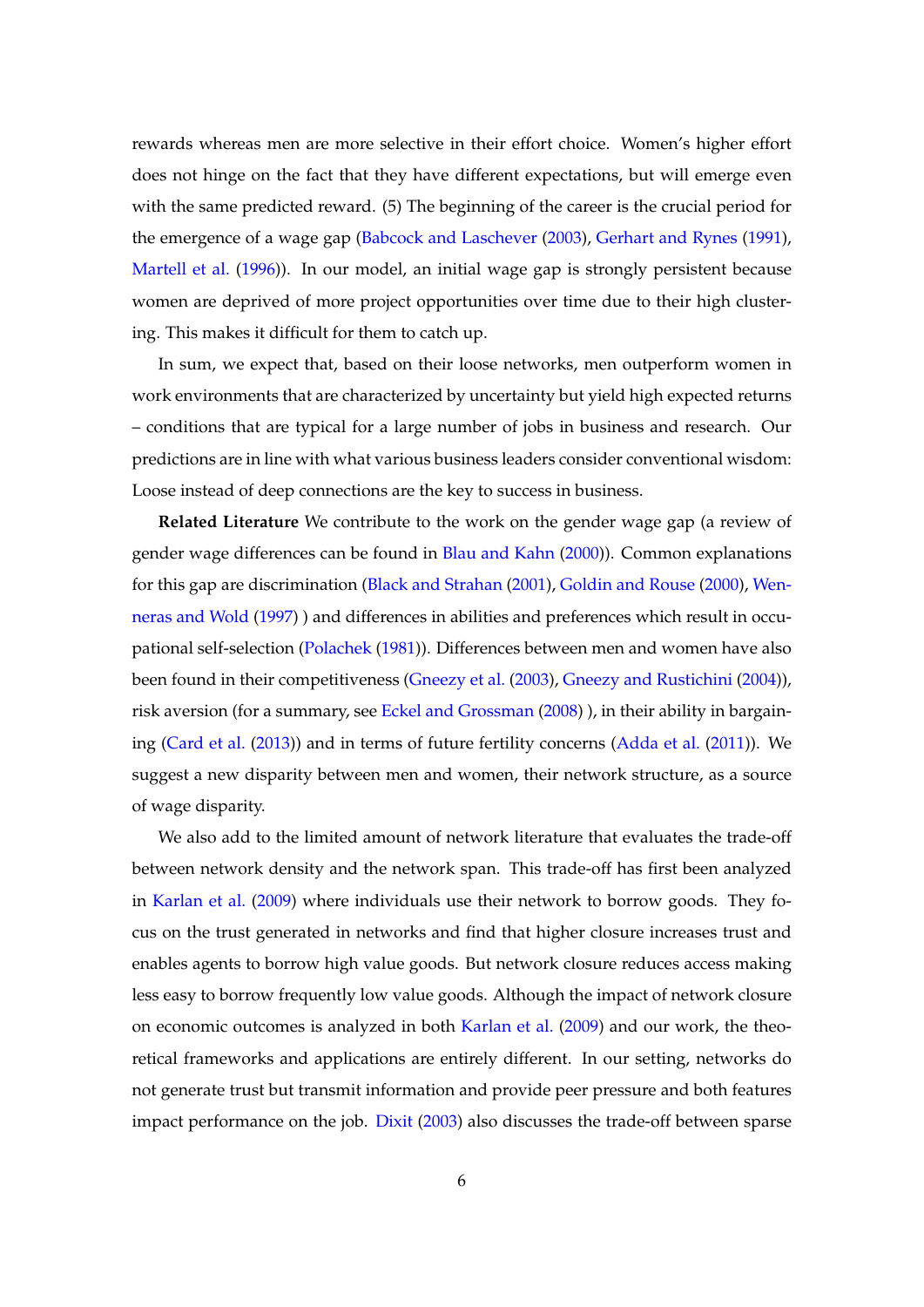and closed networks in a trade setting. He focuses on the role of self governance, as an alternative to official institutions, in trading relationships. Trading with more distant individuals offers higher gains, but information flows about cheating are decreasing in this distance. There is a clear trade-off between networks that have a high closure, that is a local bias in trade, and networks that span a larger distance but this trade-off differs from ours which focusses on information and peer pressure.

Our work also contributes to a growing literature on the effects of peer pressure. [Kan](#page-37-9)[del and Lazear](#page-37-9) [\(1992\)](#page-37-9) incorporate peer pressure in their model through a simple function, where peer pressure depends on own effort, the effort of peers as well as other actions of the agents that do not affect firm output directly. Their finding is that peer pressure induces individuals to exert higher effort, which leads to a higher profit for the firm. They argue that firms can create peer pressure by establishing norms and mutual monitoring. In the case of mutual monitoring, the crucial issue is to define the relevant group, that is the team, the department or the entire firm. We put forward an alternative source of peer pressure (i.e., the social network), define the relevant group (i.e., friends and common friends) and provide a novel mechanism of how peer pressure operates.

The paper proceeds as follows: In Section [2,](#page-7-0) we document empirically that men's and women's networks differ. In Section [3,](#page-12-0) we develop the general model, which we then solve for the static case in Section [4](#page-16-0) and for the dynamic case in Section [5.](#page-19-0) Section [6](#page-26-0) connects our predictions on gender differences in labor market outcomes to a variety of empirical facts. Section [7](#page-31-0) discusses our equilibrium selection. Section [8](#page-33-0) concludes.

## <span id="page-7-0"></span>**2 Gender Differences in Networks**

A main assumption of our model is that women have a higher clustering coefficient than men, but that men have a higher degree than women. This assumption is based on our findings from the AddHealth data set that male and female networks differ.

The AddHealth data set contains data on students in grades 7-12 from a nationally representative sample of roughly 140 US schools in 1994-95. Every student attending the sampled schools on the interview day is asked to compile a questionnaire (in-school data) on respondents' demographic and behavioral characteristics, education, family background and friendships. The AddHealth website describes surveys and data in detail.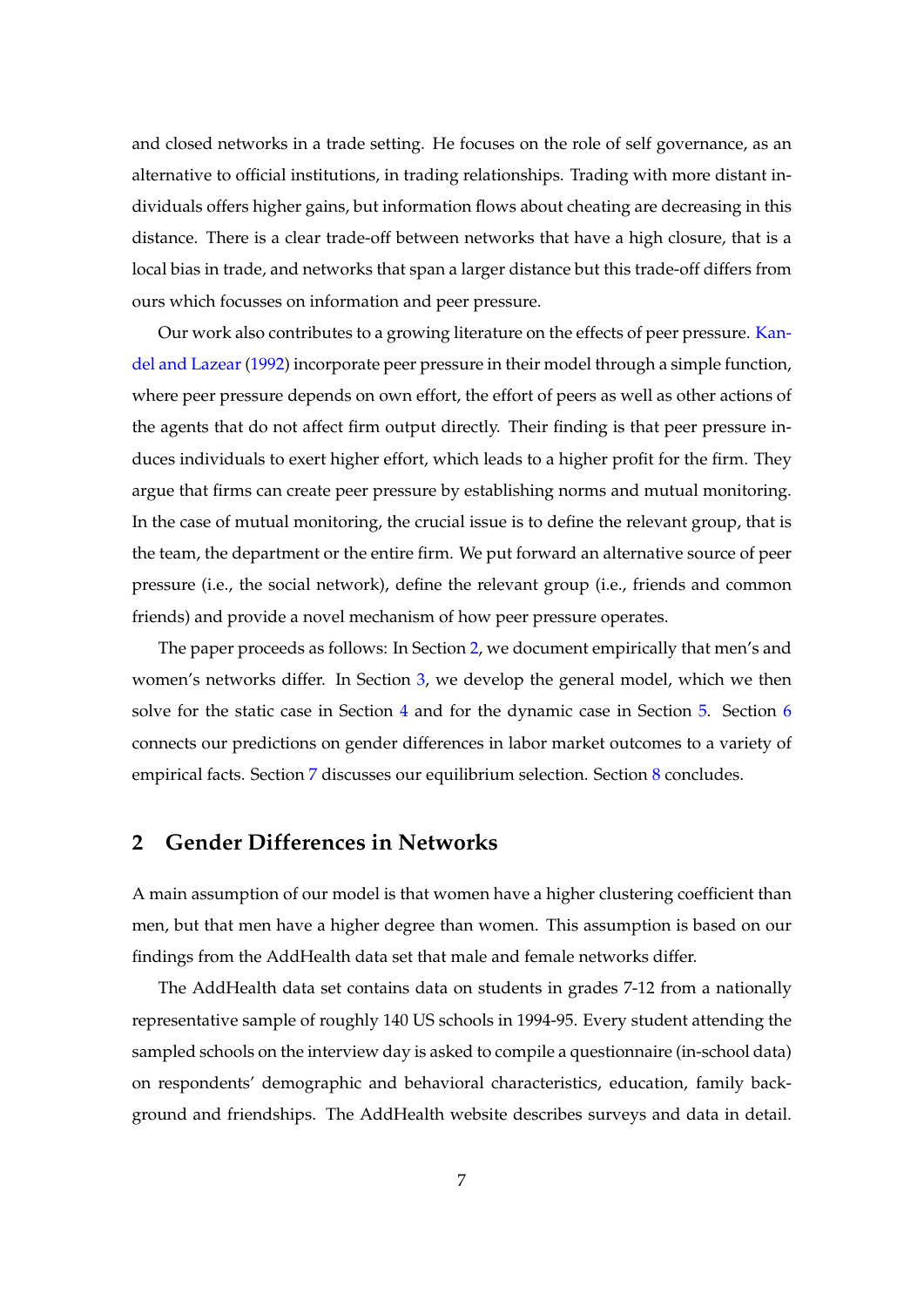This sample contains information on 90,118 students.<sup>[17](#page-8-0)</sup>

**Why AddHealth?** Our main reason for using a dataset of *students* instead of employees in a firm is to circumvent the problem that networks can be shaped by the work environment. For instance, if men and women prefer to have friends of the same gender, some male-dominated work environments would cause women to have smaller networks. Moreover, if we were using data of firms or occupations we would be concerned that individuals with certain network types sort into those occupations and firms for which their network type is most beneficial. However, at the school level there is no such selection bias or constrained availability of same-sex individuals. We can therefore estimate male and female network structures more accurately with this data set.

Further, it is well documented that individuals are more likely to name others as their friends if these have a higher social status, see [Marsden](#page-38-4) [\(2005\)](#page-38-4). At the workplace social status is connected to a higher position in the hierarchy and therefore to formal power. However, here we think of a link between individuals as a friendship instead of trying to have a connection with someone superior. Additionally, as higher status is connected to formal power, it is difficult to distinguish between formal and informal networks. We believe that this is less of a problem at school as by definition the networks formed there are informal. There might be some misreporting in the sense that popular children will also be named as friends by individuals who would just like to be associated with them. But we believe that there is less of an incentive for high school students to be strategic about their friendship nominations than for employees. A possible reason is that superiors might be able to access this nomination data and therefore employees have an incentive to name them. In contrast, from the design of AddHealth it is clear that students will not have access to the nomination data.

We are interested in these network characteristics of men and women as *exogenous types*, comparable to different ability or skill types commonly used in the literature, where this network type is stable over time. [Burt](#page-35-2) [\(2011\)](#page-35-2) provides evidence for the existence of different network types from a multi-role game in a virtual world.<sup>[18](#page-8-1)</sup> He finds that people

<span id="page-8-0"></span><sup>&</sup>lt;sup>17</sup>For more information on the AddHealth data set, see [http://www.cpc.unc.edu/projects/](http://www.cpc.unc.edu/projects/addhealth) [addhealth](http://www.cpc.unc.edu/projects/addhealth).

<span id="page-8-1"></span><sup>&</sup>lt;sup>18</sup>This is a video game where players can play different roles and the different roles require different network structures. For some roles it is better to be linked to individuals, who are connected, for others having friends who are not connected is more beneficial. In other terms, it can be good or bad to have a high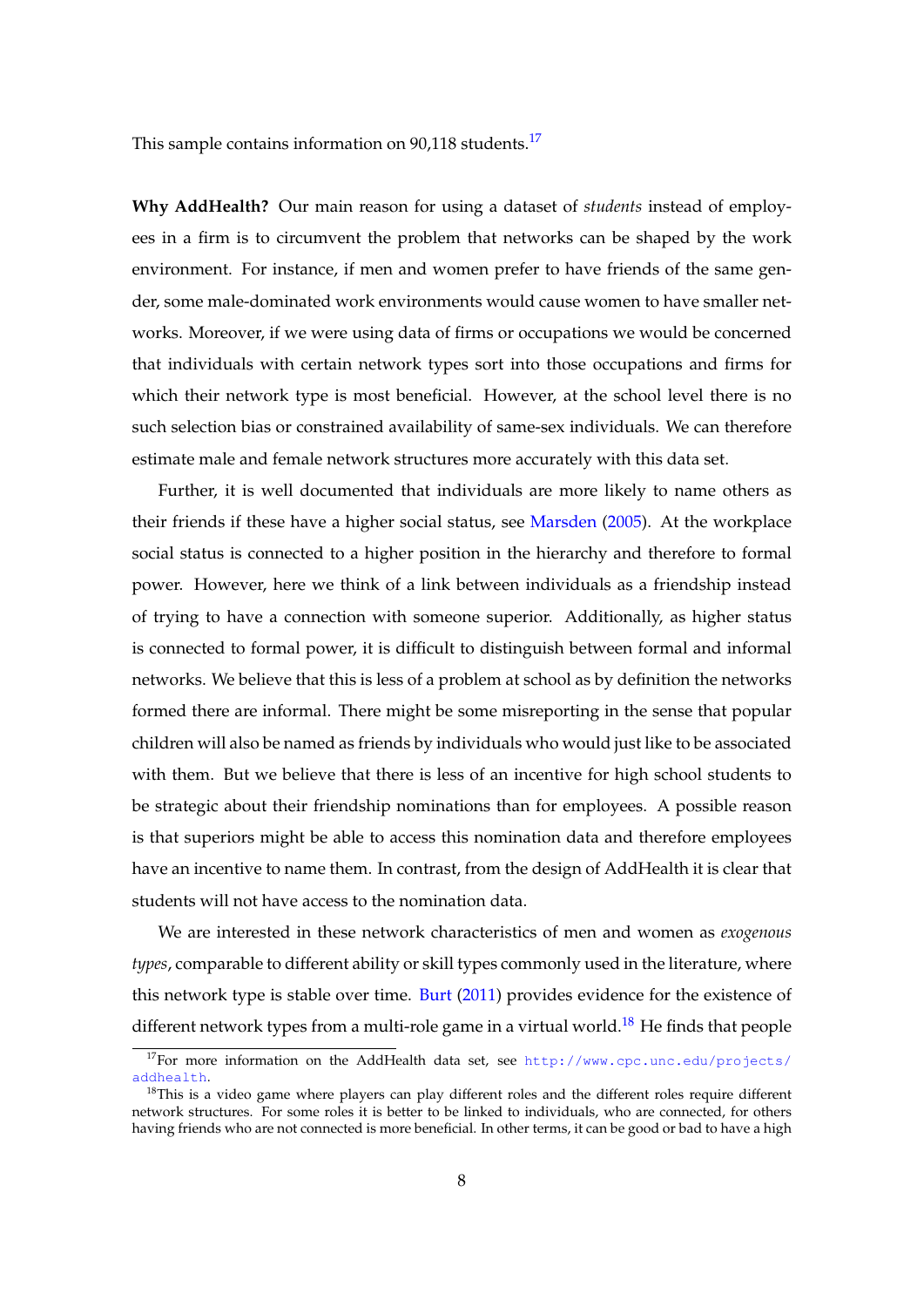build a similar type of network, e.g., a network that is more or less closed, where friends are more or less likely to be connected, independently of what is required for the role.<sup>[19](#page-9-0)</sup> Based on this, we argue that boys' and girls' networks at school, closely resemble the ones they will form as adults both in their private and work life in terms of *closure*. [20](#page-9-1)

**Friendship Network** The friendship network constructed from the AddHealth data is a directed network, based on friendship nominations.<sup>[21](#page-9-2)</sup> For this network, we compute both directed and undirected clustering coefficients as well as in-, out- and overall degree.<sup>[22](#page-9-3)</sup>

The clustering coefficient is computed as the ratio of the number of links between a node's neighbors to the total possible number of links between the node's neighbors, both for the directed and undirected network. To give an illustrating example, the clustering coefficient in a star network is zero whereas it is one in a ring network with three nodes. The in-degree denotes how often an individual was named, the out-degree gives how many friends this individual named and the degree is the sum of in- and out-degree.

We focus on the subsample of students that are older than 17 since they are closest to the working age, which is the age we are interested in.<sup>[23](#page-9-4)</sup> We do a t-test of the standardized variables and consider the differences between boys and girls. The results are given in Table [1.](#page-10-0) We find that boys of this age have a lower clustering coefficient, independently of whether we consider the directed or undirected one, and also a higher in-, out- and overall degree than girls.

**Male and Female Networks Beyond AddHealth** To the best of our knowledge, differences in the clustering coefficient between men and women have not been documented in the literature with the exception of [Brands and Kilduff](#page-35-3) [\(2013\)](#page-35-3). They have a sample

clustering coefficient.

<span id="page-9-0"></span> $19$ About a third of network variance is consistent with individuals across roles, but the correlation coefficient between the network formed and the network type is above 0.5.

<span id="page-9-1"></span><sup>&</sup>lt;sup>20</sup>Unfortunately, there does not exist much further evidence of how persistent network types are or, in general, of how persistent differences between girls and boys are, i.e. whether this improves over time or not. A notable exception is [Sutter and Rützler](#page-38-5) [\(2010\)](#page-38-5) who show that gender differences in competitive behavior emerge as early as age three and are quite persistent over time. The girls who exhibited a more competitive behavior earlier on, were more likely to be less competitive later on, those who were less competitive remained so. Therefore, the gender differences became more pronounced later in life.

<span id="page-9-3"></span><span id="page-9-2"></span> $^{21}$ For more details on the friendship networks, see the Appendix.

 $^{22}$ For the undirected clustering coefficient we assume that a link exists if at least one of the individuals named the other one as a friend.

<span id="page-9-4"></span><sup>&</sup>lt;sup>23</sup>Our results for the entire sample are given in the Appendix.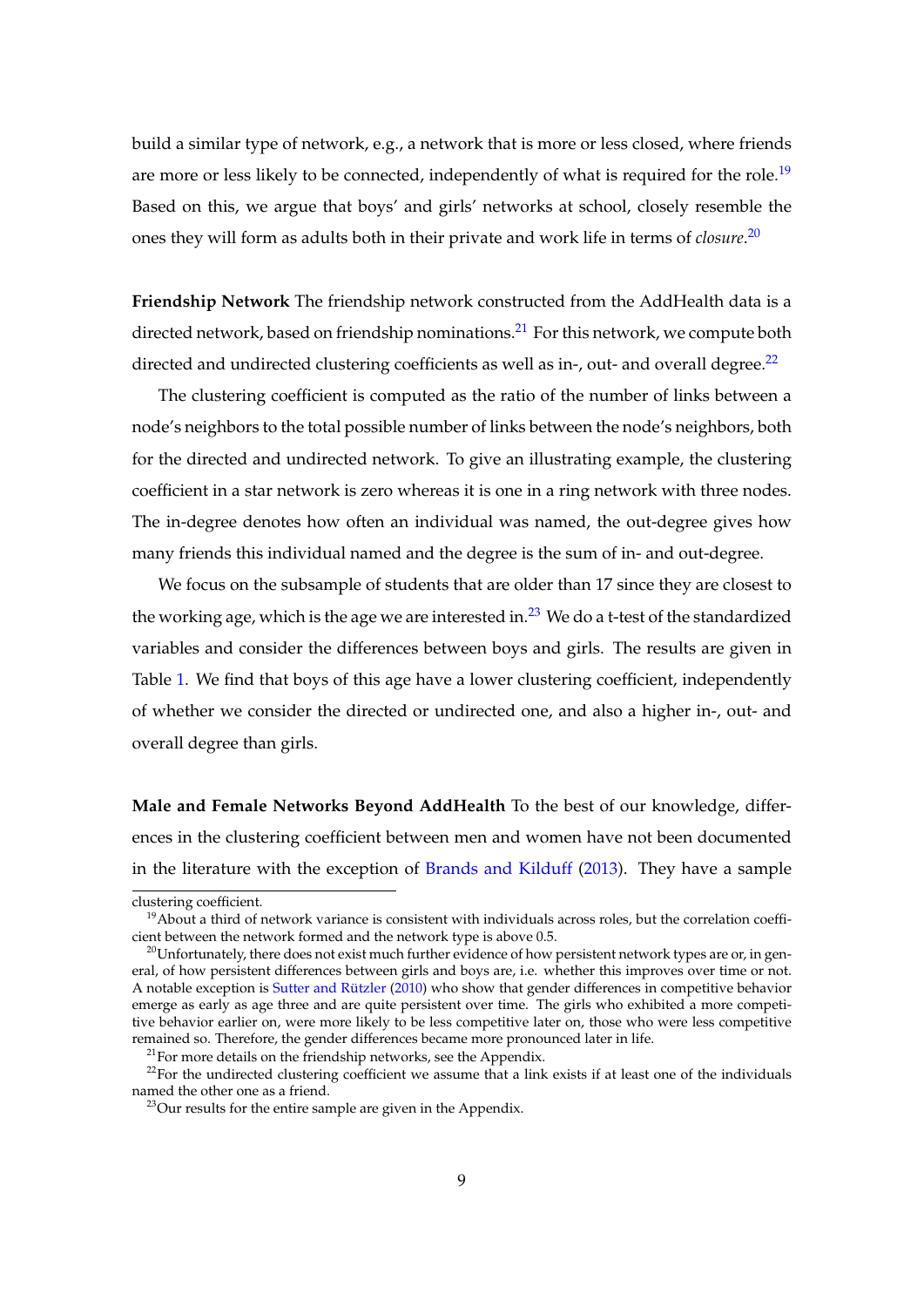<span id="page-10-0"></span>

|                   | Age > 17     |
|-------------------|--------------|
| Cl. Coeff. (dir.) | $-0.0677***$ |
|                   | (0.0144)     |
| Cl. Coeff.        | $-0.0618***$ |
|                   | (0.0145)     |
| In Degree         | $0.0222*$    |
|                   | (0.00965)    |
| Out Degree        | $0.0208**$   |
|                   | (0.00669)    |
| Degree            | $0.0259***$  |
|                   | (0.00749)    |
| Observations      | 28259        |

Table 1: Difference in Network Characteristics Men-Women

\*  $p < 0.05$ , \*\*  $p < 0.01$ , \*\*\*  $p < 0.001$ , Standard errors in parentheses.

of 33 employees, 16 men and 17 women. They calculate the constraint as well as the out-degree of the workers, where constraint is the extent to which an individual's friends are also friends among each other [\(Burt](#page-35-9) [\(1992\)](#page-35-9)). Constraint is therefore closely related to the clustering coefficient. They find that men have a significantly lower constraint and higher out-degree, which is in line with our findings. Additionally, [Fischer and Oliker](#page-36-10) [\(1983\)](#page-36-10) look at the number of friends individuals have. They show that women have a lower number of friends than men, in particular at the workplace. We use part of the table from [Fischer and Oliker](#page-36-10) [\(1983\)](#page-36-10), p. 127, to document this. Their sample consists of

|           |     | Under 36, Under 36, Under 36, 36-64, |     |                                                       | $36-64$  |
|-----------|-----|--------------------------------------|-----|-------------------------------------------------------|----------|
|           |     | unmarried, married, married,         |     | married,                                              | married, |
|           |     |                                      |     | no children no children children no children children |          |
| Men       | 2.8 | 3.4                                  | 3.1 | 2.3                                                   | 2.0      |
| Women     | 2.5 | 2.1                                  | 0.9 | 1.4                                                   | 1.4      |
| Men $(N)$ | 113 | 50                                   | 70  | 63                                                    | 54       |
| Women(N)  | -76 | 51                                   | 98  | 67                                                    | 60       |

Table 2: Friendships with Coworkers, see [Fischer and Oliker](#page-36-10) [\(1983\)](#page-36-10), p. 127

employed men and women. They find that the number of friendships with co-workers differs greatly between them. For individuals under 36, who are unmarried and do not have children, the gender difference in the number of friends at the workplace is small: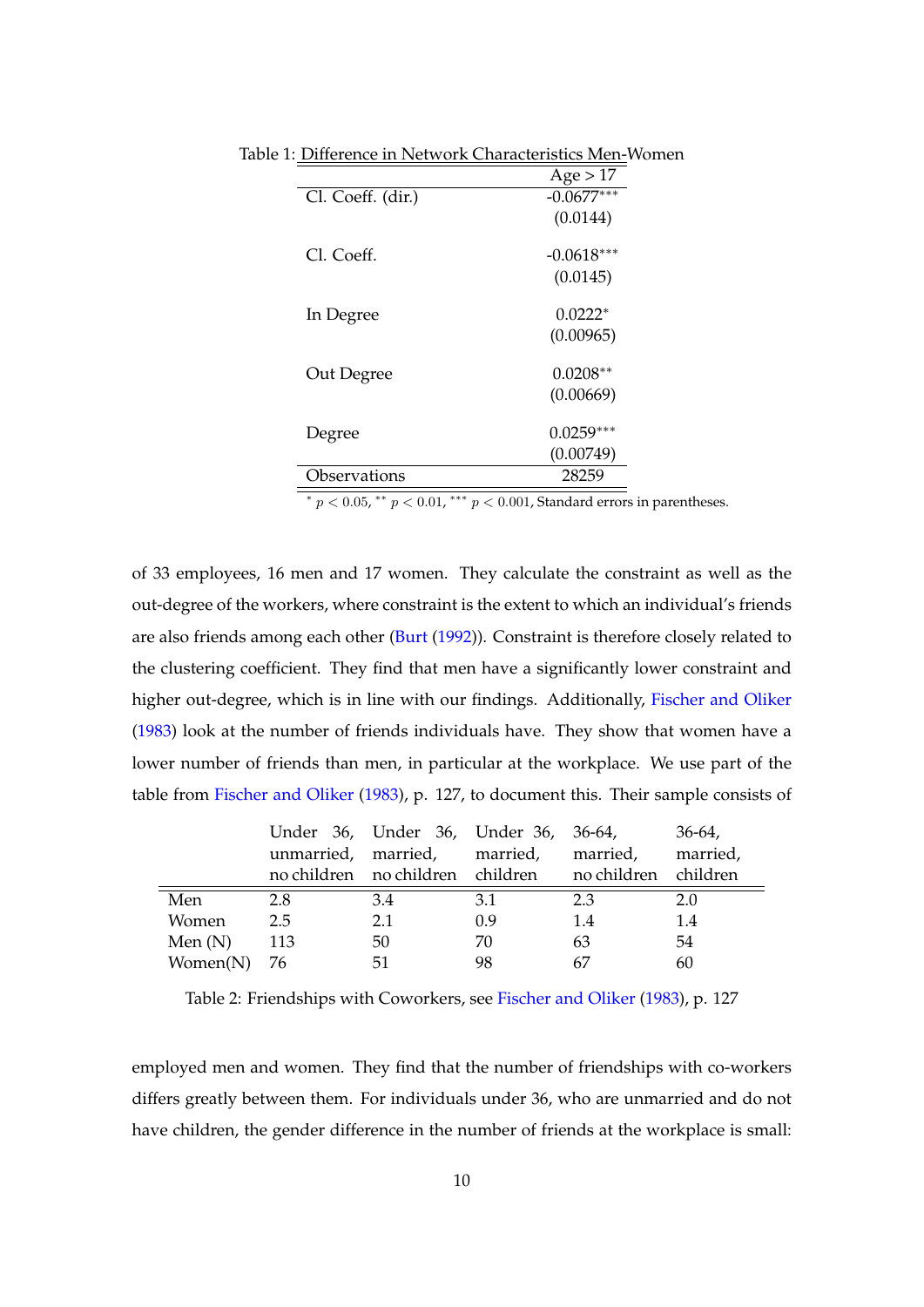men have on average 2.8 friends, women 2.5. But this difference increases, when men and women under 36 and married, with or without children, are compared. Without children, men have on average one more friend than women, with children they even have two more friends at the workplace. Therefore, our finding that older girls have a lower degree than older boys does not suddenly reverse, but is also documented for man and women at the workplace across all age groups.

Other studies also find network differences across gender. That girls and boys have different types of networks has been shown by [Eder and Hallinan](#page-36-11) [\(1978\)](#page-36-11) and is also documented in a survey by [Belle](#page-35-10) [\(1989\)](#page-35-10). The emphasis in this literature is on dyadic and triadic relationships, whereas we focus on the entire network. Gender differences in networks for adults have been shown by [Kürtösi](#page-37-10) [\(2008\)](#page-37-10), [Tattersall and Keogh](#page-38-6) [\(2006\)](#page-38-6) and [Marsden](#page-38-7) [\(1987\)](#page-38-7). These studies stress the number of friends and the content of relationships but do not contain precise information on gender differences in the network structure. Nevertheless, they show that women form closed groups and emotional ties, whereas men's networks are sparser and characterized by instrumental ties, supporting our findings.

Taking our estimation results together with the evidence in the literature, we feel confident to assume that men's and women's network types differ with women having a higher clustering coefficient but lower degree than men. This points to a new dimension of heterogeneity between men and women, which might help explain the gender wage gap and differences in occupational sorting. We do not have a causal argument since there might be an underlying factor that causes these network differences but also impacts labor market outcomes directly. Identifying the source of network differences is beyond the scope of this paper. Nor do we want to argue that differences in social networks is the whole story behind wage and performance gaps as well as occupational sorting. However, we do believe that networks play an important role and our model clarifies how these network differences can matter for job performance and wages.

In our setting, a higher clustering coefficient leads to higher peer pressure and a higher degree leads to more information. Both of these features are valuable and we characterize environments under which peer pressure is more beneficial and contrast them to settings where access to information is more important. We then obtain theoretical predictions for when we would expect men to perform better than women, which we connect in Section [6](#page-26-0) to observed disparities in labor market outcomes. Our first step is to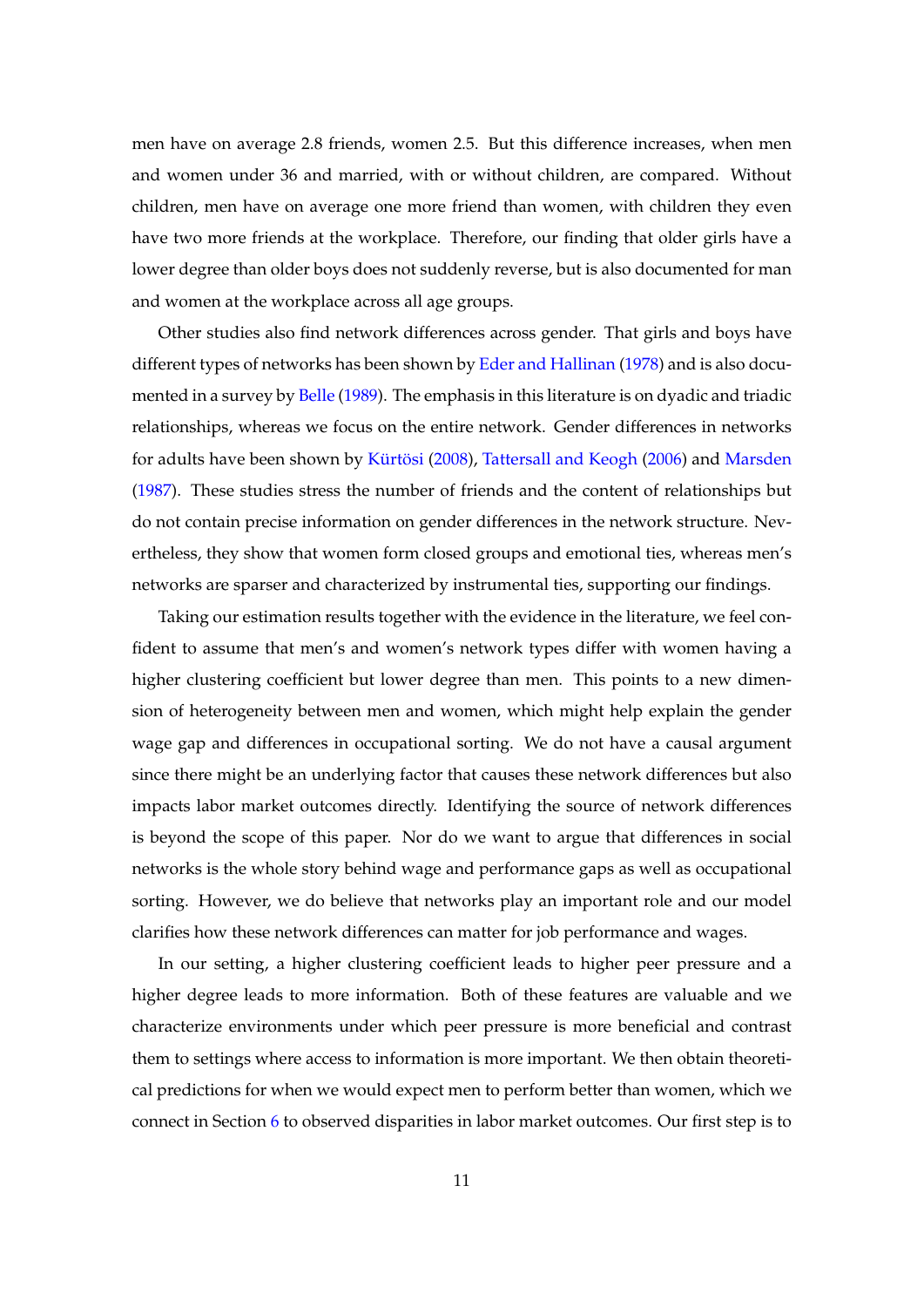develop a model that translates clustering into peer pressure and the degree into access to information, highlighting our main theoretical mechanism.

## <span id="page-12-0"></span>**3 Model**

We consider an undirected network g of N workers. Two of those workers,  $i, j \in N$ , are selected in each period t. We focus here on a two period model,  $t \in \{1, 2\}$ , to keep our set up as simple as possible but note that it is straightforward to extend our setting to more periods. Once two workers are selected they have to complete a project. Whether they are successful depends on their exerted effort, their network structure and past project outcomes. In order to highlight how each of these factors matter we first consider the game that is played in each period  $t$ .

**1. Worker Selection** At the beginning of each period, two workers are drawn at random from the set of workers to complete a project. These workers can be linked directly, where a link between *i* and *j*, denoted by  $g_{ij} = g_{ji} = 1$ , implies a good relationship between coworkers. We assume that two workers can only complete their project successfully if there exists a direct link between them. If there is no link between two selected workers, their project fails with certainty, leading to zero payoff.<sup>[24](#page-12-1)</sup> The number of links of worker i, his degree, is denoted by  $d_i$ . Then, the probability of being selected for a project and being partnered with a directly connected worker is given by (see Appendix)

$$
s_i = \frac{2d_i}{N(N-1)}.
$$

This probability is proportional to the degree of an individual, that is workers with higher degrees will be selected more often into potentially profitable projects.<sup>[25](#page-12-2)</sup>

**2. Information** Every period is marked by a state of the world,  $\theta$ , which can be high or

<span id="page-12-1"></span> $24$ A link or rather a good relationship between workers makes them better team partners. To simplify, we set the payoff of projects between unlinked workers to zero.

<span id="page-12-2"></span> $25$ This is in line with [Aral et al.](#page-35-11) [\(2012\)](#page-35-11), who study project performance in a recruiting firm. They find that peripheral nodes, i.e. nodes that are not well connected, do fewer projects per unit of time than central nodes.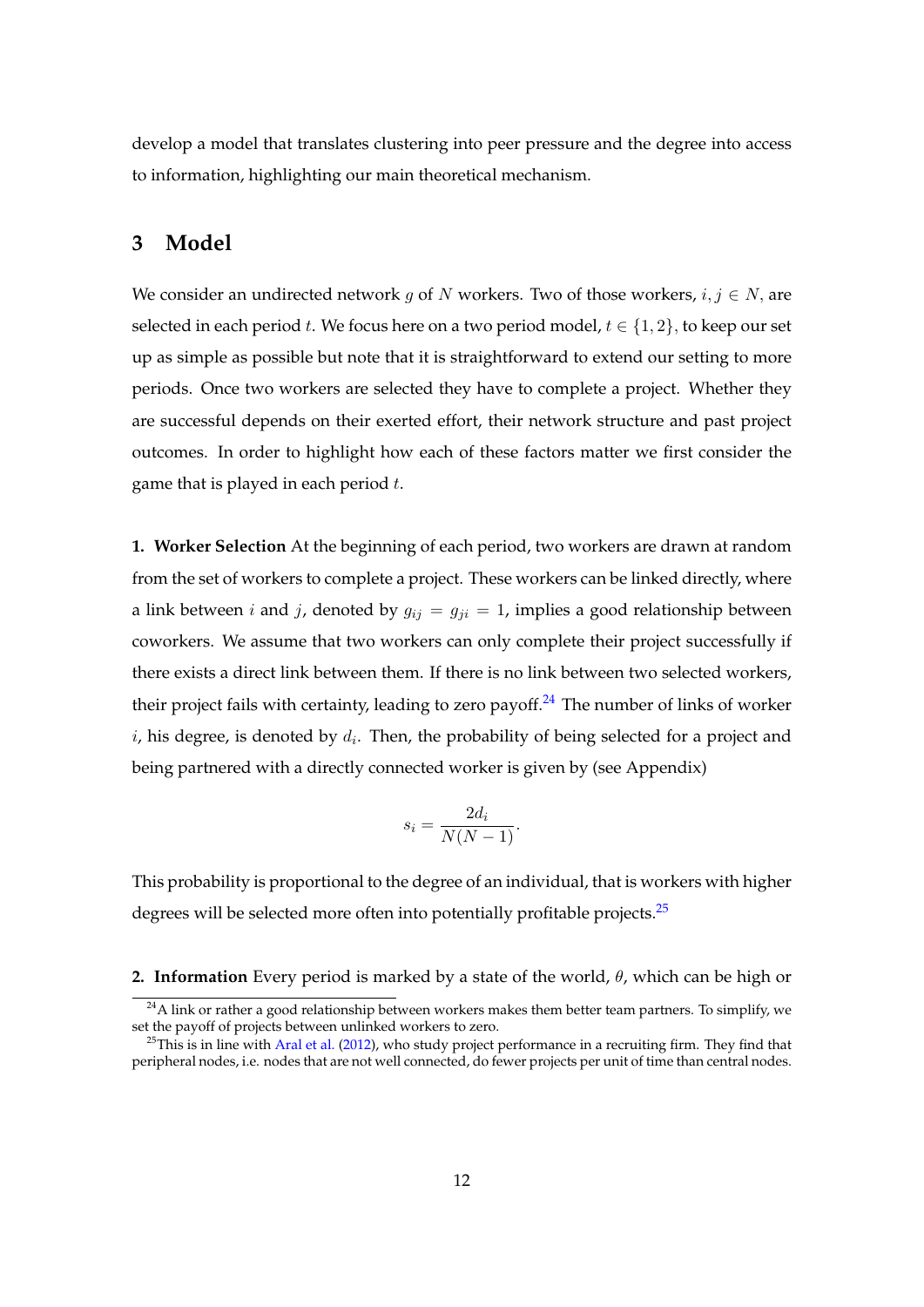$$
\theta = \begin{cases} \theta_h & \text{with probability} \quad q \\ \theta_l & \text{with probability} \quad 1 - q. \end{cases}
$$

It is drawn after project teams are formed and is not observable to the workers. In the high (low) state, the project value is  $2v_h\left(2v_l\right)$ , with  $v_h>v_l.$  We assume that the payoff of the project is split equally among the project partners.  $26$ 

In the following, we show how a worker's network structure affects his information about the state of the world. Each worker obtains a signal  $x_i \in \{0, 1\}$  about the state, where  $x_i = 1$  indicates the high state. Signals are informative in the sense that  $Pr(x_i =$  $1|\theta_h) = p > \frac{1}{2}$  and  $Pr(x_i = 1|\theta_l) = 1 - p^{27}$  $Pr(x_i = 1|\theta_l) = 1 - p^{27}$  $Pr(x_i = 1|\theta_l) = 1 - p^{27}$ 

Each worker receives one signal directly, but can also observe the signals of all workers he is directly or indirectly connected to. Note that the entire network might or might not be connected (where *connected* means that there are no isolated nodes). We denote the overall number of signals a worker receives by  $n_i$ . We allow for  $n_i > N$  and interpret the additional signals (i.e. the signals beyond the number of workers in the network  $N$ ) as basic information everyone possesses, which enables us to vary the baseline amount of information below.

Based on the observed signals, a worker can compute a sufficient statistic  $y_i$ , which is the number of high signals out of all observed signals, that is  $y_i \in \{0, 1, \ldots, n_i\}$ . Note that for two (directly or indirectly) connected workers, *i* and *j*,  $y_i = y_j$ .<sup>[28](#page-13-2)</sup>

As our focus is on the effects of ego-networks, we distinguish between the number of signals a worker obtains from himself and his direct friends,  $n_{int,i} = d_i + 1$  and the signals he obtains indirectly from external sources,  $n_{ext,i}$ , with  $n_i = n_{int,i} + n_{ext,i}.^{\rm 29}$  $n_i = n_{int,i} + n_{ext,i}.^{\rm 29}$  $n_i = n_{int,i} + n_{ext,i}.^{\rm 29}$ 

Based on  $y_i$ , the posterior probability of being in the high state,  $Pr(\theta_h|y_i)$ , is computed via Bayesian updating and thus having a higher number of signals gives a more precise

low

<span id="page-13-0"></span><sup>&</sup>lt;sup>26</sup>We impose the equal split assumption as we aim for a model in which agents are perfectly symmetric except for their network. This allows to show the effects of network structures in the cleanest way possible. <sup>27</sup>Put differently, if  $\theta = \theta_h$ , each signal  $x_i \sim \text{Bernoulli}(p)$  and if  $\theta = \theta_l$ , this signal is  $x_i \sim \text{Bernoulli}(1 - p)$ .

<span id="page-13-3"></span><span id="page-13-2"></span><span id="page-13-1"></span><sup>&</sup>lt;sup>28</sup>To be precise, let  $n_{max} = max_i n_i$ . Then  $y_i$ ,  $i = 1, ..., N$  takes values on  $Y = \{0, 1, ..., n_{max}\}$ .

<sup>29</sup>Ego networks consist of a focal node (*ego*) and the nodes to whom ego is directly connected to (*friends*) plus the ties, if any, among the friends.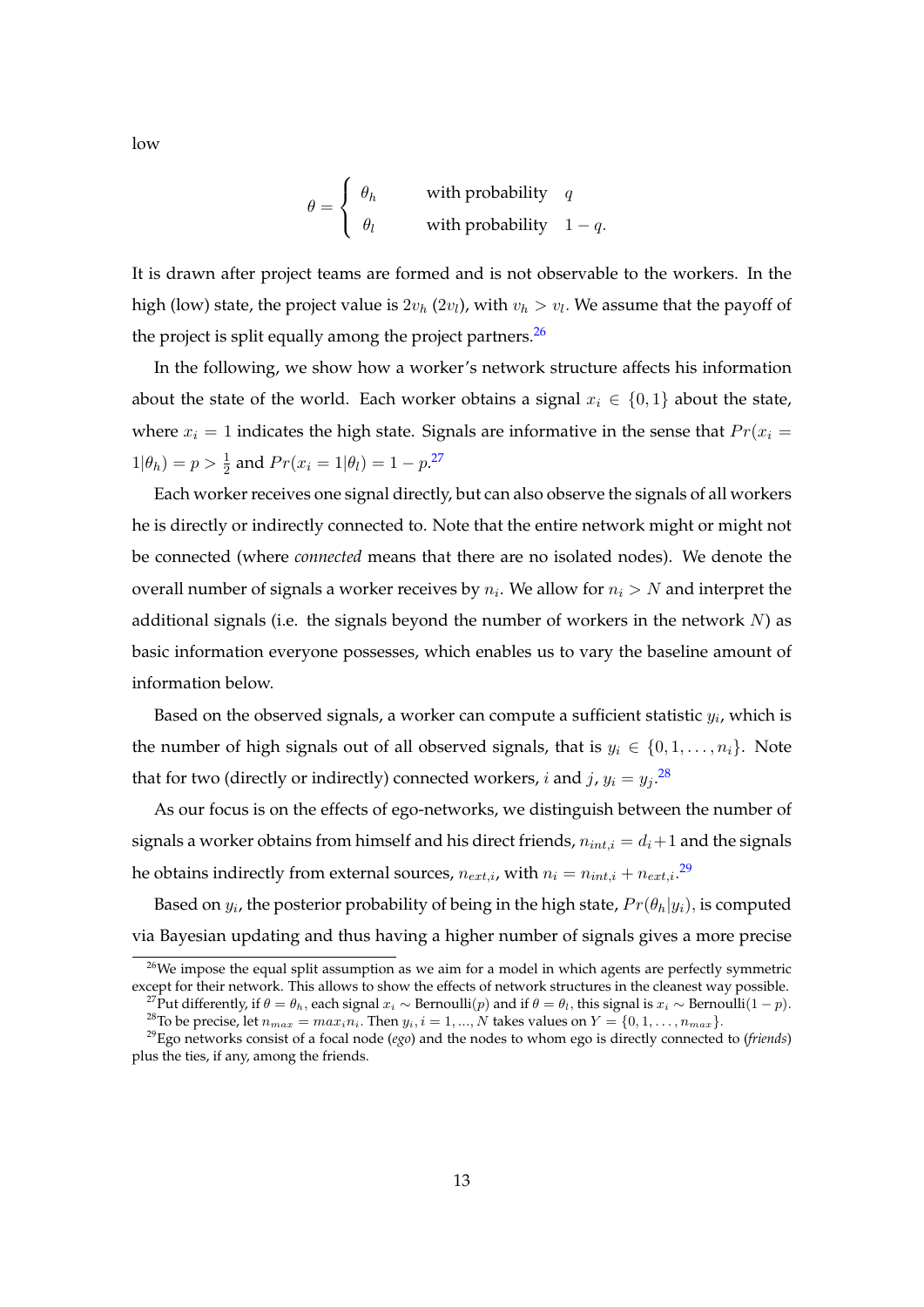posterior. The project value,  $\pi(y_i)$ , is then given by

$$
\pi(y_i) = Pr(\theta_h|y_i)v_h + (1 - Pr(\theta_h|y_i))v_l.
$$

To summarize, the network structure matters as a higher degree gives a higher number of internal signals, which in turn affects the expectation about the project value.

**3. Choice of Effort** The paired workers simultaneously choose what effort,  $e_i \geq 0$ ,  $\forall i$  to exert on the project. This effort is costly with all workers facing the same cost function  $c(e)$ . We assume quadratic costs  $c(e) = ke^2$ , where  $k > 0$ . Given that the project certainly fails if the two project partners are not connected, we focus on the effort choice of two directly linked project partners. Effort makes project success more likely. The probability that the project is completed is given by the success probability function  $f(e_i, e_j) \in [0,1)$ . In order to ensure that  $f(e_i, e_j)$  is strictly smaller than one, we assume that effort is bounded,  $e_i \in E = [0,e_{max}]$  where  $f(e_{max},e_{max}) < 1.30$  $f(e_{max},e_{max}) < 1.30$  This implies that success cannot be guaranteed. We impose the following assumptions on the success function.

**Assumption 1.** *Success Probability Function*  $f(e_i, e_j)$ *:* 

(a) Symmetry:  $e_i$  and  $e_j$  enter  $f(e_i, e_j)$  symmetrically.

(b) 
$$
f_1(e_i, e_j) = f_2(e_j, e_i) > 0
$$

(c) 
$$
f_{11}(e_i, e_j) = f_{22}(e_j, e_i) < 0.
$$

- (*d*) *Strict Supermodularity:*  $f_{12}(e_i, e_j) = f_{21}(e_i, e_j) > 0$ .
- (e)  $f(e_i, 0) = f(0, e_j) = 0.$
- $(f)$   $f(\lambda e_i, \lambda e_j) = \lambda f(e_i, e_j)$ ,  $\lambda e_i, \lambda e_j \le e_{max}$ .

The effort levels of the workers are complements. We focus on complements as the natural benchmark for a team problem since with substitutes a worker should complete the project by himself, circumventing the team moral hazard problem. Additionally, if one team member chooses zero effort, the project fails for sure. We assume further that the success probability function exhibits constant returns to scale. We know that  $e_i \in [0, e_{max}]$ . If  $\lambda \in [0, 1]$ , then  $\lambda e_i \le e_{max}$ , and for  $\lambda > 1$  we impose the additional restriction that  $\lambda e_i \le e_{max}$ ,  $\forall i$ . After effort has been chosen, the project outcome – success or failure – is realized.

<span id="page-14-0"></span><sup>&</sup>lt;sup>30</sup>By choosing an appropriate bound on  $v_h$ , we can guarantee an interior solution  $e \le e_{max}$ .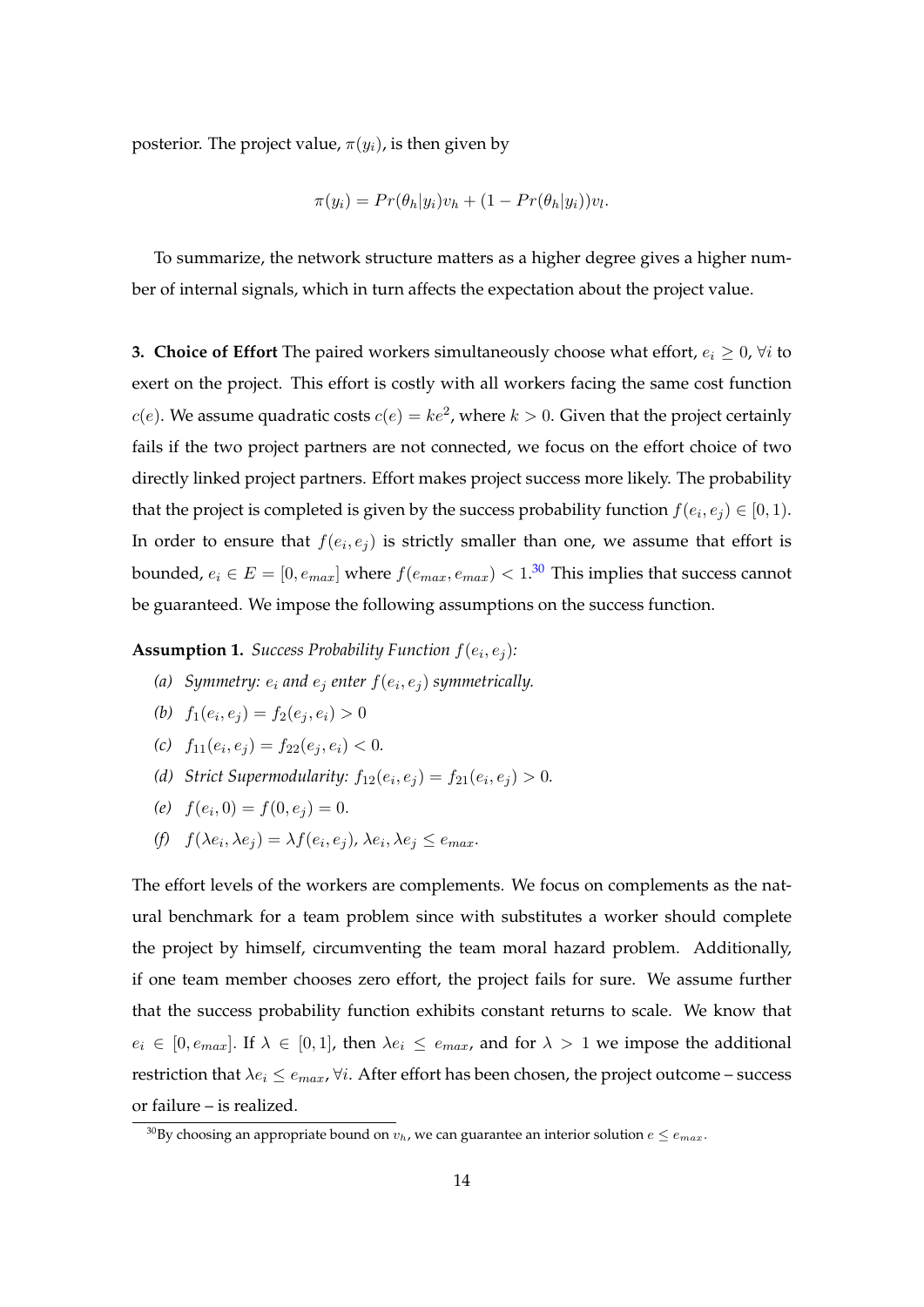These three stages occur in both periods. What differs across periods is information (i.e. the signals workers obtain) and the effect of peer pressure (which impacts effort only if today's project outcome matters for tomorrow's). Effort depends on information through the sufficient statistic  $y$ . It depends on peer pressure because publicly observable past project outcomes affect current relationships between workers, especially when the network is characterized by high clustering. We now outline the peer pressure channel and how past project outcomes matter rather informally, formal details are in the Appendix.

We assume that a failure has an impact if the same team partners are chosen in two consecutive periods. We believe it is intuitively plausible that a project failure leads to discord among team partners and their relationship turns 'bad'. The failure has to be justified, which is disagreeable and affects their relationship. We further argue that this discord between team partners also spreads to common friends. This idea is based on the well-established *structural balance theory*. According to this theory, triads of friends are only stable as long as the relationships are balanced. Suppose that  $i, j$  and  $l$  are all directly connected. Initially, all their relationships are 'good'. Then,  $i$  and  $j$  work on a project together that fails, turning their relationship into a bad one. But a triad with one bad relationship and two good ones is unstable. This instability is resolved by the workers taking sides. To simplify our analysis, we assume that *all* relationships in a triad will be bad after a project failure.<sup>[31](#page-15-0)</sup> This is why project failures affect workers with high clustering more than those with low clustering. They are deprived of more future project opportunities. This sequence of events is depicted in Figure [1,](#page-16-1) where a plus (minus) signifies a good (bad) relationship. $32$ 

Each project failure induces some bad relationships, whereas a project success means that all directly connected workers remain in good terms. We denote the quality of the relationship by  $\gamma \in \{\gamma_b, \gamma_g\}$ , that is the relationship can be good or bad. The relationship between *i* and *j* is bad after a project failure in the previous period if either (1) *i* and *j* were teamed in the previous period or (2)  $i$  or  $j$  were teamed with a common friend in the

<span id="page-15-0"></span><sup>&</sup>lt;sup>31</sup>Our assumption is a simplification of the following idea: Given a project failed, a worker faces with a positive probability more than one negative connection if he and the project partner had common friends, but only has one negative connection if the project failed with someone he does not have a common friend with.

<span id="page-15-1"></span> $32$ Note that discord does not imply that links are cut. If there is no link between two workers, then they never get along. Once a link exists, we interpret this as two individuals getting along in principle. Thus, a bad link is transitory. Also, information is still transferred if the link is bad but is not if the link was cut.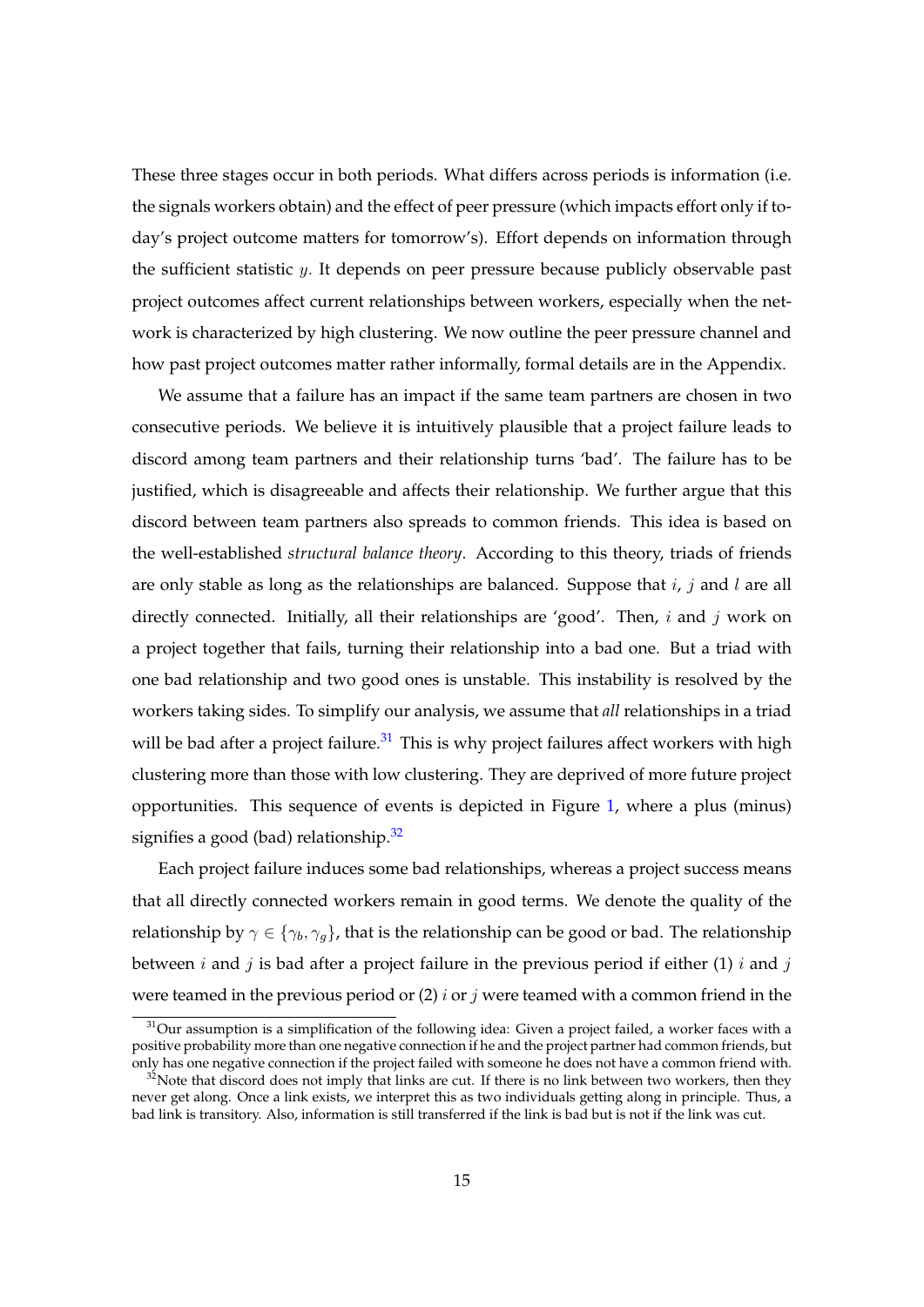<span id="page-16-1"></span>Figure 1: Structural Balance Theory



previous period. Otherwise,  $i$  and  $j$  have a good relationship. We assume that in period one the relationship between any two workers is good.

This relationship quality between two directly connected workers constitutes a state,  $\gamma \in \Gamma$ , and we can define a pure public strategy  $\sigma(\gamma, y) : \Gamma \times Y \to E$ , which maps from the relationship state and the signals into the action space.

Due to our restriction to public strategies, the equilibrium concept applied is that of a public perfect equilibrium. We index the variables in the second period by *prime*.

**Definition 1.** *A public perfect equilibrium (PPE) is a profile of public strategies* σ *that for any state*  $\gamma, \gamma' \in \Gamma$  *and for any signal realization*  $y, y' \in Y$  *specifies a Nash equilibrium for the repeated game, i.e. in the first period,*  $\sigma(\gamma_q, y)$  *is a Nash equilibrium and in the second period*  $\sigma'(\gamma', y')$  is a Nash equilibrium.

In our setting a higher degree leads to more signals, allowing for a more precise belief about the project value. Higher clustering, on the other hand, makes a bad relationship after a project failure more likely and therefore incentivizes effort through peer pressure. This is the basic trade-off we are focussing on. We will show in more detail how peer pressure influences effort choices in the dynamic setting but, before doing so, we want to discuss the static case, where only information matters. After presenting the full model and our results, we will justify our equilibrium selection, comparing the workers' payoffs from choosing this strategy to the payoffs of other strategies.

## <span id="page-16-0"></span>**4 Static Decision Problem**

In the static setting, worker  $i$  chooses effort to maximize his expected payoff, given by

<span id="page-16-2"></span>
$$
\max_{e_i \in E} f(e_i, e_j) \pi(y) - c(e_i). \tag{1}
$$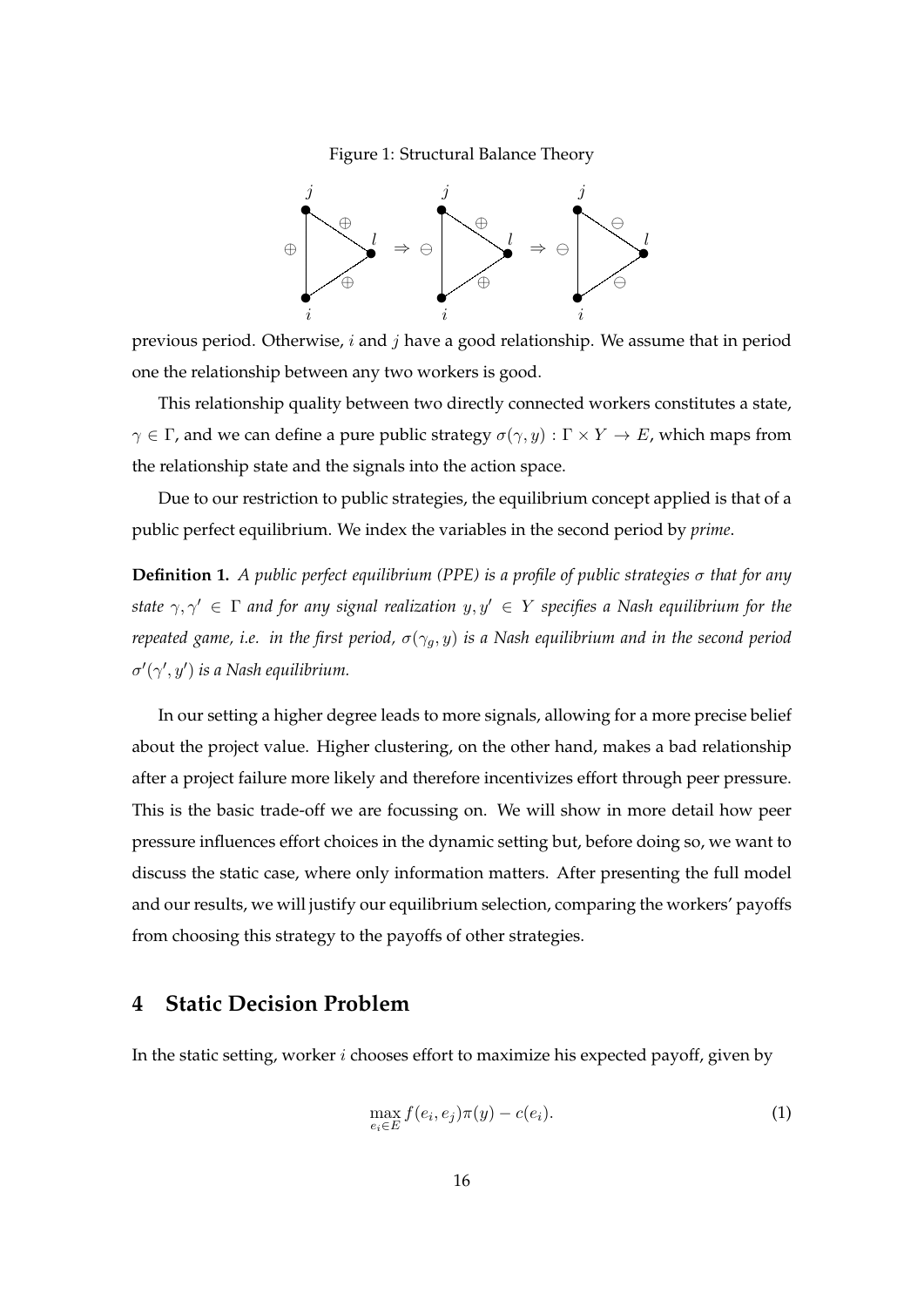Recall that  $y_i = y_j = y$  since each worker observes not only his own signal but also the signals of all workers he is (in)directly connected to, so we write  $\pi(y)$ . Given our assumptions on  $f(\cdot, \cdot)$  and  $c(\cdot)$ , the first order condition of [\(1\)](#page-16-2) is both necessary and sufficient for a maximum. The same holds true for worker  $j$ . Based on the first order approach, we can determine the pure strategy public perfect equilibria of the game where, to simplify notation, we define  $e(y)$  to denote the optimal strategy based on y.

<span id="page-17-1"></span>**Proposition 1** (Public Perfect Equilibria Static Game)**.** *.*

*.*

- *1. Every public perfect equilibrium is symmetric such that*  $e_i(y) = e_j(y) = e(y) \,\forall y$ .
- *2. For each* y*, there exist exactly two pure public perfect equilibria.*

<span id="page-17-0"></span>(a) Zero effort:  
\n
$$
e(y) = 0
$$
\n(b) Strictly positive effort:  
\n
$$
e(y) = \frac{f_1(1,1)\pi(y)}{2k}
$$
\n(2)

All proofs are in the Appendix. Given the symmetry in our setting, in particular, the symmetry of success function  $f(\cdot, \cdot)$ , identical cost functions  $c(\cdot)$  and equal split of the payoff, both workers will always exert the same effort in equilibrium. We further show that the one-period problem has two pure strategy PPE. There always exists a PPE where both project partners exert zero effort independently of signal realizations. It is a best response to choose zero effort given the other worker has chosen zero effort as  $f(e_i,0) = f(0,e_j) = 0.$  Each team member has to exert at least some effort for the project to be successful. But there also exists a PPE with strictly positive efforts. The uniqueness of the positive effort equilibrium follows from supermodularity and constant returns to scale property of  $f(\cdot, \cdot)$ , as well as the convexity of the cost function. In particular, we obtain a closed form expression for effort when taking into account symmetry across team members, where  $k$  is the multiplicative constant in the cost function and where  $f_1(1, 1)$  is a constant as well.

We are now interested in how network characteristics influence equilibrium effort through the information channel in the static model. All else equal, a worker with a higher degree receives more signals about the state of the world. We want to know how effort varies with the number of signals.

It follows from [\(2\)](#page-17-0) that effort positively depends on the project value  $\pi(y)$ . We focus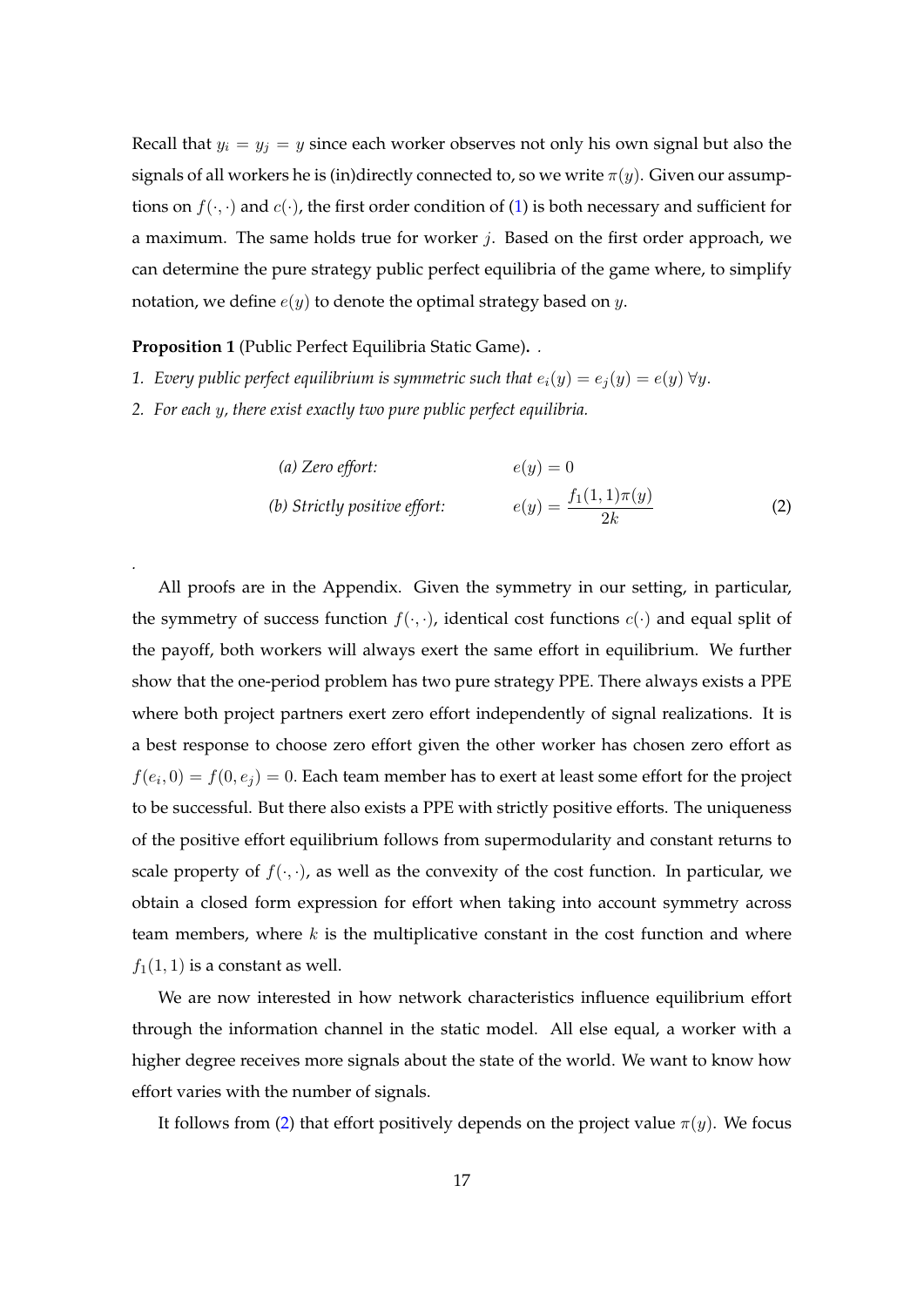on how the *expected* project value,  $E(\pi(y))$ , varies with the number of signals as this is the channel through which information affects effort. If additional signals increase the expected project value, then expected effort,  $E(e(y))$ , increases as well. A worker has an incentive to work harder if he believes the payoff for his work to be higher.

We first show that  $\pi(y)$  has the martingale property, meaning that it is unaffected by the number of signals, which follows from Bayes' Rule. This is not true once we condition on the state. To emphasize that a worker receives  $n$  signals, we denote the project value by  $\pi(y_n)$  instead of  $\pi(y)$ .

<span id="page-18-1"></span>**Lemma 1** (Information and Expected Project Value).  $\pi(y_n)$  *satisfies the martingale property:*  $\pi(y_n) = E(\pi(y_{n+1})|y_n)$ . However, given that the state is realized, a worker with more signals *holds a more accurate posterior belief about the state of the world and thus about the project value:*

$$
v_h > E\left(\pi(y_{n+1})|\theta_h\right) > E\left(\pi(y_n)|\theta_h\right) \qquad v_l < E\left(\pi(y_{n+1})|\theta_l\right) < E\left(\pi(y_n)|\theta_l\right).
$$

*The impact of an additional signal vanishes, if uncertainty vanishes, i.e.*  $E(\pi(y_n)|\theta) = E(\pi(y_{n+1})|\theta)$ *, if either (i)*  $v_l \to v_h$  *(ii)*  $p \to 1$ *, (iii)*  $q \to 1$  *if*  $\theta = \theta_h$ ,  $q \to 0$  *if*  $\theta = \theta_l$ *, or (iv)*  $n_{ext} \to \infty$ *.* 

An additional signal does not contain further information about the state of the world, given the state of the world has *not* been realized, that is  $E(\pi(y_n)) = E(\pi(y_{n+1}))$ . But once the state of the world has been realized, this is no longer true. Since signals are informative, the more signals are available the more accurate is the posterior belief about the state of the world. The expected project value increases in the number of signals if the state of the world is high and decreases in the number of signals if the state of the world is low. This implies that, given the high state of the world, a worker with more information expects a higher project value compared to a worker with less information. If the low state has been realized, the reverse is true.

The expected project value becomes *independent* of the number of overall signals n when the uncertainty of the underlying environment vanishes. This can happen for four reasons: (i) There is no difference between high and low project values. (ii) The signals are completely informative. $33$  (iii) A worker's prior reflects complete certainty about the

<span id="page-18-0"></span> $33$ In fact, the expected project value also becomes independent of the number of overall signals n when signals are completely uninformative  $p \to 0.5$ .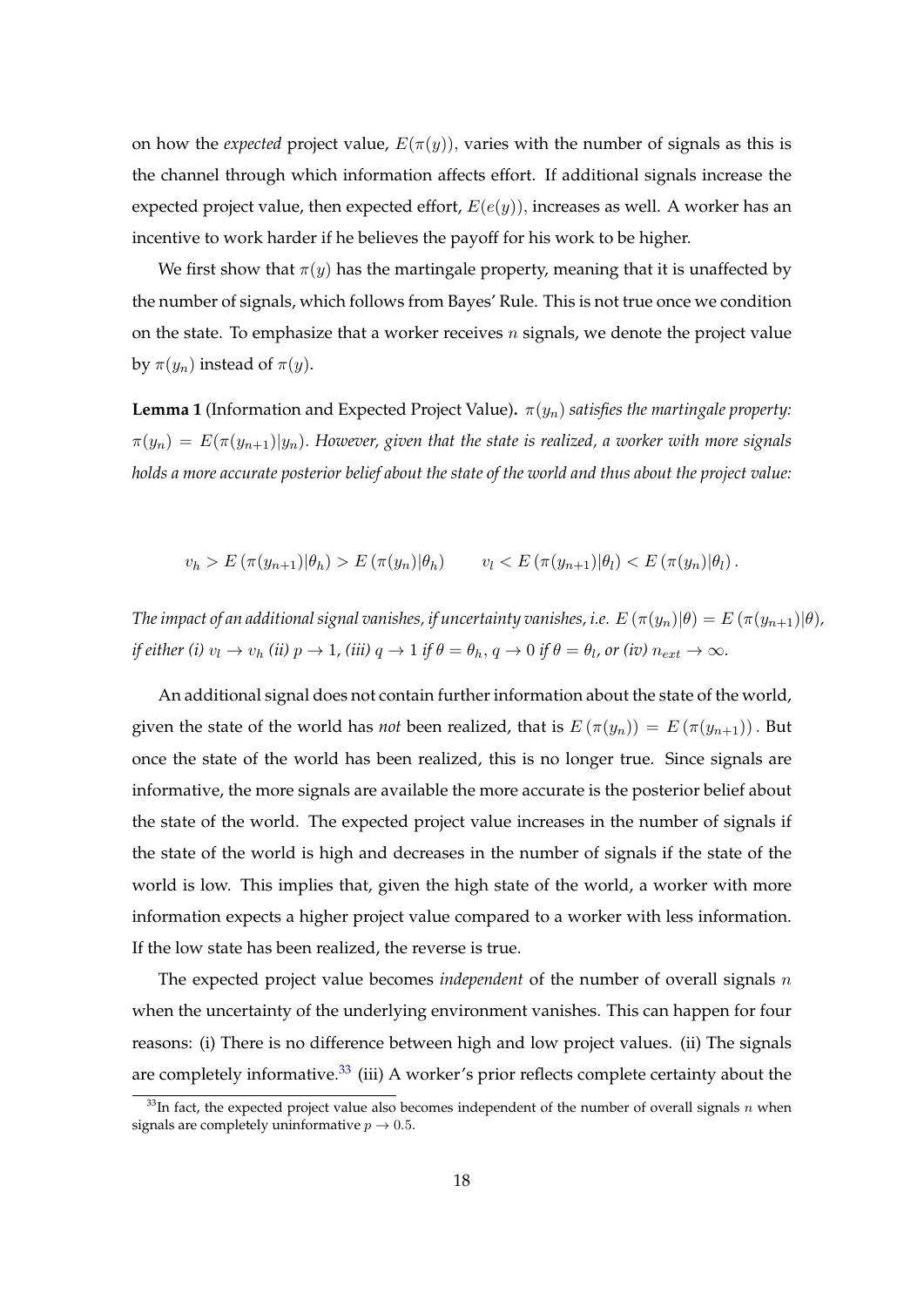state of the world. (iv) Moreover, if overall information becomes abundant, which happens when the number of external signals,  $n_{ext}$ , becomes large, then in the limit, all agents know the state of the world with certainty even if the number of signals obtained through their ego-networks,  $n_{int}$ , differs. The expected payoff converges to the high (low) value when the state is high (low). In sum, the effect of additional information on the expected project value is reinforced when the uncertainty of the underlying environment is considerable and dies out when uncertainty vanishes.

Taking Lemma [1](#page-18-1) together with equation [\(2\)](#page-17-0), we can shed light on the effect of information on expected effort, summarized by the following proposition.

<span id="page-19-1"></span>**Proposition 2** (Information and Expected Effort)**.** *A worker with more information, i.e. with a higher degree, exerts on average more (less) effort when the state of the world is high (low) compared to a worker with less information. The impact of additional signals on effort vanishes as the underlying uncertainty vanishes.*

A worker with a higher degree and thus more signals holds more accurate information about the state of the world. In the high state, he exerts on average higher effort compared to a worker with lower degree. The opposite is true for the low state. Intuitively, workers with more accurate information, i.e. more signals, can better fine-tune their effort to the expected project reward.

## <span id="page-19-0"></span>**5 Dynamic Decision Problem**

Having discussed the static game, we can now analyze the agents' effort choices and how they depend on their network characteristics in a dynamic setting. Here, not only agents' *degree* but also their *clustering* matters for their actions as they adjust their effort to their relationship quality, namely  $\forall y'$ 

$$
\sigma'(\gamma_g', y') > 0 \quad \text{and} \quad \sigma'(\gamma_b', y') = 0.
$$

This implies that, when two workers have a bad relationship, they exert zero effort. We know from the static game that zero effort constitutes a PPE in every period, regardless of the signals. In turn, when two team partners have a good relationship they exert strictly positive effort. In what follows, we focus on the dynamic decision problem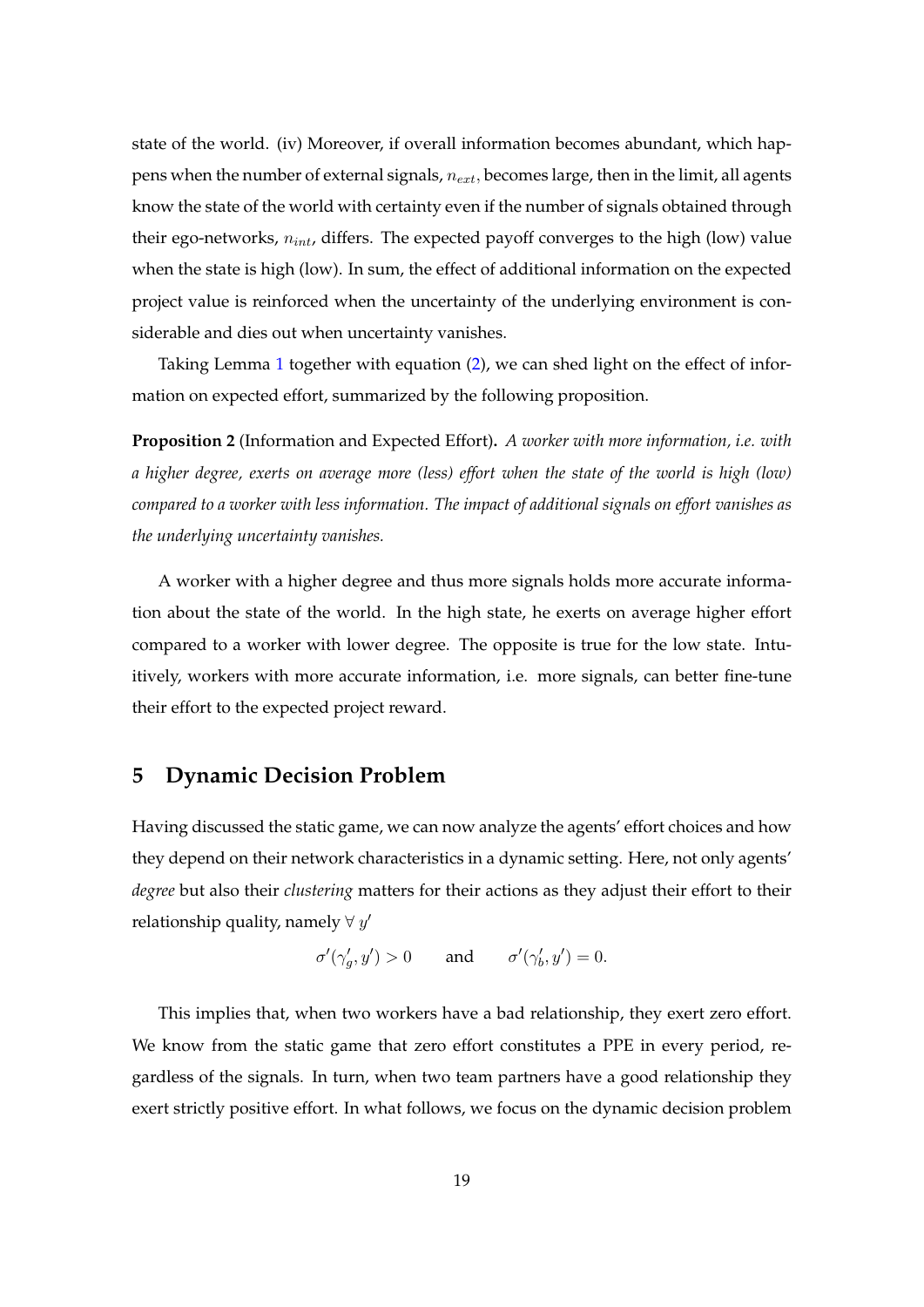that pins down the high effort PPE in both periods. We are interested in what determines this choice.

The dynamic maximization problem of team partner  $i$  reads

<span id="page-20-0"></span>
$$
\max_{e_i, e'_i} -c(e_i) + f(e_i, e_j) (\pi(y) + \beta s_i E \left( f(e'_i, e'_k) \pi(y') - c(e'_i) \right)) + (1 - f(e_i, e_j)) (0 + \beta s_i (1 - r_{ij}) E \left( f(e'_i, e'_k) \pi(y') - c(e'_i) \right))
$$
(3)

where the expectation is taken over all possible signal realizations in period two. Problem [\(3\)](#page-20-0) is dynamic since workers choose today's effort not only based on the current project payoff but also based on the second period expected payoff, taking into account that today's project outcome matters for tomorrow's through its impact on relationships. Therefore, this expected payoff of workers  $i$  and  $j$ , who are teamed up in period one, depends not only on second period performance but also on

(i) the probability of being selected next period,  $s_i$  and  $s_j$ , defined in the section on worker selection,

(ii) the probability of *first period* project success,  $f(e_i, e_j)$ , or failure,  $1 - f(e_i, e_j)$ , as well as (iii) the probability that in the next period they are doing a project with someone who would be affected by today's project failure, *given* that they are chosen for a project,  $r_{ij}$ and  $r_{ji}$ , with  $r_{ij}$  given by

<span id="page-20-1"></span>
$$
r_{ij} \equiv \frac{1 + \sum_{k,k \neq i, k \neq j} g_{ik} g_{jk}}{d_i} = \frac{C_{ij}}{d_i}.
$$
 (4)

The term  $\sum_{k,k\neq i,k\neq j} g_{ik}g_{jk}$  denotes the number of common friends of i and j and therefore  $C_{ij}$  is a proxy for their common friends. Equation [\(4\)](#page-20-1) gives the probability of workers having a bad relationship after a failure. They are only affected by their failure if they are chosen to do a project together again or with a common friend in the second period.

We solve problem [\(3\)](#page-20-0) by backward induction, starting in the second period. Clearly, the second period problem is identical to the static problem. $34$  Recall that the high effort level is given by

$$
\sigma_i'^*(\gamma_g', y') \equiv \arg \max_{e_i'} V_i(\gamma_g', y') = \arg \max_{e_i'} [f(e_i', e_j') \pi(y') - c(e_i')],\tag{5}
$$

<span id="page-20-2"></span> $34$ As *j* and *k* belong to the same set, namely the friends of *i*, we can replace *k* in the second period by *j*.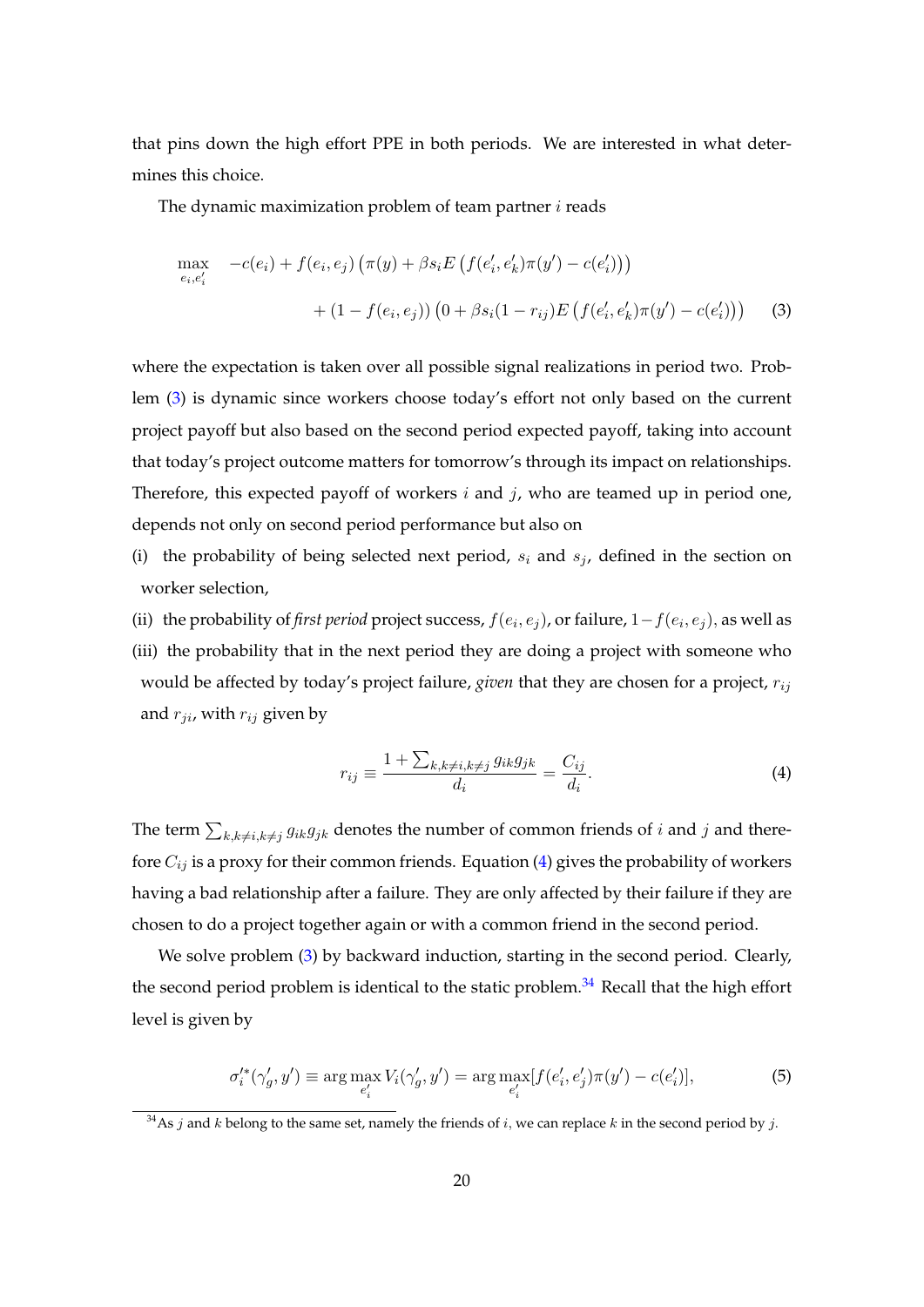where  $\sigma_i^*(\gamma_g', y')$  is the optimal second period effort level if the project partners have a good history and observe signals  $y'$  (see equation  $(2)$  for the solution to this problem). From here onwards, we denote this equilibrium effort by  $e_i'(y) \equiv \sigma_i'^*(\gamma_g', y')$ . Moreover, we denote the maximized second period payoff by  $V_i^*(\gamma_g', y')$ . Then, the maximization problem of agent  $i$  in the first period reads

$$
\max_{e_i} \quad f(e_i, e_j)\pi(y) - c(e_i) + \beta s_i(f(e_i, e_j) + (1 - r_{ij})(1 - f(e_i, e_j)))EV_i^*(\gamma'_g, y') \tag{6}
$$

Similar to the static problem, we show that there exists a unique PPE in which both team partners exert positive effort. The solution to [\(6\)](#page-21-0) is given by  $e_i(y) \equiv \sigma_i^*(\gamma_g, y)$ .

**Proposition 3** (Public Perfect Equilibria Dynamic Game)**.** *.*

*1. Both project partners always exert the same effort in any PPE, that is effort is symmetric.*

*2. In both periods, there exists a unique PPE in which both team partners exert strictly positive effort*,  $\forall y, y'$ 

<span id="page-21-2"></span><span id="page-21-0"></span>
$$
e_i(y) = e_j(y) = \frac{f_1(1,1)(\pi(y) + \beta s r E V^*(\gamma'_g, y'))}{2k}
$$
  
\n
$$
e'_i(y') = e'_j(y') = \frac{f_1(1,1)\pi(y')}{2k}
$$
\n(7)

We already know from Proposition [1](#page-17-1) that in the second period there exists a unique PPE with strictly positive effort, which is symmetric. But also in the first period, effort levels are symmetric. This is because two workers can only have the same number of common friends, implying that  $s_i r_{ij} = \frac{C_{ij}}{\frac{1}{2}(N-1)N}$  is constant across project partners and, thus,  $\beta s_i r_{ij} EV_i^* (\gamma_g', y') = \beta s r E V^* (\gamma_g', y')$ .<sup>[35](#page-21-1)</sup> Moreover, for  $y = y'$  first period effort is higher than second period effort, stemming from the dynamic effort-enhancing effect of clustering: Having common friends creates particularly strong incentives for effort, reducing the team moral hazard problem that causes effort to be inefficiently low.

Again, we are interested in how the agents' network characteristics affect effort. We first discuss the effect of *degree*, which impacts effort through the information channel.

<span id="page-21-1"></span> $35$ In the last period, T, the network structure does not matter, as there is no threat of bad relationships in the future, and thus effort levels are symmetric as information is symmetric. In  $T - 1$ , when calculating the expected value of  $T$  the workers know that the effort levels will be symmetric in  $T$ . As  $sr$  is also symmetric, this implies that effort levels are again symmetric. However, this symmetry breaks down in  $T - 2$ . Then, when calculating the expected value, the workers need to also take into account with whom they will be teamed up and the sr symmetry will no longer hold.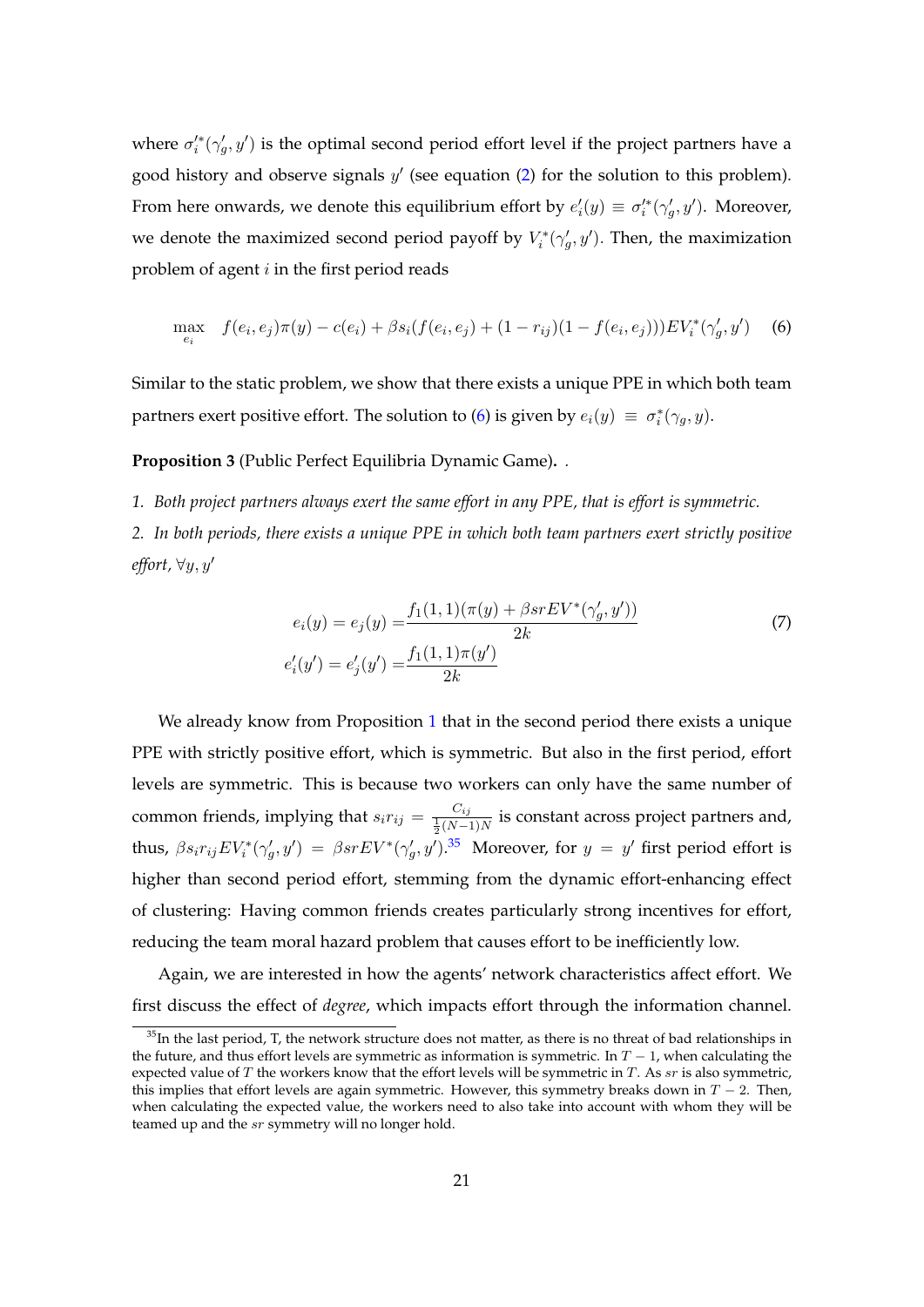We then turn to the effect of *clustering*, which influences effort through peer pressure.

Taking expectations over first period signals in [\(7\)](#page-21-2), it follows that information impacts expected effort through the expected first period project value,  $E(\pi(y))$ , and second period value,  $EV^*(\gamma_g', y')$ . Both have a positive effect on effort. Recall from our discussion on the static game that  $E(\pi(y))$  positively (negatively) depends on the number of signals if the state is high (low). To see how the expected value,  $EV^*(\gamma_g', y')$ , depends on the number of signals and thus information, we first establish that  $V^*(\gamma_g', y')$  is a convex function of the second period project value,  $\pi(y')$  (which, in turn, is a martingale). To simplify notation, we write  $EV^*(y')$  instead of  $EV^*(\gamma'_g, y')$ .

<span id="page-22-0"></span>**Lemma 2** (Information and Second Period Expected Value).  $V^*(y'_n)$  is a submartingale. *And, thus, a worker with more signals has a higher second period expected value:*

$$
E(V^*(y'_n)) < E(V^*(y'_{n+1})),
$$

The impact of an additional signal vanishes, if uncertainty vanishes, i.e.  $E(V^*(y'_n)) = E(V^*(y'_{n+1})),$ *if either (i)*  $v_l \to v_h$  *(ii)*  $p \to 1$  *(iii)*  $q \to 1$  *if*  $\theta = \theta_h$ ,  $q \to 0$  *if*  $\theta = \theta_l$ , or (iv)  $n_{ext} \to \infty$ .

To gain some intuition into this result first suppose that the additional signal is high. This implies that effort increases, that the project value increases and that the overall payoff,  $V^*(y)$ , increases as well. If the additional signal is low, then effort decreases, the project value decreases and the overall payoff is lower. But due to the convexity of the payoff, an additional positive signal has a stronger effect than an additional negative signal. Therefore, having an additional signal increases the expected value in the second period unless uncertainty vanishes. As in the static game (see Lemma [1\)](#page-18-1), here additional information has no impact if (i) there is no variance in the project value across states, (ii) if signals are completely informative, (iii) if the prior is correct, or (iv) if overall information becomes abundant. Intuitively, information only matters under uncertainty.

In turn, the effect of peer pressure,  $s_i r_i$ , on first period effort (through clustering) is straightforward and unambiguously positive.

We summarize the effect of information and peer pressure (and thus of the agents' network characteristics) on first period effort in the next proposition.

<span id="page-22-1"></span>**Proposition 4** (Information, Peer Pressure and Expected First Period Effort)**.** *More information, i.e. a higher degree, unambiguously increases expected first period effort only if the state*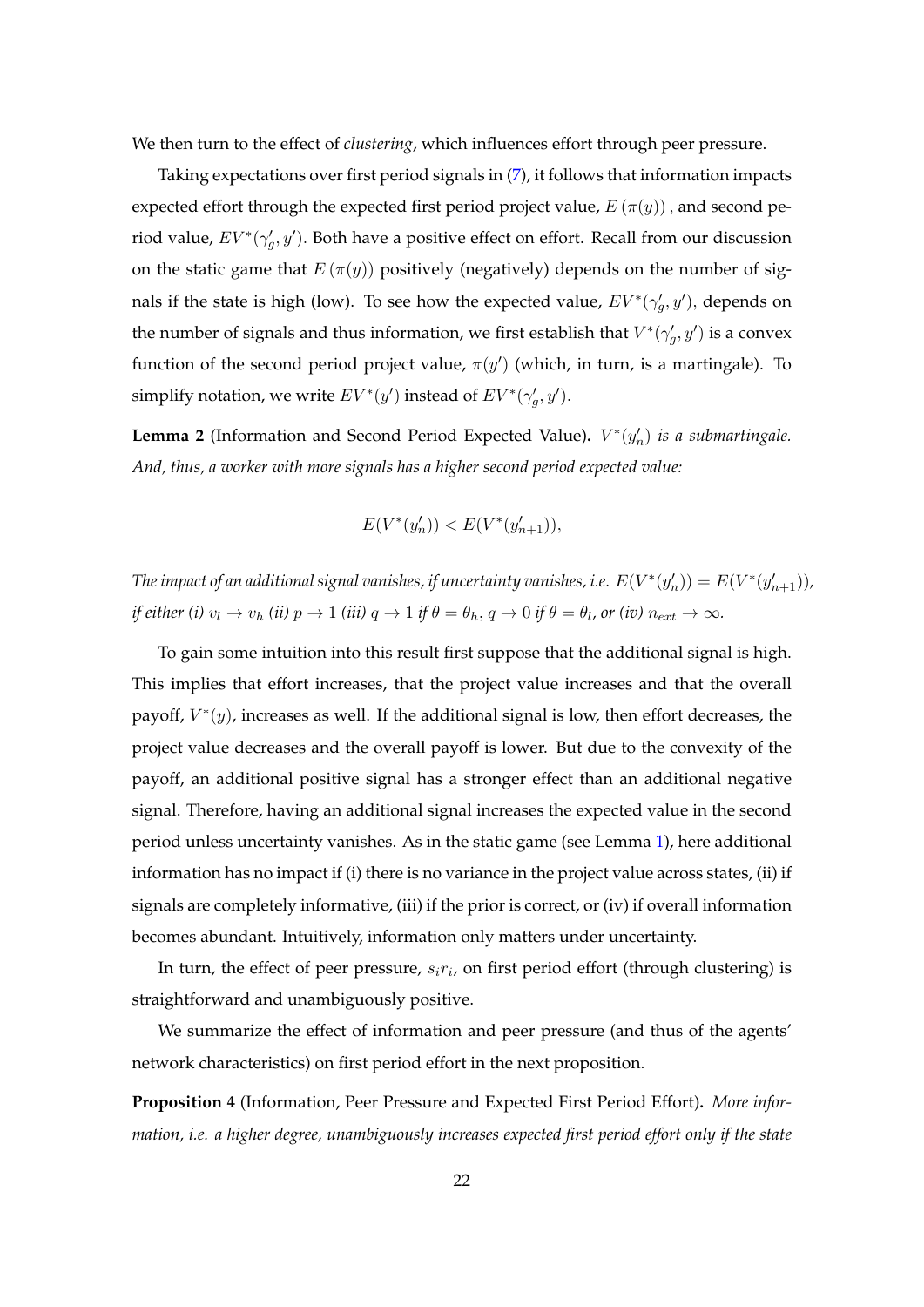*is high. Furthermore, higher peer pressure, i.e. higher clustering, increases expected first period effort independently of the state of the world. Finally, unless uncertainty vanishes, a worker with more information but less peer pressure better adjusts his effort to the expected project value compared to a worker with less information and more peer pressure.*

The proof follows immediately from Lemmas [1](#page-18-1) and [2](#page-22-0) and equation [\(7\)](#page-21-2) and is therefore omitted. Both network characteristics, high degree and high clustering, affect first period effort and thus project completion. A higher *degree* improves information about the state of the world. This information is particularly beneficial when the true state is high and, at the same time, when the agents' uncertainty about the state is considerable. In this case, additional signals induce the agents to put significantly more weight on the high state, translating into higher effort. (The same logic also applies to second period effort, given by the static case in Proposition [2.](#page-19-1))

In turn, *clustering* positively impacts first period effort through a dynamic peer pressure effect. This channel is *independent* of the true state of the world and the underlying uncertainty. Peer pressure induces higher effort because a potential project failure today puts more friendships and thus future project opportunities in jeopardy. Since workers with more information are more selective with their effort choice (depending on the state) and workers facing peer pressure increase their effort no matter the expected payoff, it follows that workers with a higher degree are better able to fine-tune their effort to the project reward than workers with higher clustering. This means that their difference of efforts across states,  $E(e(y)|\theta_h) - E(e(y)|\theta_l)$ , is larger, which follows directly from [\(7\)](#page-21-2).

We now turn to the agents' wages, which are tightly linked to their effort choices. Denote the probability of having a good relationship with the second period project partner given first period state by

$$
Pr(\gamma_g' | \theta) \equiv E[f(e(y), e(y)) + (1 - r_i)(1 - f(e(y), e(y))) | \theta] = E(e(y) | \theta) r_i f(1, 1) + 1 - r_i.
$$

We define first and second period wages conditional on the state as follows:

<span id="page-23-0"></span>**Definition 2** (Equilibrium Wages)**.** *First and second period wages for a given state are respec-*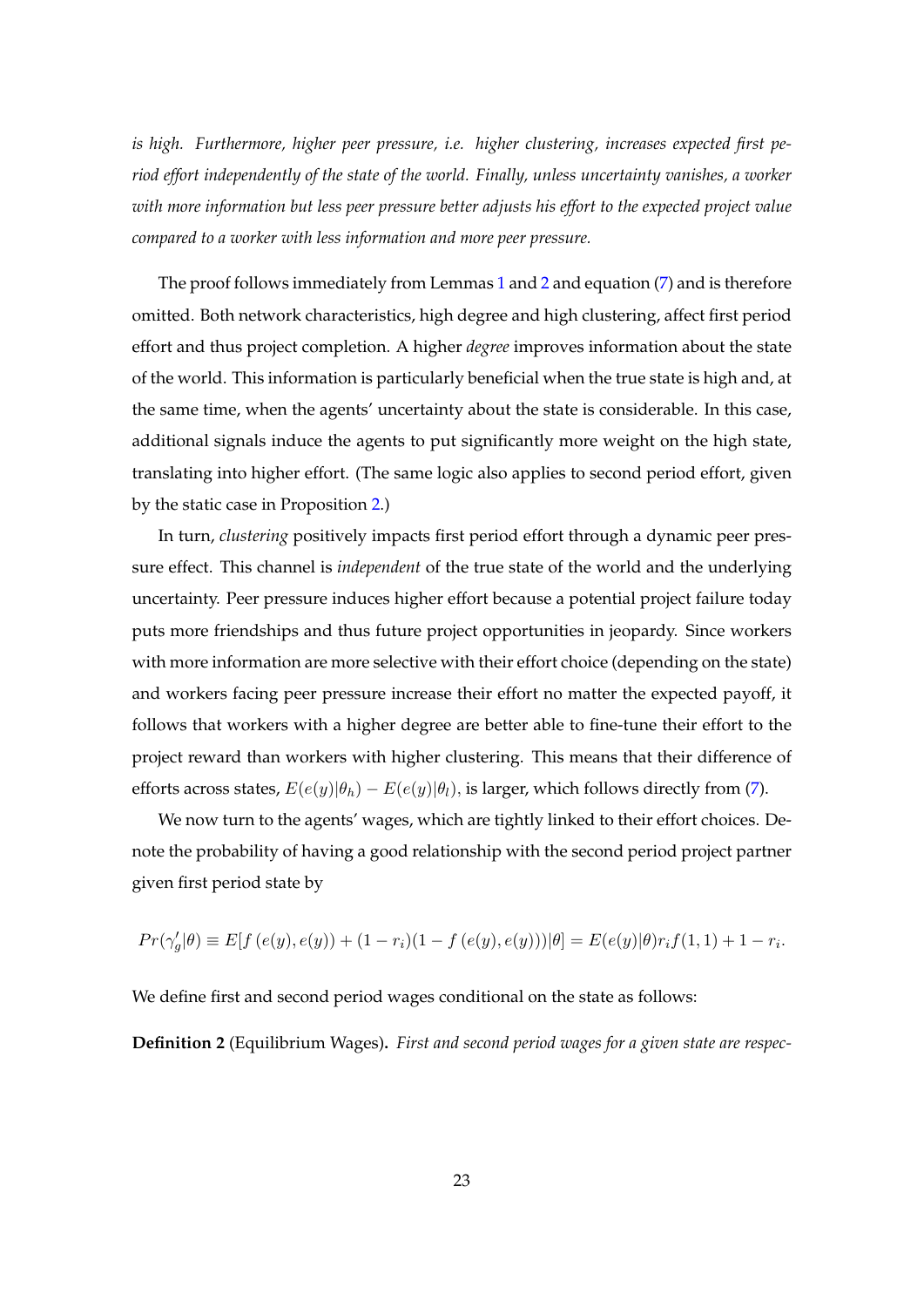*tively defined as*

$$
w_i(\theta) \equiv E[f(e(y), e(y)) v | \theta] = E(e(y)|\theta) f(1, 1)v(\theta)
$$
\n(8)

$$
w_i'(\theta, \theta') \equiv s_i Pr(\gamma_g'|\theta) E[f(e'(y'), e'(y')) v'|\theta'] = s_i Pr(\gamma_g'|\theta) E(e'(y')|\theta') f(1, 1) v(\theta')
$$
 (9)

 $where \theta, \theta' \in \{\theta_l, \theta_h\}$  is the realized first (second) period state.

These are *expected* wages because even though positive effort is exerted there is no guarantee for project success. The wages reflect that the agents obtain their share of output in case the project is successful. We define these wages *given* that a certain state of the world has materialized. The expected wage across states can then be easily computed, e.g.  $E(w_i) = qw_i(\theta_h) + (1 - q)w_i(\theta_l)$ .

Notice that the structure of both periods' wages is the same, only that in the second period, one also has to take into account the probability of being selected for a project with someone the agent is on good terms with (i.e. the probability of having a good friendship history with the project partner, given by  $Pr(\gamma_g'|\theta)$ ). Since friendship histories matter, the second period expected payoff depends not only on contemporaneous effort but also on first period effort.

Both periods' wages are increasing in effort, highlighting the tight link between the agents' actions and their rewards. As a consequence, Propositions [2](#page-19-1) and [4](#page-22-1) on the effects of network characteristics on effort give insights into how degree and clustering affect the agents' wages. We summarize these results in the next proposition.

**Proposition 5** (Information, Peer Pressure and Wages)**.** *More information, i.e. a higher degree, unambiguously increases first and second period wages only if the state is high in both periods. The effect vanishes as uncertainty vanishes. In turn, peer pressure, i.e. higher clustering, increases the first period wage independently of the state but has an ambiguous effect on second period wage.*

These results follow from Propositions [2](#page-19-1) and [4](#page-22-1) and wage Definition [2.](#page-23-0) Information (and thus a high degree) leads to a significant boost in effort and wages if the underlying state of the world is high because agents want to reap the benefits of a high project value. $36$  Through the effort channel, information only increases wages if there is uncertainty about the state of the world. In turn, when the agent faces a dynamic decision

<span id="page-24-0"></span> $36$ If the state is low, it is ambiguous whether clustering or degree leads to a higher wage.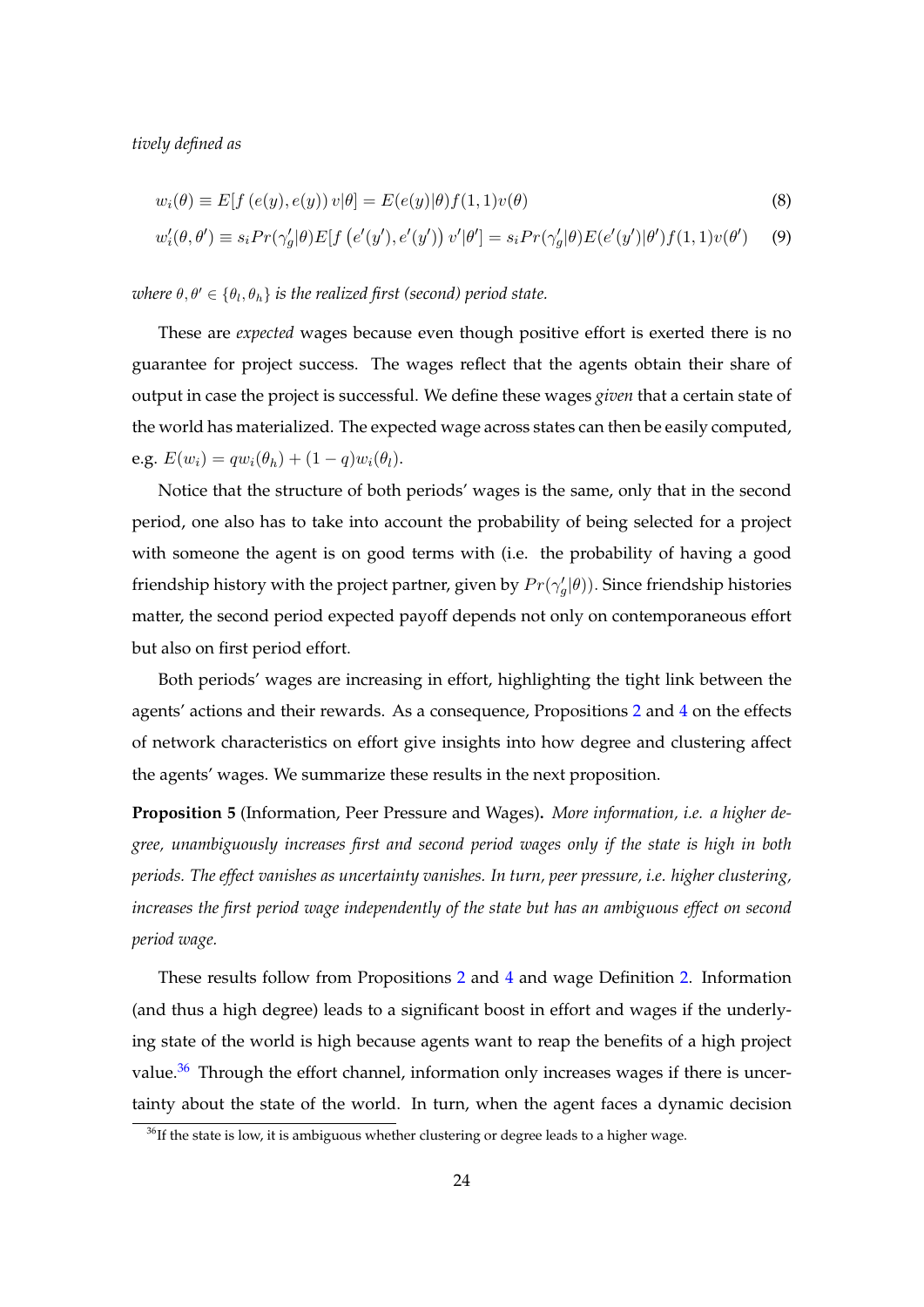problem (i.e. in the first period), higher clustering unambiguously increases effort and wages through peer pressure, independent of the state and underlying uncertainty. Only in the second period, the effect on wages is ambiguous: Peer pressure leads to higher first period effort (increasing  $Pr(\gamma_g'|\theta)$ ), but many common friends also make a non-intact relationship with the second period team partner more likely (decreasing  $Pr(\gamma_g'|\theta)$ ).

While this discussion has focussed on comparative statics effects of a single network characteristic holding other network characteristics fixed, we now turn to the more interesting but also more involved case of comparing two types of workers: one with higher degree but lower clustering (denoted as D-worker) and one with lower degree but more clustering (denoted as C-worker).

<span id="page-25-0"></span>**Proposition 6** (Trade-Off Between Information and Peer Pressure). *Suppose that*  $v_l = 0$ . *(i) Wage Dynamics: If a C-worker has a lower first period wage than a D-worker, then he also expects a lower wage in the second period, even if second period uncertainty vanishes. This wage gap arises even if both workers perform equally well in the first period. (ii) Comparative Advantage: If*  $E(\pi(y)|\theta_h)$  and  $EV^*(y')$  are sufficiently concave in information n, signal precision  $p$ , or the *prior belief* q*, C-Workers hold a comparative advantage in environments with less uncertainty,* that is,  $\frac{E(w^C)}{E(w^D)}$  increases as uncertainty becomes smaller.

We make these statements precise in the Appendix where all the formal conditions are provided. Our model predicts a strong impact of early career wages on the future wage trajectory through peer pressure, which puts workers with high clustering but low information into disadvantage. Notice that wage gaps between C-workers and D-workers arise even if they exert the same effort in the first period. Moreover, if these wage gaps exist in the first period, they persist in the second period even if they perform equally well (i.e. even if uncertainty vanishes in the second period).

Our model also predicts that workers with higher clustering and less information have a *comparative advantage* in environments characterized by less uncertainty compared to workers with less clustering and more information. That is, the ratio of expected wages of  $C$ -workers to  $D$ -workers increases when uncertainty diminishes, which happens when either the amount of overall information,  $n$ , increases, when signals become more informative (for  $p$  sufficiently large), or when the prior belief  $q$  becomes more cor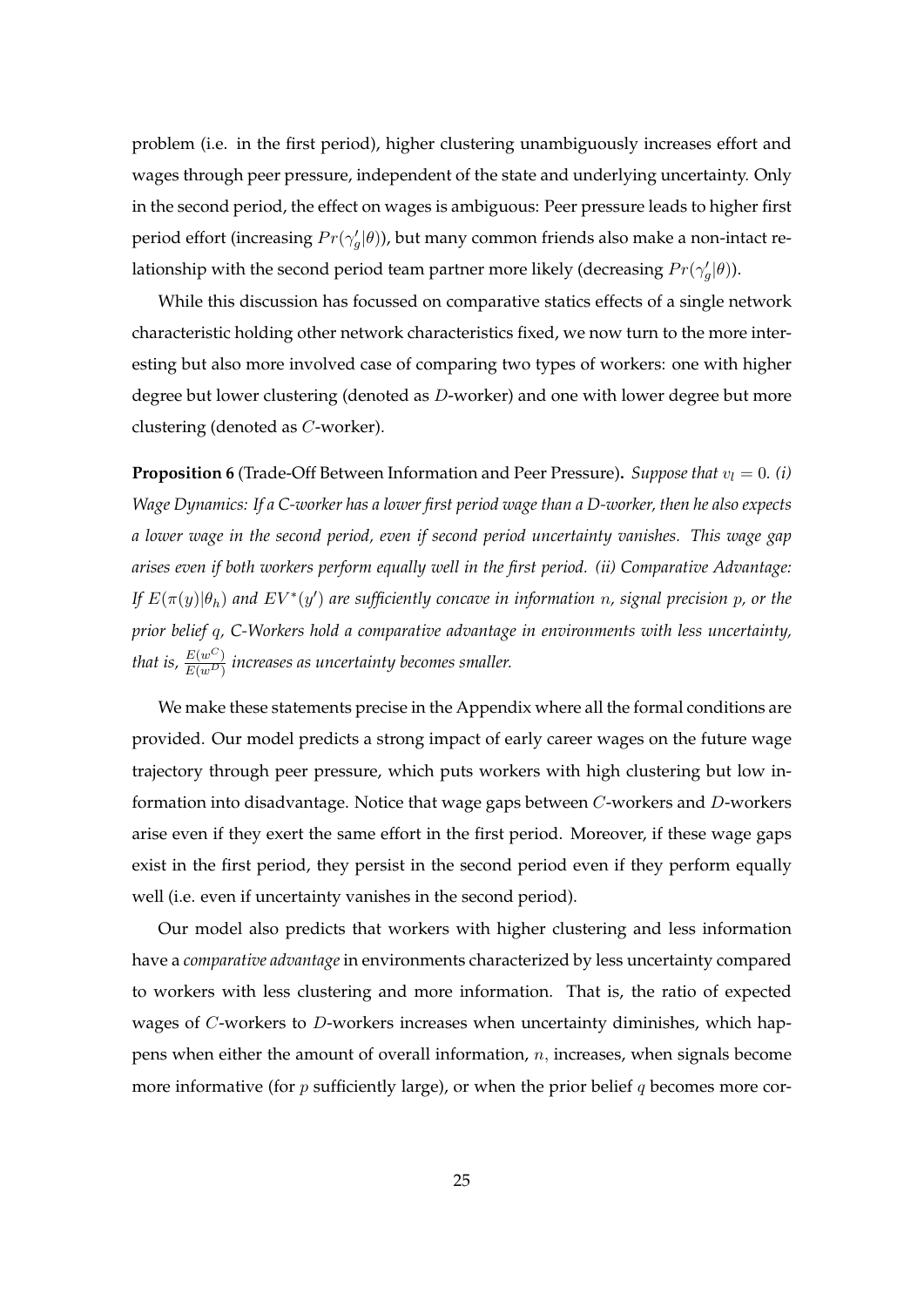rect.<sup>[37](#page-26-1)</sup> This is consistent with our previous predictions: Clustering gains importance as uncertainty vanishes.

Our framework allows us to rank networks according to effort choices and wages for different underlying environments. We now connect our theoretical predictions with our empirical finding that men have a higher degree and women more clustering.

## <span id="page-26-0"></span>**6 Performance of Men versus Women**

In this section, we use our model to analyze how peer pressure and information influence performance and wages of men versus women. We show that these results are consistent with various observed gender differences in labor market outcomes. Previously, we showed that women have a higher clustering coefficient and a lower degree than men, that is, they face more peer pressure but are less informed. We therefore want to compare agents with these features. To do so, we fix the number of links and nodes in the network, so additional clustering comes at the cost of a lower degree and vice versa. Thus, there is a trade-off between degree and clustering which then translates into a trade-off between peer pressure and access to information and it is not a-priori clear which network characteristic is more conducive to project success and wages.

In what follows, we use our model to predict in which environments men outperform women and show that these predictions are in line with the following empirical facts.

*1. Wage and performance gaps between men and women are especially large within occupations and tasks characterized by uncertainty like in the financial sector, film-industry and basic research.*

In most developed countries, the gender wage gap is still large. In the US in 2012, for instance, women's earnings were  $80.9\%$  of men's earnings.<sup>[38](#page-26-2)</sup> Part of it can be explained by differences in occupational choices where women select into low-paying occupations while men go into high-paying jobs. However, even *within* occupations wage gaps are considerable. Notably, some occupations are more affected than others. In the

<span id="page-26-1"></span><sup>&</sup>lt;sup>37</sup>In the Appendix, we show that the ratio  $\frac{E(w^C)}{E(w^D)}$  is *strictly* increasing as uncertainty decreases. Hence, the result clearly holds for positive but small  $v_l$ . In simulations, we also allow for  $v_l >> 0$ : When project values,  $v_l$  and  $v_h$ , become more similar across states, then the ratio of expected wages of C-workers to D-workers increases. See Figure [2](#page-53-0) in the Appendix.

<span id="page-26-2"></span><sup>38</sup>See http://www.bls.gov/cps/cpswom2012.pdf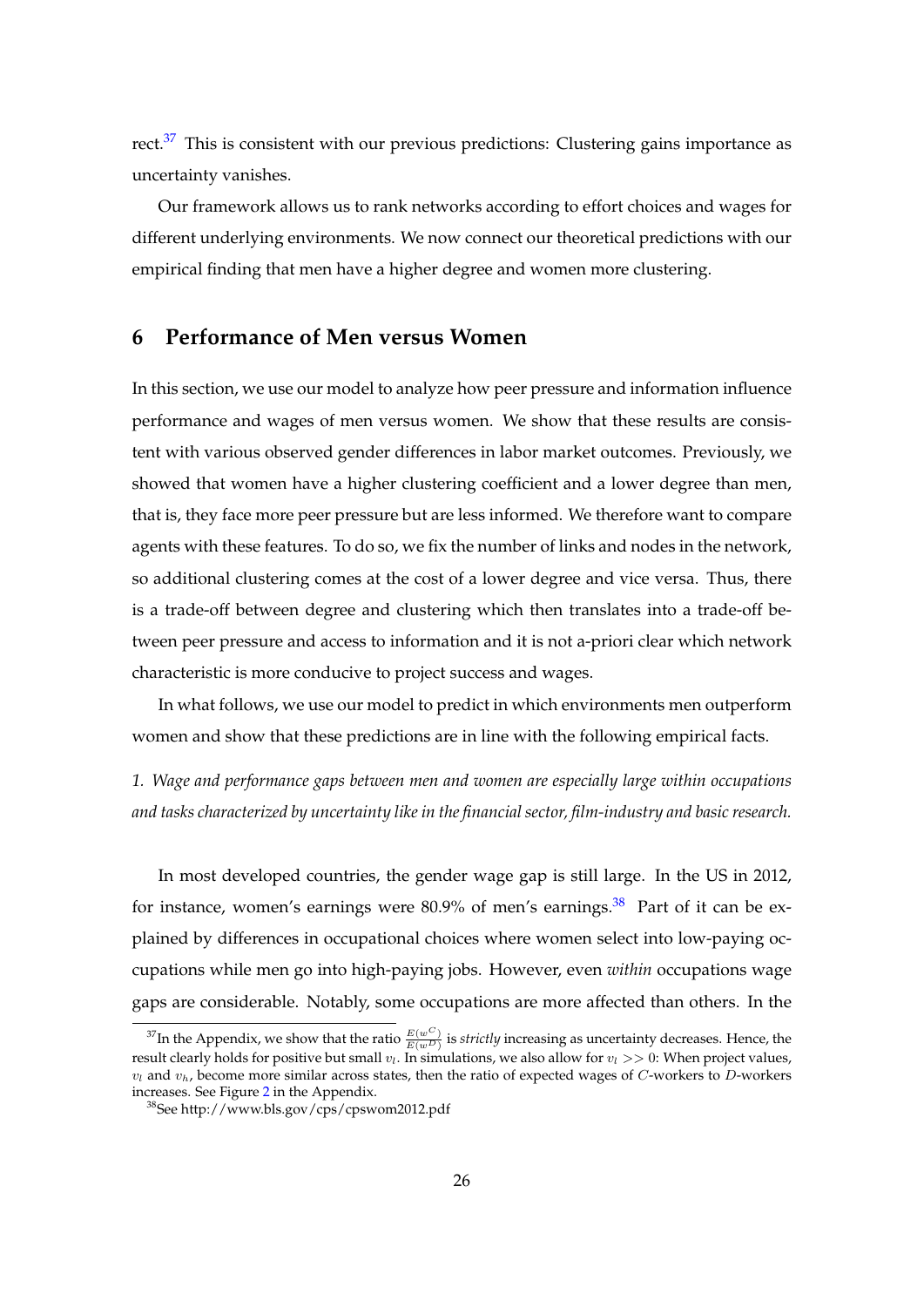US, the within-occupational wage gap is pronounced in management occupations, especially for financial managers and chief executives where female earnings are respectively 70.3% and 76% of male's, as well as in business and financial operations occupations where women earn 74% of men's earnings. In contrast, the wage gap is much smaller in healthcare support and administration where women's earnings are respectively 90.2% and 89.9% of men's. $39$  A similar pattern was found in the UK, where full-time working women in the financial sector earn 55% less than full-time male workers – a gap twice as large as the gap in the economy as a whole. $^{40}$  $^{40}$  $^{40}$  In addition, the evidence suggests that women's lower earnings in financial management and executives occupations are especially due to large differences in performance pay and bonuses. $41$ 

Another well-studied sector where gender inequalities persist is the film industry [\(Lutter](#page-38-8) [\(2012\)](#page-38-8) and [Lutter](#page-38-9) [\(2013\)](#page-38-9)). This industry is highly project-based where tasks involve little routine work and have uncertain outcomes. [Ferriani et al.](#page-36-12) [\(2009\)](#page-36-12) argue that the film market requires constant adjustment to new work environments since film ventures operate under constant uncertainty and have to foresee ex-ante whether the project opportunity is valuable. Women in this sector generate lower box revenues from movies, which is a direct measure of performance.

Last, an area well-known for gender disparities is the market for patents. [Hunt et al.](#page-37-11) [\(2012\)](#page-37-11) document that women in the US are much less likely to be granted a patent than men, with women holding only 5.5% of commercialized patents. This is not due to women's underrepresentation in science and engineering degrees but due to their underrepresentation in patent-intensive fields of study as well as patent-intensive job tasks like design and development. Again, patents can be seen as measures of performance.

This implies that the gender wage gap is particularly pronounced in occupations or tasks characterized by a large amount of uncertainty, commonly measured by earnings variability. Income is based on success which is difficult to foresee. Earnings of executives and financial managers are largely based on performance pay. Similarly, the success of research (and patents) as well as movies is difficult to foresee at the time of production.

Our model provides a new mechanism why men outperform women under uncer-

<span id="page-27-1"></span><span id="page-27-0"></span><sup>39</sup>See [BLS-Reports](#page-35-0) [\(2013\)](#page-35-0), http://www.bls.gov/cps/cpswom2012.pdf

<sup>&</sup>lt;sup>40</sup>Wage differences are considerable even when controlling for hours of work (full time) and type of job. See the report by the [Equality and H.R.Commission](#page-36-0) [\(2009\)](#page-36-0).

<span id="page-27-2"></span><sup>&</sup>lt;sup>41</sup>See the report by the [Equality and H.R.Commission](#page-36-0) [\(2009\)](#page-36-0).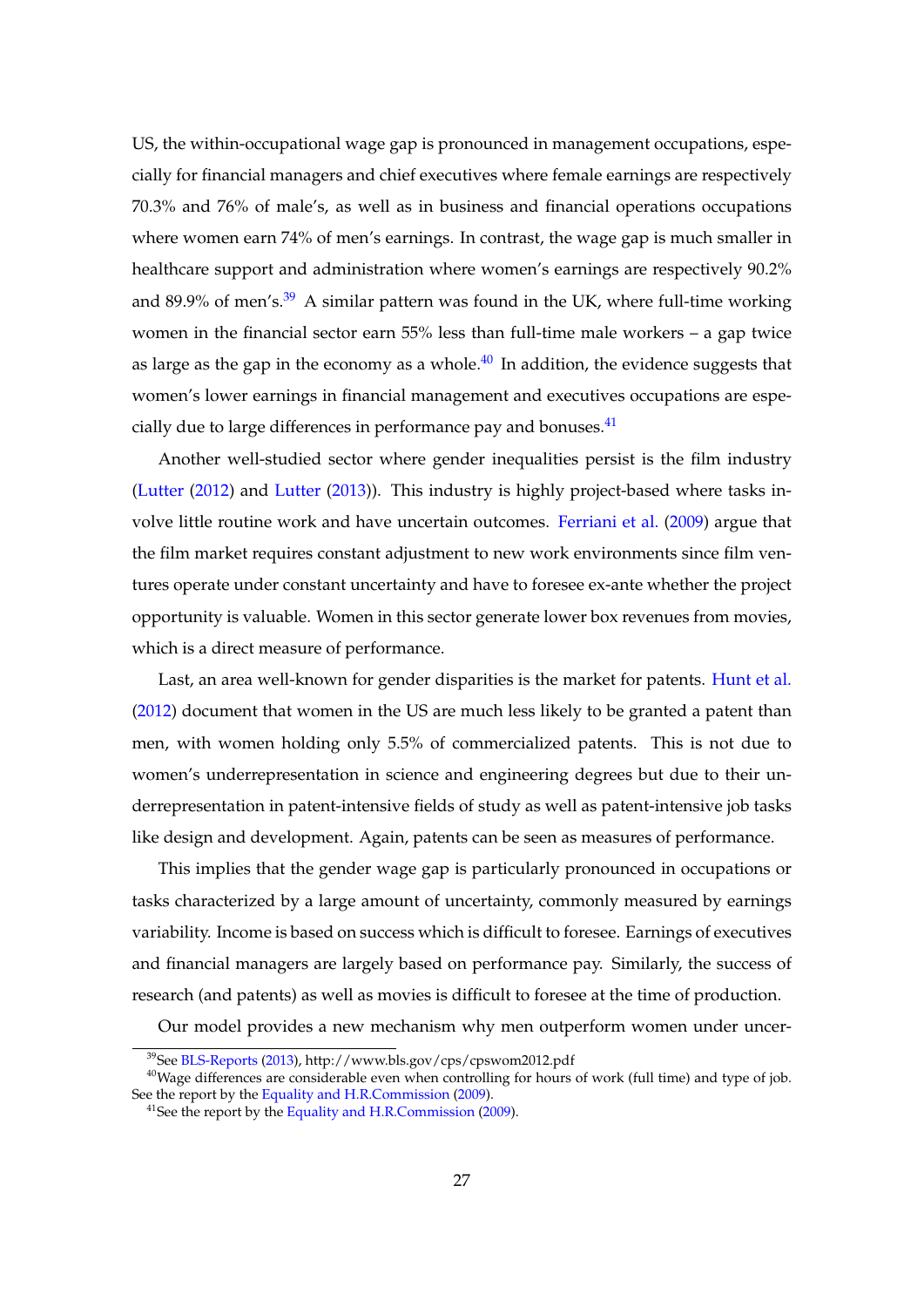tainty. The main prediction is that men's network structure is conducive to information acquisition which is more valuable in such environments than the undifferentiated effortenhancing effect of women's peer pressure.

Our network-based view finds support in various empirical studies on financial and management occupations, the film industry and patenting. [Forret and Dougherty](#page-37-12) [\(2004\)](#page-37-12) analyze the impact of networking activities on career outcomes (promotions, total compensation and perceived career success) of male and female MBA graduates over 35 years in the U.S. Those graduates take on positions in management, finance, marketing and other professional jobs – occupations characterized by relatively large amounts of earnings variability. They find that only for men, network activities positively affect career outcomes. The authors speculate that the reason for this finding is that women network less effectively. We propose a theory *why* women's networks are less effective in these settings.

As far as the film industry is concerned, [Ferriani et al.](#page-36-12) [\(2009\)](#page-36-12) argue that information is crucial to identify potentially successful scripts and to assemble the right project team. Based on the finding that producers who are more central in their network (i.e., have more access to information) are more likely to increase the box revenue from a movie, the authors conclude that social networks provide crucial access to information. In a similar vein, [Lutter](#page-38-9) [\(2013\)](#page-38-9) documents that women with loose information-based networks perform better in the film-industry than women with dense networks, supporting our hypothesis that information is the key to success in uncertain environments.

With regards to research and development, [Gabbay and Zuckerman](#page-37-13) [\(1998\)](#page-37-13) document that in basic research, which is typically characterized by complex, uncertain tasks, scientists benefit from sparse networks with many holes, whereas in applied research, which is typically characterized by non-complex, certain tasks, scientists benefit from dense networks. Supporting this view, [Ding et al.](#page-36-13) [\(2006b\)](#page-36-13) argue that an important reason for the gender wage gap in patenting is that women's networks are less effective: In relying more on close relationships, they lack reach to industry contacts.

Our theory offers a unified explanation for these findings. In uncertain environments, information is crucial for success and men hold more of this type of social capital than women. We show next that this argument also provides a rationale for why occupational choices differ across gender.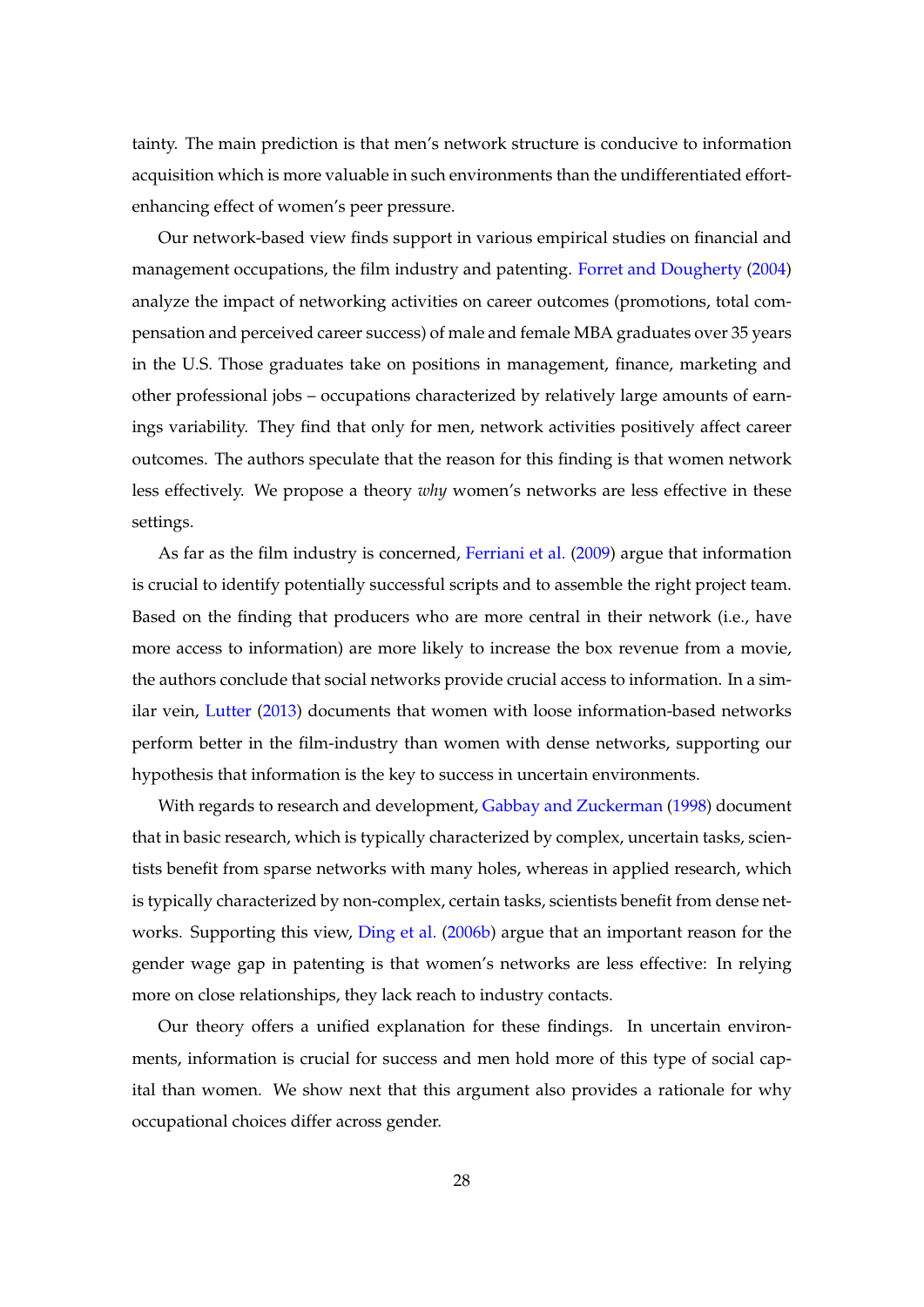#### *2. More men than women choose occupations with high earnings volatility.*

[Dohmen and Falk](#page-36-1) [\(2011\)](#page-36-1) show that men rather than women select into "risky" jobs that are characterized by performance pay and high earnings volatility. They explain this finding, arguing that men and women face *the same* mean-variance trade-off with regards to wages in all occupations but differ in their attitude towards risk (with men being less risk-averse). We offer an alternative explanation, which is based on comparative advantage. Our model predicts that women have a comparative advantage in environments characterized by lower uncertainty.

In such environments, women put relatively more effort than men, translating into relatively higher earnings, compared to more uncertain environments. In turn, in uncertain environments, men tend to face more income dispersion but are compensated for this risk by higher expected wages. We do not model occupational choice explicitly but this argument suggests that women would select into environments with low uncertainty whereas the opposite is true for men. Notably, this holds even though both men and women are risk-neutral and hence do not differ in their risk attitudes.

#### *3. Having women in the network is particularly beneficial high up in the organizational hierarchy.*

[Lalanne and Seabright](#page-37-3) [\(2011\)](#page-37-3) document empirically that having females in the network is beneficial to both male and female executives but not to agents at lower levels in the organizational hierarchy. We believe that networks at high levels of the hierarchy are considerably larger than at lower levels. Hence, information is particularly scarce at the beginning of the career but abundant at the executive level. The more information there is, the lower is the uncertainty about the true state, making men's additional information less valuable. To the contrary, women bring closure to the network, which is particularly beneficial once a sufficient amount of information is available. Therefore, in line with [Lalanne and Seabright](#page-37-3) [\(2011\)](#page-37-3), our model predicts that at management levels, it is especially profitable to have women in the team because, in environments saturated with information, women's peer pressure kicks in more strongly than men's additional information.

[Walker et al.](#page-38-10) [\(1997\)](#page-38-10) provides additional support for this view, arguing that sparse networks are most important at the beginning of the network formation process. They analyze the changing value of social capital over the life cycle of inter-firm networks and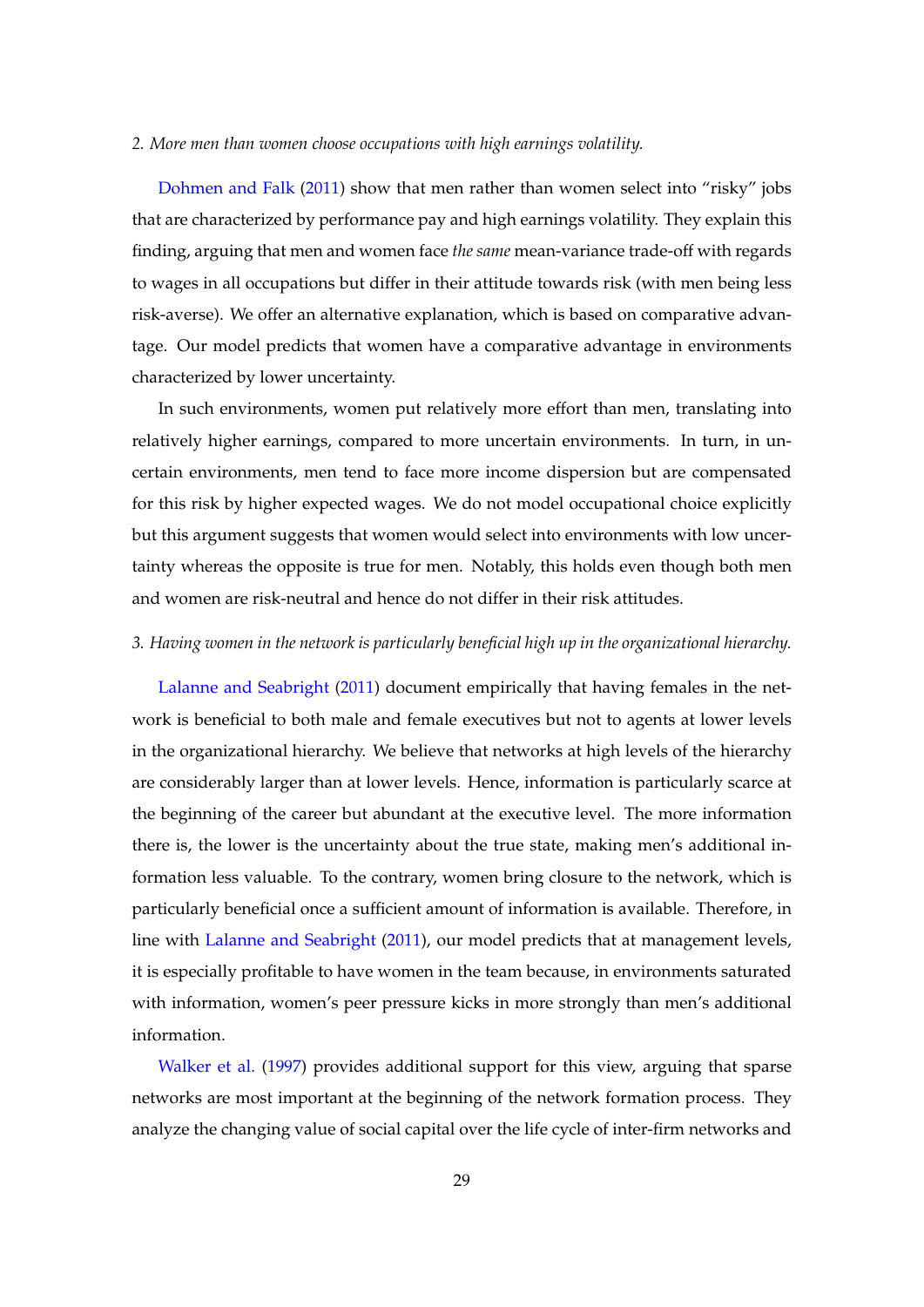find that being at a position that bridges a structural hole is more valuable at early stages of network formation, since most tasks of the early networks are informational. However, as the network becomes established, densely connected network relationships and closure become more valuable than brokerage opportunities. In a similar vein, [Ferriani](#page-36-12) [et al.](#page-36-12) [\(2009\)](#page-36-12) show that producers in the film industry who are more central in the network (i.e., have more access to information) are more likely to increase the box revenue from a movie but that returns to centrality become smaller the more central the producer is. Our theory sheds light on the diminishing returns to network reach (i.e. to degree) and provides a mechanism for why the different types of social capital that emerge from tight and lose networks are complementary.

#### *4. During recessions men's unemployment exceeds women's unemployment.*

[Albanesi and Sahin](#page-35-5) [\(2013\)](#page-35-5) find that this is true even when controlling for sectors. Employers seem to have a preference for keeping woman on their workforce during recessions, a pattern our model can help understand. Our model predicts that women do particularly well when rewards are low, which we believe is the case in economic downturns. Men's additional information leads to a particular advantage if the state of the world is high. In this case, they are more certain than woman that the true state is high, leading to extra effort. The opposite is true in the low state where men assign a higher probability to the low state than women, leading to lower effort. In turn, women take into account that project failures hit them particularly hard because, due to more common friends, failures destroy more second period project opportunities. This effect pushes up women's effort *independently* of the state of the world.

We thus argue that women perform relatively better than men in recessions because they remain productive even if rewards are low. In contrast, men are more selective in their effort choice and better adjust their effort to the expected project value. They put low effort for low value.

#### *5. The beginning of the career is the most decisive period for the gender wage gap formation.*

Several studies point out the importance of the gender wage gap at early stages of the career for the future wage path [\(Babcock and Laschever](#page-35-6) [\(2003\)](#page-35-6), [Gerhart and Rynes](#page-37-4) [\(1991\)](#page-37-4), [Martell et al.](#page-38-1) [\(1996\)](#page-38-1)). [Bertrand et al.](#page-35-12) [\(2010a\)](#page-35-12) document that, already 5 years into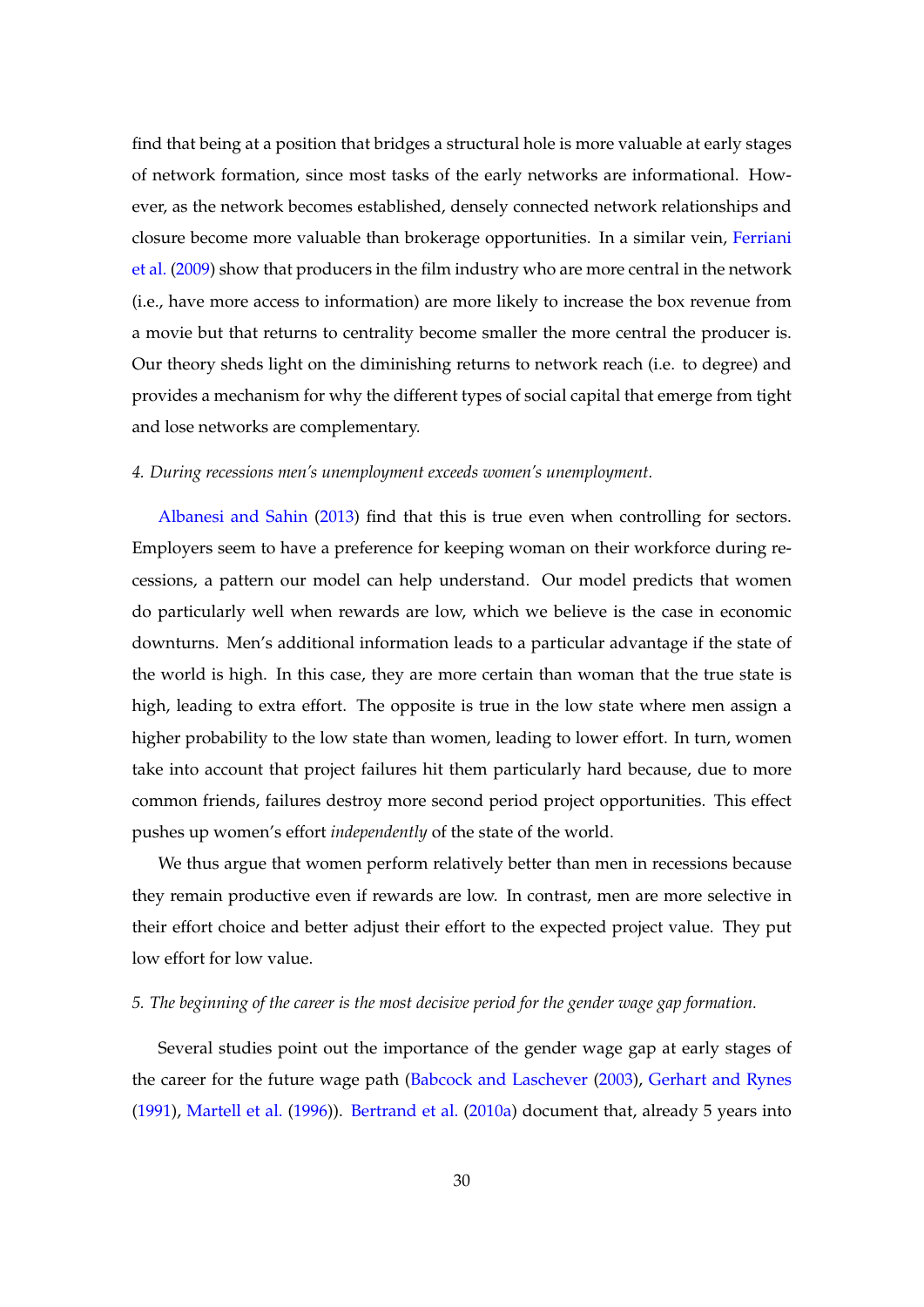the career, the gender wage gap among MBAs in the US is substantial and keeps growing thereafter. [Napari](#page-38-11) [\(2006\)](#page-38-11) shows that in Finland, early years after labor market entry have the largest impact on gender wage differences. Thereafter, the wage gap simply persists. Similar findings are documented for Germany, where the entry wage gap is already 25% [\(Kunze](#page-37-14) [\(2003\)](#page-37-14)).

Our model predicts a strong impact of the performance at the beginning of the career on the future income trajectory of men relative to women. This is because the second period wage does not only depend on the contemporaneous project outcome but also on first period performance. This effect is particularly important for women. Due to their higher clustering, they would lose more second period project opportunities in case of first period project failure even if first period performance is equal across gender. Moreover, a first period wage gap would persist even if there is no uncertainty in the second period. The reason is that women are more likely to be teamed up with someone who punishes them for a previous failure by exerting low effort.

## <span id="page-31-0"></span>**7 Equilibrium Selection**

In our analysis, we have selected the equilibrium that induces workers to play high effort if their relationship is good and zero effort if their relationship is bad. Alternatively, agents could choose to play the static high effort PPE each period, independently of their relationship. Another possibility is to select zero effort independently of past project outcomes and signals. $^{42}$  $^{42}$  $^{42}$  We evaluate these different equilibria according to their expected payoffs. We find that if workers always choose the payoff maximizing equilibrium, then the zero effort equilibrium will never be played. Men will do even better in volatile environments, whereas women keep their advantage in environments with little uncertainty, leaving our predictions of Section [6](#page-26-0) unchanged.

In order to see this, we define the individual payoffs from choosing the static high

<span id="page-31-1"></span> $42$ Obviously, there are other equilibria, such as whenever a project fails, all relationships in the network turn bad and then all players choose zero effort. Another possibility is that a good relationship leads to zero effort and a bad relationship to positive effort. We find these equilibria hard to justify and therefore use the static PPE as a benchmark. Further, endogenizing the equilibrium selection is beyond the scope of this work.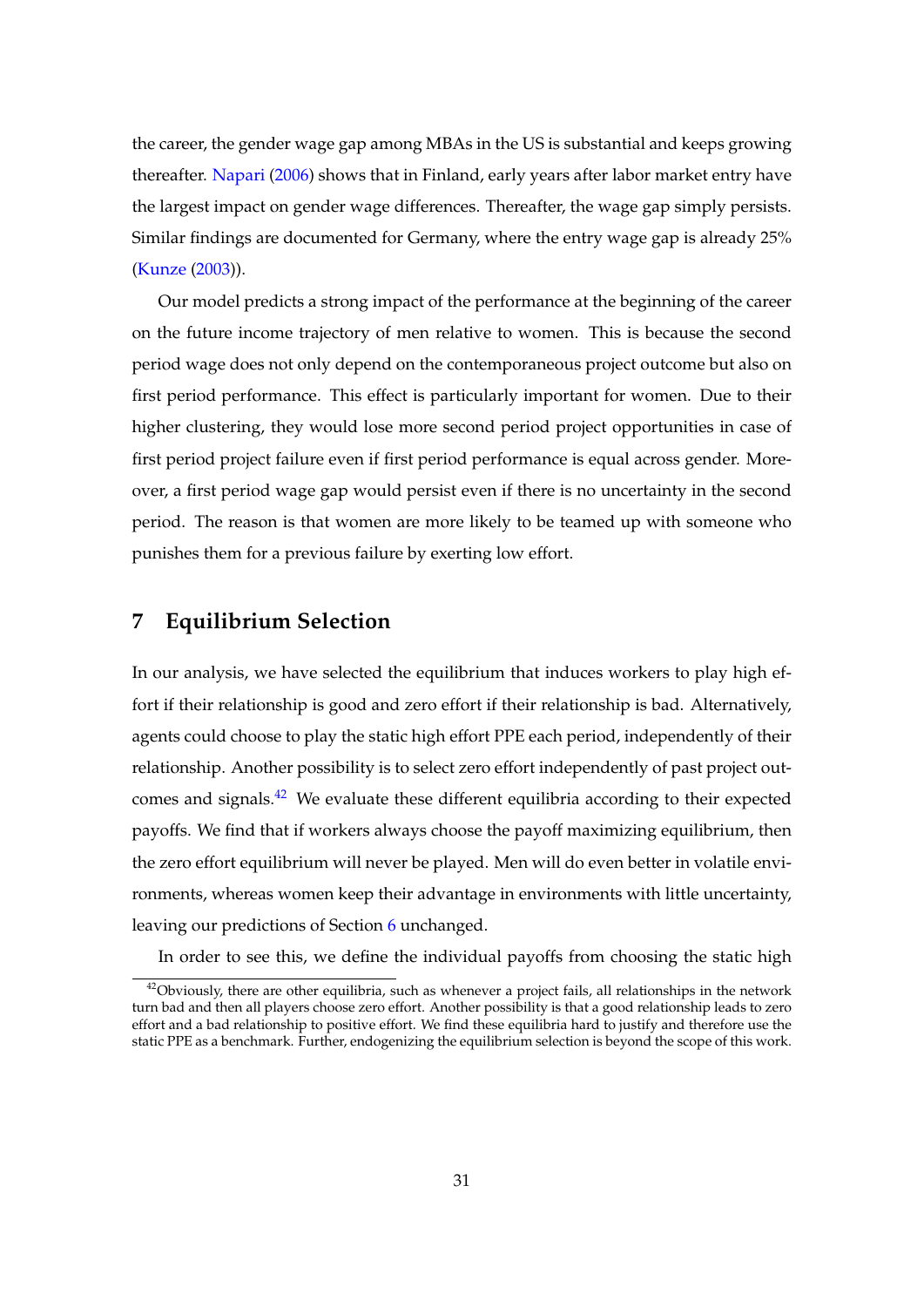effort PPE and from our proposed strategy, respectively:

$$
W_i^{stat} = s_i(1+\beta)E\left[f(e'(y), e'(y))\pi(y) - c(e'(y))\right],
$$
\n
$$
W_i^{dyn} = s_iE\left[f(e(y), e(y))\pi(y) - c(e(y))\right]
$$
\n
$$
+ s_i\beta E\left[(1 - r(1 - f(e(y), e(y))))\right]E\left[f(e'(y'), e'(y'))\pi(y') - c(e'(y'))\right].
$$
\n(11)

The equilibrium we select yields a higher payoff than the static PPE whenever  $W_i^{dyn} >$ W<sub>i</sub><sup>stat</sup>. To simplify notation, we let  $EV_1 = E[f(e(y), e(y))\pi(y) - c(e(y))]$  and  $EV_2 =$  $E\left[f(e'(y'),e'(y'))\pi(y')-c(e'(y'))\right]$ . Welfare under our strategy,  $W_i^{dyn}$  $\zeta^{dyn}_i$ , is higher than welfare in the static high effort PPE,  $W_i^{stat}$ , whenever

<span id="page-32-1"></span>
$$
EV_1 - EV_2 > \beta r (1 - E[f(e(y), e(y))]) EV_2 \tag{12}
$$

So, if  $EV_1 - EV_2 > 0$  and  $E[f(e(y), e(y))]$  is sufficiently large, then welfare is higher under our strategy.<sup>[43](#page-32-0)</sup> An example for which equation  $(12)$  holds is given in the Appendix.

Notice that  $E[f(e(y), e(y))]$  is large if effort is high under any signal realization. Effort does not vary greatly with the different signal realizations if the project values across states are similar, implying little uncertainty in the environment. We have shown that women exert higher effort than men in these environments, see Proposition [\(4\)](#page-22-1).

If agents always play the strategy that yields the highest payoff, then in an environment with high uncertainty the static high effort PPE will be selected, whereas in an environment with low uncertainty and relatively high payoffs, our proposed strategy is implemented. But this implies that the differences between men and women, which we discussed in Section [6,](#page-26-0) remain unchanged. Women would do even worse than men in uncertain environments than under our strategy and perform the same in situations with low uncertainty and high payoffs.

Last, notice that the payoff maximizing equilibrium might not be selected. If a worker exerts positive effort, but his team partner shirks and only exerts zero effort, then he will face a loss. So, if there is a possibility of miscoordination it might be better to always choose zero effort. Whether the expected payoff maximizing equilibrium or the zero

<span id="page-32-0"></span><sup>&</sup>lt;sup>43</sup>Note that  $EV_1 - EV_2 > 0$  might not always be the case, although  $e > e'$ . To see this we consider the example given in Table [6](#page-26-0) in the Appendix, where  $EV_1$  <  $EV_2$ . The reason is that workers choose very high effort in the first period even if the project does not yield a payoff in order to avoid having a bad relationship in the second period.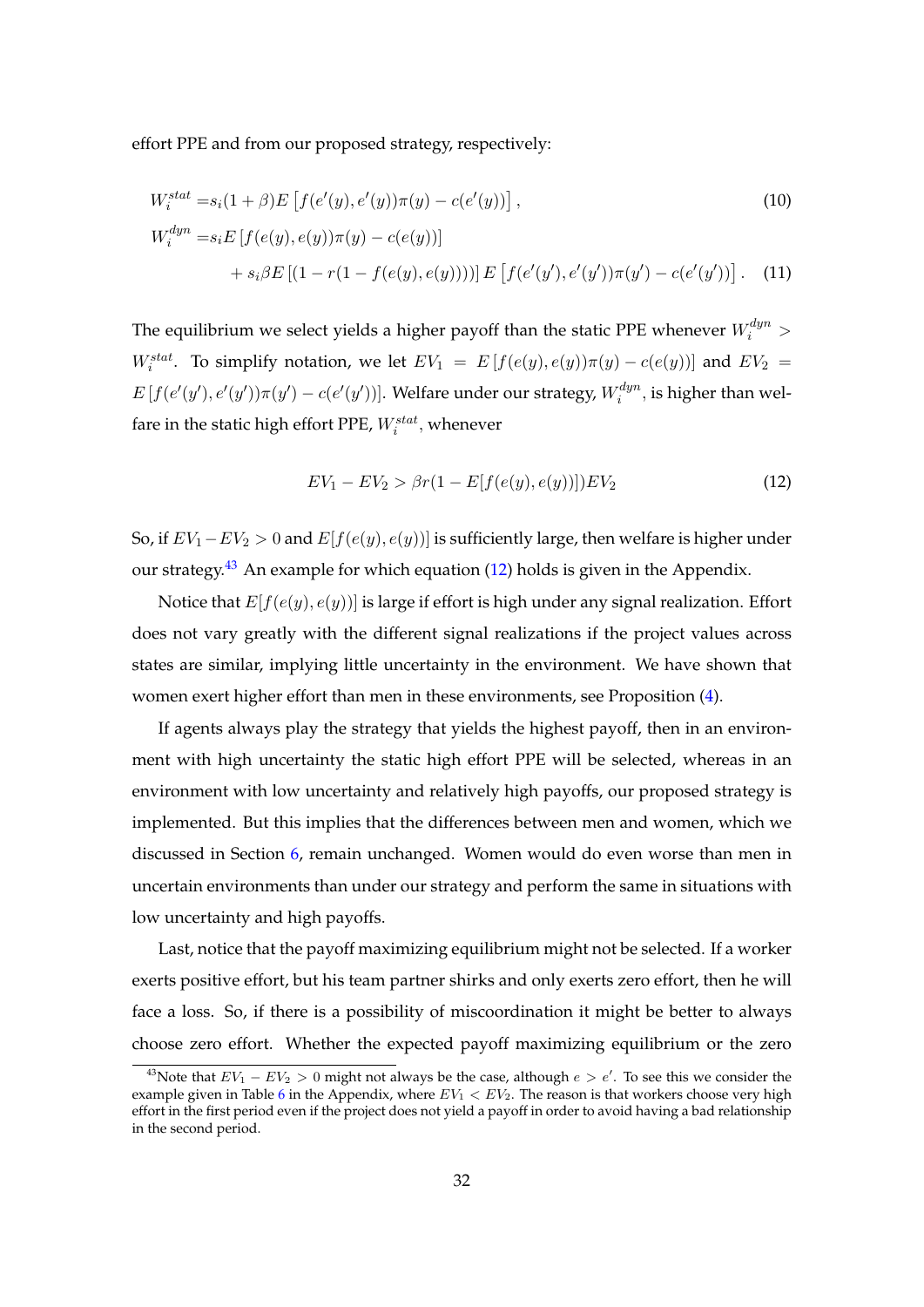effort equilibrium is selected is related to the question of whether the payoff or the risk dominant strategy will be played. The evidence for this is mixed at best [\(Van Huyck et al.](#page-38-12) [\(1990\)](#page-38-12), [Cooper et al.](#page-36-14) [\(1990\)](#page-36-14), [Cooper et al.](#page-36-15) [\(1992\)](#page-36-15)).

We believe that it is plausible to assume that workers risk to choose the high effort which can potentially result in a loss when they trust their project partner after a good history and that they go for the strategy that ensures a nonnegative profit after a loss and thus bad history.

## <span id="page-33-0"></span>**8 Conclusion**

We identify a new dimension of heterogeneity between men and women, namely differences in their networks structure, and connect these differences to discrepancies in their labor market outcomes. We first establish that men have a higher degree than women, whereas women have a higher clustering coefficient. Based on this, we build a model that sheds light on the relative advantages of having a male network (high degree, low clustering) versus a female network (low degree, high clustering). A higher clustering coefficient implies higher peer pressure, whereas a higher degree improves access to information. Both peer pressure and access to information can attenuate a team moral hazard problem in the workplace. But whether peer pressure or access to information is more important depends on the work environment. We find that, in environments where uncertainty is high, information is crucial and, therefore, men outperform women. This uncertainty can either stem from large payoff variability, moderately informative signals, a small number of overall signals or little prior knowledge about the state of the world.

Our findings are in line with large gender wage gaps in occupations characterized by uncertainty and with the fact that more men than women choose occupations with high earnings volatility, where volatility can be interpreted as uncertainty. Additionally, it is documented that having women in the network is beneficial once there is an abundance of information. Our model suggests that this is due to women adding network closure which is more beneficial under these circumstances than additional information. Further, it is documented that women have a higher employment rate in recessions when rewards are low, which our model would also predict. Last, our model is consistent with empirical findings of how the gender wage gap changes over the career paths, with a strong impact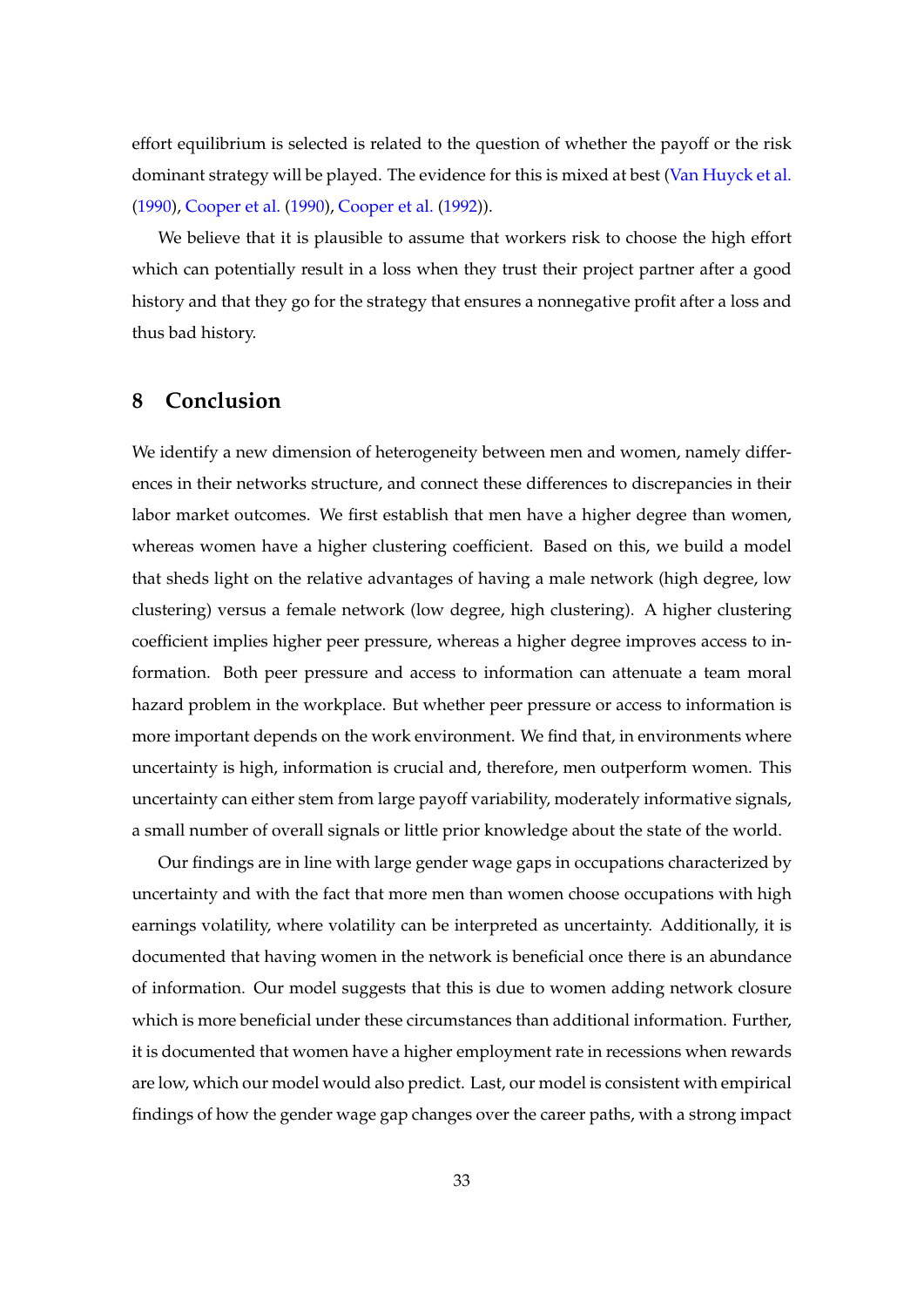of the early career wage gap on future wage trajectories of men and women.

We propose a novel, network-based explanation for gender differences in labor market outcomes. We see this approach complementary to other explanations, such as differences in preferences, risk aversion, bargaining behavior and discrimination. Ideally, we would like to test our theory empirically in order to quantify the impact of network differences on wages. However, data requirements are significant. We would need a dataset of informal networks *at* the workplace. We are aware of no such dataset at this moment and leave this question for future research.

It is beyond the scope of this paper to analyze the source of network differences between men and women. There could be an underlying trait that makes women choose more closed networks, such as risk aversion, which also leads them to choose different occupations. But the network structure could also emerge due to differences in games boys and girls play. Whereas boys tend to play in big groups, girls are encouraged to socialize in a different manner already from an early age onwards. So the question is whether friendship formation is guided by an innate trait or a trait that is learned.

Last, at its current stage, we do not use our model to study the optimal composition of a team. The optimal team composition should depend on the network structures of the team members. We believe that this is an interesting extension of our research, which we aim to address in future work.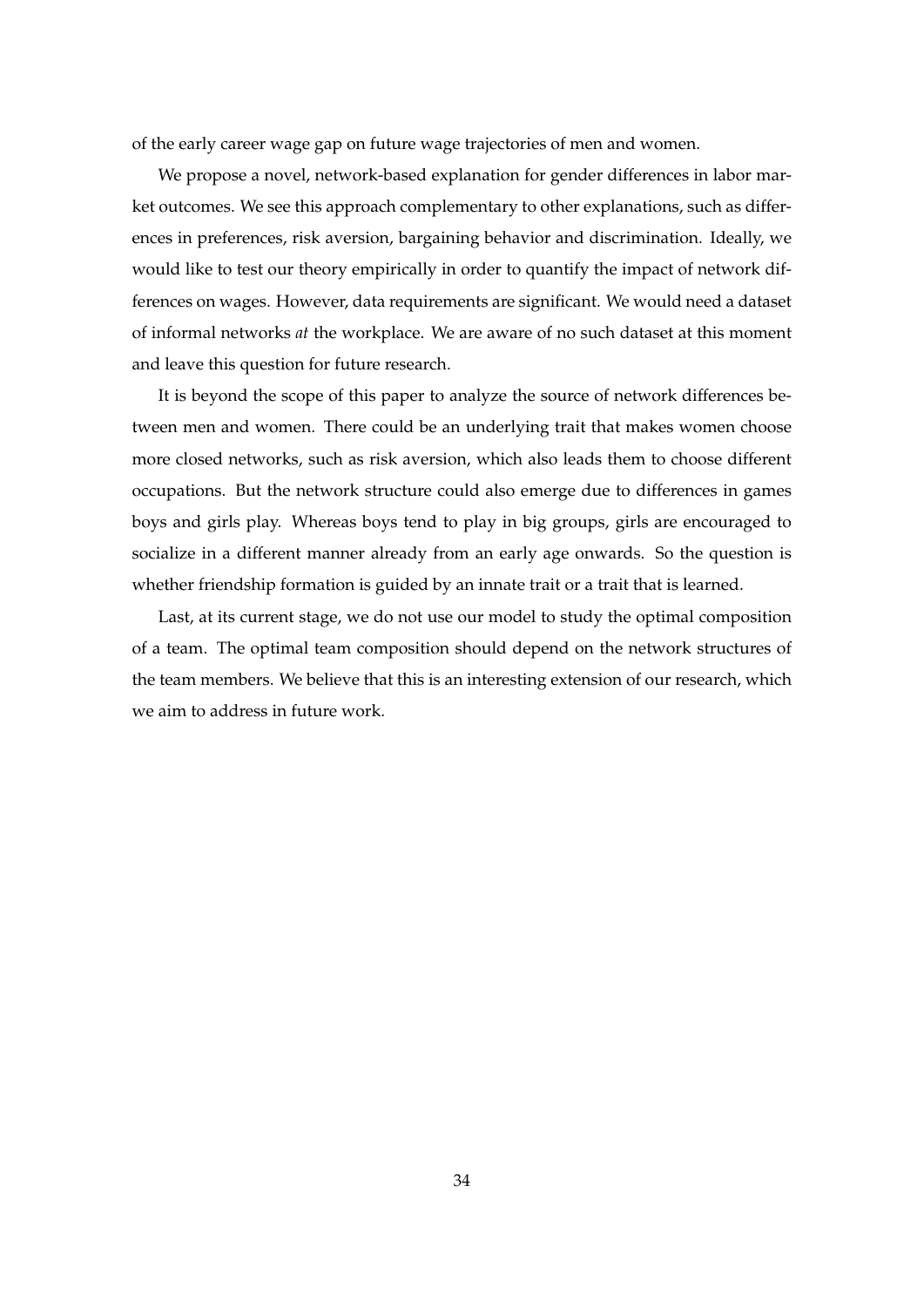## **References**

<span id="page-35-5"></span><span id="page-35-1"></span>Adda, J., C. Dustmann, and K. Stevens (2011). The Career Costs of Children.

- Albanesi, S. and A. Sahin (2013). *The Gender Unemployment Gap*. Centre for Economic Policy Research.
- Allcott, H., D. Karlan, M. Möbius, T. Rosenblat, and A. Szeidl (2007). Community Size and Network Closure. *The American Economic Review 97*(2), 80–85.
- <span id="page-35-11"></span>Aral, S., E. Brynjolfsson, and M. W. Van Alstyne (2012, September). Information, Technology and Information Worker Productivity. *Information Systems Research 23*(3), 849–867.
- <span id="page-35-4"></span>Arrow, K. and R. Borzekowski (2004). Limited Network Connections and the Distribution of Wages. *FEDS Working Paper No. 2004-41*.
- Atkinson, S., S. Baird, and M. Frye (2003). Do female mutual fund managers manage differently? *Journal of Financial Research 26*(1), 1–18.
- <span id="page-35-6"></span>Babcock, L. and S. Laschever (2003). *Women Don't Ask: Negotiation and the Gender Divide.* Princeton University Press.
- Beaman, L. (2012). Social Networks and the Dynamics of Labour Market Outcomes: Evidence from Refugees Resettled in the US. *The Review of Economic Studies 79*(1), 128–161.
- Beaman, L., N. Keleher, and J. Magruder (2013). Do Job Networks Disadvantage Women? Evidence from a Recruitment Experiment in Malawi.
- <span id="page-35-12"></span><span id="page-35-10"></span>Belle, D. (1989). *Children's Social Networks and Social Supports*, Volume 136. John Wiley & Sons Inc.
- Bertrand, M., C. Goldin, and L. F. Katz (2010a, July). Dynamics of the Gender Gap for Young Professionals in the Financial and Corporate Sectors. *American Economic Journal: Applied Economics 2*(3), 228–55.
- Bertrand, M., C. Goldin, and L. F. Katz (2010b). Dynamics of the Gender Gap for Young Professionals in the Financial and Corporate Sectors. *American Economic Journal: Applied Economics*, 228–255.
- Bierema, L. L. (2005). Women's Networks: A Career Development Intervention or Impediment? *Human Resource Development International 8*(2), 207–224.
- <span id="page-35-8"></span>Black, S. E. and P. E. Strahan (2001). The division of spoils: rent-sharing and discrimination in a regulated industry. *American Economic Review*, 814–831.
- <span id="page-35-7"></span>Blau, F. D. and L. M. Kahn (2000). Gender differences in pay. Technical report, National bureau of economic research.
- Blinder, A. (1973). Wage Discrimination: Reduced Form and Structural Estimates. *The Journal of Human Resources 8*(4), 436–455.
- <span id="page-35-0"></span>BLS-Reports (2013). Highlights of women's earnings in 2012. Technical Report 1045, U.S. Bureau of Labor Statistics, http://www.bls.gov/cps/cpswom2012.pdf.
- Bohnet, I. and F. Saidi (2011). Informational Differences and Performance: The Role of Organizational Demography.
- <span id="page-35-3"></span>Booth, A. L. (2009). Gender and competition. *Labour Economics 16*(6), 599–606.
- Brands, R. A. and M. Kilduff (2013). Just like a woman? effects of gender-biased perceptions of friendship network brokerage on attributions and performance. *Organization Science*.
- <span id="page-35-9"></span><span id="page-35-2"></span>Burt, R. (1992). *Structural Holes: The Social Structure of Competition*. Harvard University Press.
- Burt, R. (2011). Structural holes in virtual worlds. unpublished.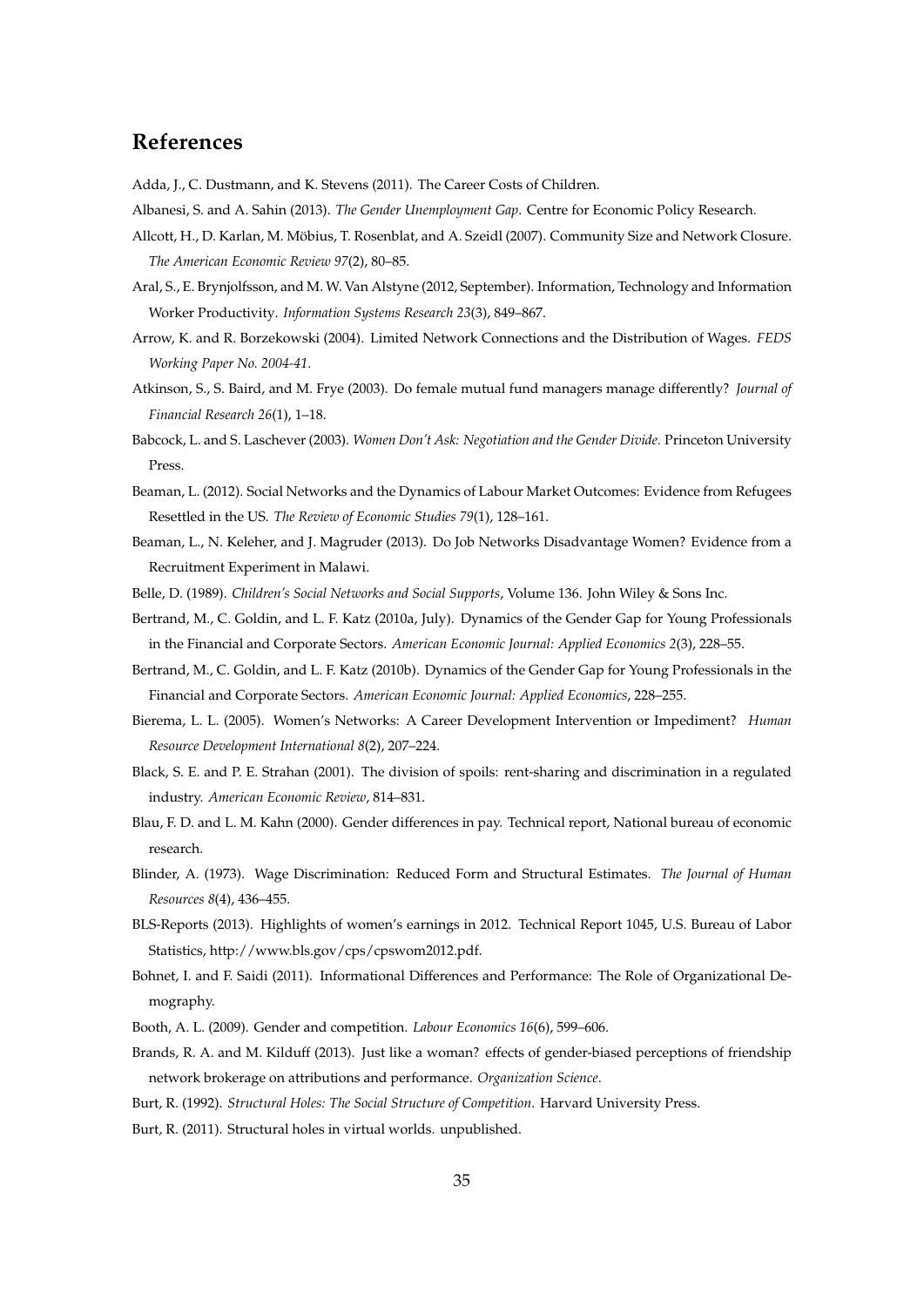- Calvó-Armengol, A. and J. d. M. Beltran (2009). Information gathering in organizations: equilibrium, welfare, and optimal network structure. *Journal of the European Economic Association 7*(1), 116–161.
- <span id="page-36-6"></span>Calvo-Armengol, A. and M. Jackson (2004). Effects of Social Networks on Employment and Inequality. *The American Economic Review 94*(3), 426–454.
- <span id="page-36-7"></span>Calvó-Armengol, A. and M. Jackson (2007). Networks in Labor Markets: Wage and Employment Dynamics and Inequality. *Journal of Economic Theory 132*(1), 27–46.
- <span id="page-36-3"></span>Card, D., A. R. Cardoso, and P. Kline (2013). Bargaining and the Gender Wage Gap: A Direct Assessment. Technical report, Institute for the Study of Labor (IZA).
- <span id="page-36-5"></span><span id="page-36-4"></span>Coleman, J. (1988a). Free riders and Zealots: The Role of Social Networks. *Sociological Theory 6*(1), 52–57.
- <span id="page-36-16"></span>Coleman, J. (1988b). Social Capital in the Creation of Human Capital. *American journal of sociology*, 95–120.
- Conti, G., A. Galeotti, G. Müller, and S. Pudney (2013). Popularity. *Journal of Human Resources 48*(4), 1072– 1094.
- <span id="page-36-14"></span>Cooper, R., D. V. DeJong, R. Forsythe, and T. Ross (1990). Selection criteria in coordination games: Some experimental results. *American Economic Review 80*(1), 218–233.
- <span id="page-36-15"></span>Cooper, R., D. V. DeJong, R. Forsythe, and T. W. Ross (1992). Communication in coordination games. *The Quarterly Journal of Economics 107*(2), 739–771.
- Davidson, J. (1994). *Stochastic Limit Theory: An Introduction for Econometricicans*. Oxford University Press, **I**ISA.
- Davis, J. A. (1967). Clustering and structural balance in graphs. *Human relations*.
- Ding, W., F. Murray, and T. Stuart (2006a). Gender Differences in Patenting in the Academic Life Sciences. *Science 313*(5787), 665–667.
- <span id="page-36-13"></span>Ding, W. W., F. Murray, and T. E. Stuart (2006b). Gender differences in patenting in the academic life sciences. *Science 313*(5787), 665–667.
- <span id="page-36-9"></span>Dixit, A. (2003). Trade expansion and Contract Enforcement. *Journal of Political Economy 111*(6), 1293–1317.
- <span id="page-36-1"></span>Dohmen, T. and A. Falk (2011, April). Performance Pay and Multidimensional Sorting: Productivity, Preferences, and Gender. *American Economic Review 101*(2), 556–90.
- <span id="page-36-8"></span><span id="page-36-2"></span>Easley, D. and J. Kleinberg (2010). *Networks, Crowds, and Markets*. Cambridge Univ Press.
- Eckel, C. and P. Grossman (2008). Men, Women and Risk Aversion: Experimental Evidence. *Handbook of experimental economics results 1*, 1061–1073.
- <span id="page-36-11"></span>Eder, D. and M. Hallinan (1978). Sex Differences in Children's Friendships. *American Sociological Review*, 237–250.
- <span id="page-36-0"></span>Equality and H.R.Commission (2009). Financial services inquiry: Sex discrimination and gender pay gap report of the equality and human rights commission. Technical report.
- <span id="page-36-12"></span>Ferriani, S., G. Cattani, and C. Baden-Fuller (2009). The relational antecedents of project-entrepreneurship: Network centrality, team composition and project performance. *Research Policy 10*(38), 1545–1558.
- <span id="page-36-10"></span>Fischer, C. and S. Oliker (1983). A Research Note on Friendship, Gender, and the Life Cycle. *Social Forces 62*(1), 124–133.
- Flabbi, L. (2012). Gender Differences in Education, Career Choices and Labor Market Outcomes on a Sample of OECD Countries. *World Development Report, Gender Equality and Development*.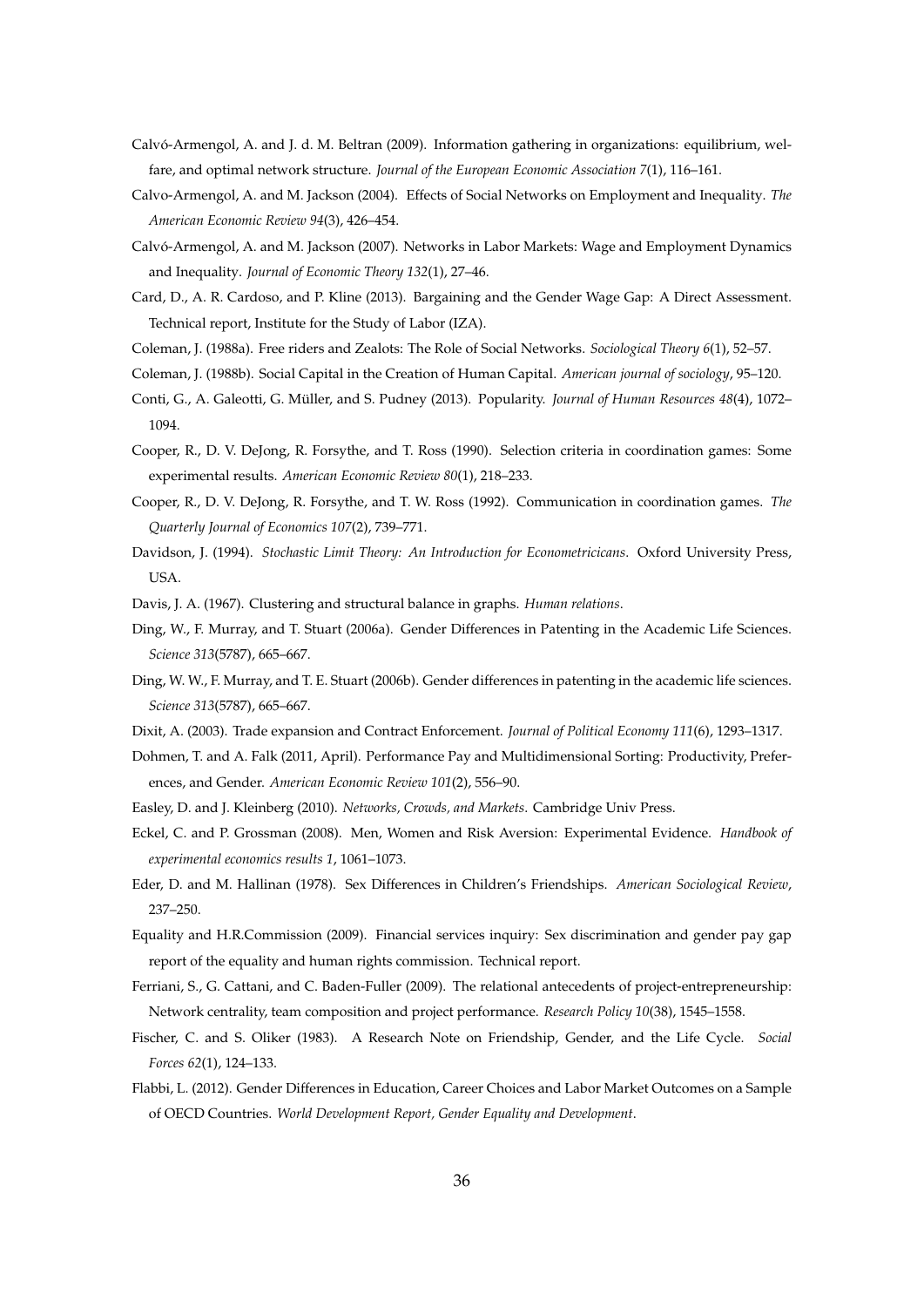- <span id="page-37-12"></span>Forret, M. L. and T. W. Dougherty (2004). Networking behaviors and career outcomes: differences for men and women? *Journal of Organizational Behavior 25*(3), 419–437.
- Fortin, N. and M. Huberman (2002). Occupational Gender Segregation and Women's Wages in Canada: an Historical Perspective. *Canadian Public Policy/Analyse de Politiques*, 11–39.
- Fortin, N. M. (2008). The Gender Wage Gap among Young Adults in the United States: The Importance of Money versus People. *Journal of Human Resources 43*(4).
- Franzen, A. and D. Hangartner (2006). Social networks and Labour Market Outcomes: The Non-Monetary Benefits of Social Capital. *European Sociological Review 22*(4), 353–368.
- <span id="page-37-13"></span>Gabbay, S. M. and E. W. Zuckerman (1998). Social capital and opportunity in corporate r&d: The contingent effect of contact density on mobility expectations. *Social Science Research 27*(2), 189 – 217.
- Gerhart, B. (1990). Gender Differences in Current and Starting Salaries: The Role of Performance, College Major and Job Title. *Industrial and Labor Relations Review 43*(4), 418–433.
- <span id="page-37-4"></span>Gerhart, B. and S. Rynes (1991). Determinants and Consequences of Salary Negotiations by Male and Female MBA Graduates. *Journal of Applied Psychology 76*, 256–262.
- <span id="page-37-6"></span>Gneezy, U., M. Niederle, and A. Rustichini (2003). Performance in competitive environments: Gender differences. *Quarterly Journal of Economics 118*(3), 1049–1074.
- <span id="page-37-7"></span>Gneezy, U. and A. Rustichini (2004). Gender and competition at a young age. *American Economic Review*, 377–381.
- <span id="page-37-5"></span>Goldin, C. and C. Rouse (2000). Orchestrating impartiality: The impact of "blind" auditions on female musicians. *The American Economic Review 90*(4), 715–741.
- <span id="page-37-2"></span><span id="page-37-0"></span>Granovetter, M. (1973). The Strength of Weak Ties. *American Journal of Sociology*, 1360–1380.
- <span id="page-37-1"></span>Heider, F. (1946). Attitudes and Cognitive Organization. *The Journal of Psychology 21*(1), 107–112.
- Holmstrom, B. (1982). Moral Hazard in Teams. *The Bell Journal of Economics*, 324–340.
- Huffman, M. and L. Torres (2002). It's Not Only "Who You Know" that Matters. *Gender & Society 16*(6), 793–813.
- <span id="page-37-11"></span>Hunt, J., J.-P. Garant, H. Herman, and D. J. Munroe (2012, March). Why Don't Women Patent? NBER Working Papers 17888, National Bureau of Economic Research, Inc.
- Ibarra, H. (1997). Paving an Alternative Route: Gender Differences in Managerial Networks. *Social Psychology Quarterly*, 91–102.
- Ioannides, Y. M. and L. D. Loury (2004). Job Information Networks, Neighborhood Effects, and Inequality. *Journal of Economic Literature 42*(4), 1056–1093.
- <span id="page-37-9"></span><span id="page-37-8"></span>Kandel, E. and E. Lazear (1992). Peer Pressure and Partnerships. *Journal of Political Economy*, 801–817.
- Karlan, D., M. Mobius, T. Rosenblat, and A. Szeidl (2009). Trust and Social Collateral. *The Quarterly Journal of Economics 124*(3), 1307–1361.
- <span id="page-37-14"></span>Kunze, A. (2003). Gender Differences in Entry Wages and Early Career Wages. *Annales d'Economie et de Statistique* (71-72), 245–265.
- <span id="page-37-10"></span>Kürtösi, Z. (2008). *Differences in Female and Male Social Networks in a Work Setting*. Ph. D. thesis, Sociology Department Budapest.
- <span id="page-37-3"></span>Lalanne, M. and P. Seabright (2011). *The Old Boy Network: Gender Differences in the Impact of Social Networks*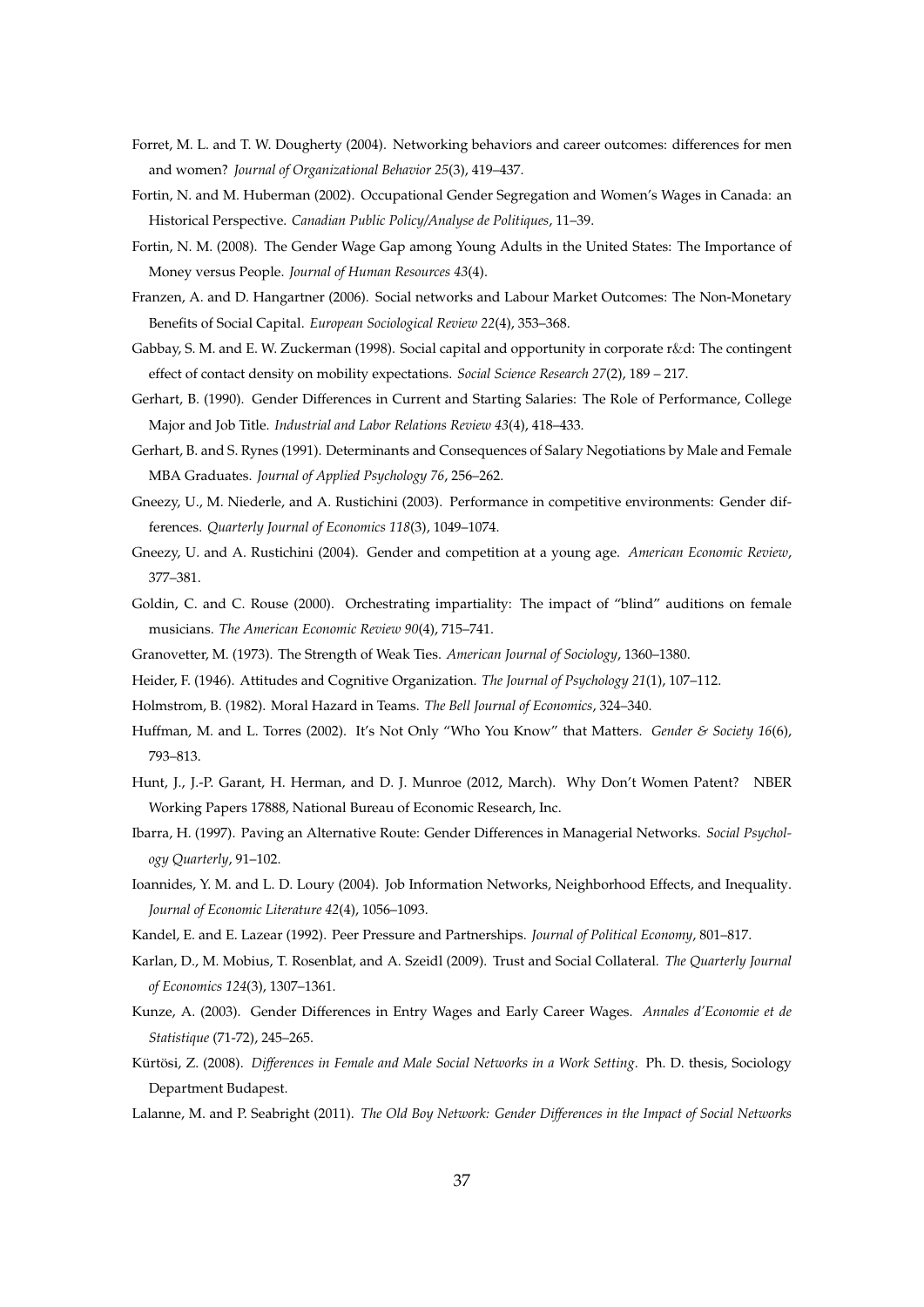*on Remuneration in Top Executive Jobs*. Centre for Economic Policy Research.

- <span id="page-38-8"></span>Lutter, M. (2012). Anstieg oder Ausgleich? Die Multiplikative Wirkung sozialer Ungleichheiten auf dem Arbeitsmarkt für Filmschauspieler. *Zeitschrift für Soziologie* (41), 435–457.
- <span id="page-38-9"></span>Lutter, M. (2013). Is there a Closure penalty? Cohesive Network Structures, Diversity, and Gender Inequalities in Career Advancement. *MPIfG Discussion Paper* (13/9).
- Marmaros, D. and B. Sacerdote (2002). Peer and Social Networks in Job Search. *European Economic Review 46*(4), 870–879.
- <span id="page-38-7"></span>Marsden, P. (1987). Core Discussion Networks of Americans. *American Sociological Review*, 122–131.
- <span id="page-38-4"></span>Marsden, P. (2005). Recent Developments in Network Measurement. *Models and Methods in Social Network Analysis 8*, 30.
- <span id="page-38-1"></span>Martell, R., D. Lande, and C. Emrich (1996). Male-Female Differences: A Computer Simulation. *American Psychologist 51*, 157–158.
- <span id="page-38-11"></span>Napari, S. (2006, August). The Early Career Gender Wage Gap. CEP Discussion Papers dp0738, Centre for Economic Performance, LSE.
- Ogden, S. M., D. McTavish, and L. McKean (2006). Clearing the way for gender balance in the management of the uk financial services industry: Enablers and barriers. *Women In Management Review 21*(1), 40–53.
- Podolny, J. and J. Baron (1997). Resources and Relationships: Social Networks and Mobility in the Workplace. *American Sociological Review*, 673–693.
- <span id="page-38-3"></span>Polachek, S. W. (1981). Occupational Self-Selection: A Human Capital Approach to Sex Differences in Occupational Structure. *The Review of Economics and Statistics 63*(1), 60–69.
- <span id="page-38-0"></span>Ports, M. H. (1993). Trends in Job Search Methods, 1970-92. *Monthly Labor Review 116*(10), 63–67.
- Putnam, R. (2000). *Bowling Alone: America's Declining Social Capital*. Simon and Schuster.
- Rosenbaum, J. E., S. DeLuca, S. R. Miller, and K. Roy (1999). Pathways into Work: Short-and Long-Term Effects of Personal and Institutional Ties. *Sociology of Education*, 179–196.
- Silva, C., N. M. Carter, and A. Beninger (2012). Good intentions, imperfect execution? women get fewer of the "hot jobs" needed to advance. *Catalyst*.
- Smith, S. S. (2000). Mobilizing Social Resources: Race, Ethnic, and Gender Differences in Social Capital and Persisting Wage Inequalities. *The Sociological Quarterly 41*(4), 509–537.
- <span id="page-38-6"></span><span id="page-38-5"></span>Sutter, M. and D. Rützler (2010). Gender Differences in Competition Emerge Early in Life.
- Tattersall, A. and C. Keogh (2006). Women, Networking and the Impact on Pay, Position and Status in the UK ICT Industry. unpublished.
- <span id="page-38-12"></span>Van Huyck, J. B., R. C. Battalio, and R. O. Beil (1990). Tacit coordination games, strategic uncertainty, and coordination failure. *American Economic Review 80*(1), 234–248.
- <span id="page-38-10"></span>Walker, G., B. Kogut, and W. Shan (1997). Social capital, structural holes and the formation of an industry network. *Organization Science 8*(2), 109–125.
- <span id="page-38-2"></span>Wenneras, C. and A. Wold (1997). Nepotism and sexism in peer-review. *Nature 387*(6631), 341.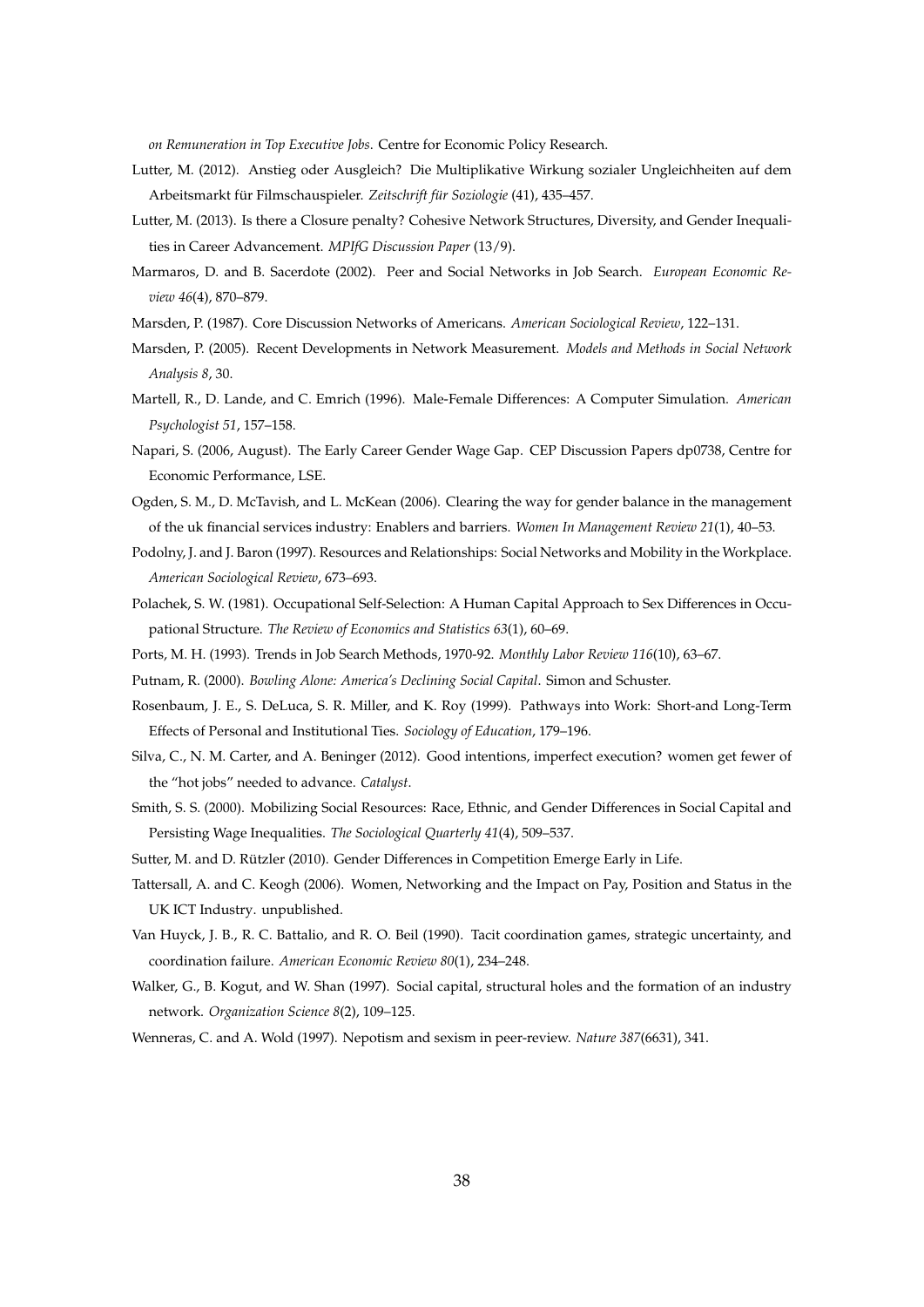## **Data Appendix**

#### **Friendship Networks**

The friendship information in the AddHealth data set is based upon actual friends nominations. Students were asked to name up to 5 male and female friends. Students named friends both from the school they attend as well as friends from outside the school. Some of the friends, who do not attend the same school attend a sister school<sup>[44](#page-39-0)</sup> and can still be identified. The other friends cannot be identified and are dropped subsequently from the sample.<sup>[45](#page-39-1)</sup>

#### **Descriptive Statistics AddHealth**

| $\overline{\phantom{a}}$<br>O |        |               |          |       |        |                        |          |       |  |  |  |
|-------------------------------|--------|---------------|----------|-------|--------|------------------------|----------|-------|--|--|--|
|                               |        | Male Students |          |       |        | <b>Female Students</b> |          |       |  |  |  |
|                               | Mean   | Std Dev.      | Min      | Max   | Mean   | Std Dev.               | Min      | Max   |  |  |  |
| Cl. Coeff.                    | 0.117  | 0.195         | $\theta$ |       | 0.130  | 0.195                  | 0        |       |  |  |  |
| Cl. Coeff. (dir.)             | 0.0876 | 0.151         | $\Omega$ | 1     | 0.0996 | 0.154                  | $\theta$ |       |  |  |  |
| In Degree                     | 3.597  | 3.554         | $\theta$ | 37    | 3.917  | 3.482                  | $\theta$ | 34    |  |  |  |
| Out Degree                    | 3.417  | 3.660         | $\Omega$ | 10    | 4.100  | 3.651                  | 0        | 10    |  |  |  |
| Degree                        | 7.014  | 5.921         | $\Omega$ | 44    | 8.017  | 5.970                  | $\theta$ | 43    |  |  |  |
| Age                           | 15.08  | 1.719         | 10       | 19    | 14.92  | 1.702                  | 10       | 19    |  |  |  |
| Size/1000                     | 1.196  | 0.678         | 0.0290   | 2.982 | 1.200  | 0.686                  | 0.0290   | 2.982 |  |  |  |
| <b>Observations</b>           | 54881  |               |          |       | 53240  |                        |          |       |  |  |  |

Table 3: Differences in Degree and Clustering for Men and Women

#### **Estimation Results**

We estimate whether gender has a significant influence on degree as well as on the clustering coefficients. We standardize all of our measures in order to improve the interpretability of our results. Further, we normalize the age by subtracting 16. In all our regressions, we also control for school, which serves to capture location effects as well as time differences from when the data was collected. Note that we are not interested in determining which other factors influence these network characteristics, as is done e.g.

<span id="page-39-0"></span><sup>&</sup>lt;sup>44</sup>A sister school is a school in the same community. So, if in a community there is a high school and a middle school, then the high school is the sister school of the middle school and the middle school is the sister school of the high school.

<span id="page-39-1"></span><sup>&</sup>lt;sup>45</sup>Overall, less than 10% of the observations are dropped. We believe this to not be a problem as we are interested in a proxy for the friendship network *at* the workplace, not for the entire friendship network of individuals.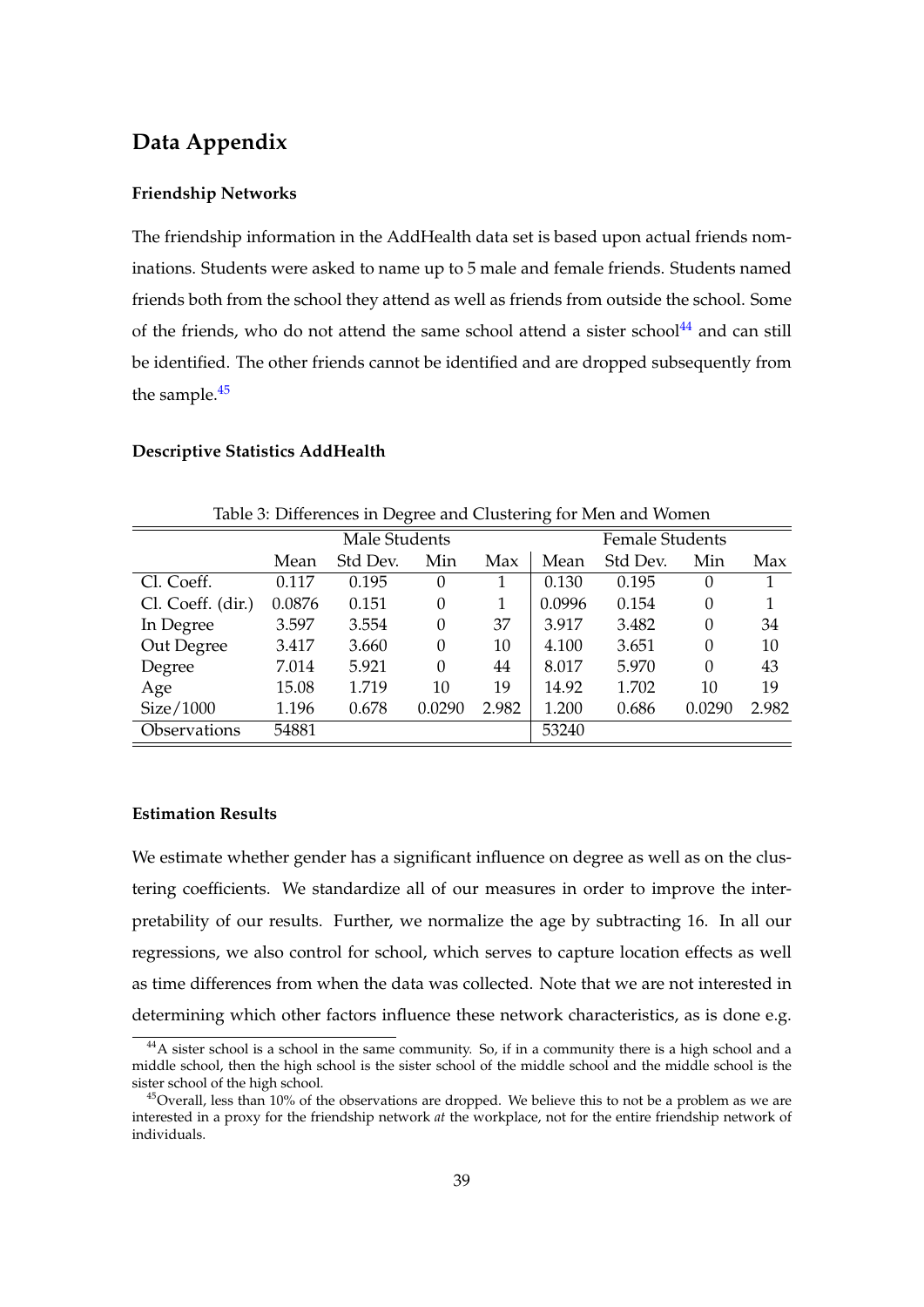in [Conti et al.](#page-36-16)  $(2013)$ .<sup>[46](#page-40-0)</sup> The purpose of this estimation is only to show that men's and women's networks differ. Our results are given in Table [4.](#page-41-0)

We find that girls have a significantly higher clustering coefficient, independently of how the clustering coefficient is measured. Both younger and older girls have a higher clustering coefficient, i.e. this characteristic does not change as students grow older. Girls also have a higher in and out degree as well as overall degree. But older girls have a lower absolute degree, out degree and in degree than younger girls, i.e. unlike with the clustering coefficients this property changes as girls mature. However, the degree does not change much for boys as they grow older. When just taking into consideration the oldest students, i.e. those aged 18 and 19, which are the students we are most interested in as we are interested in the network properties of men and women, girls have a lower in, out and overall degree.<sup>[47](#page-40-1)</sup>

## **Technical Appendix A**

#### **Derivation of**  $s_i$

The probability that one agent is chosen is given by  $Pr(K) = \frac{N-1}{\frac{1}{2}N(N-1)} = \frac{2}{N}$  $\frac{2}{N}$ , and the probability that this agent  $i$  is linked to the suggested project partner  $j$ , given that he is selected by  $Pr(g_{ij} = 1|K) = \frac{d_i}{N-1}$ . Then, the probability of being chosen *and* being partnered with a friend is

$$
s_i \equiv Pr(g_{ij} = 1 \land K) = Pr(g_{ij} = 1 | K) Pr(K) = \frac{2d_i}{N(N-1)}.
$$

#### **Relationship Quality**

We outline here formally how a project outcome affects the relationships of workers. As mentioned previously, whether the project of workers  $i$  and  $j$  was a success,  $S$ , or a failure, F is publicly observable and denoted by  $\omega \in \Omega = \{S, F\} \times \{1, 2, \ldots, N\}^2$ . As an

<span id="page-40-0"></span><sup>46</sup>[Conti et al.](#page-36-16) [\(2013\)](#page-36-16) take the in-degree of high school students and find that wages 35 years are influenced by how often students were named as friends. They argue that a high in-degree is a measure of social skills, of how good someone is in building positive personal relationships and in adjusting to a certain environment and situation. They also provide evidence that the in-degree manages to capture something other than personality, by controlling for personality traits. Similarly, we use the network as a measure of social skills that can still impact outcomes later on.

<span id="page-40-1"></span><sup>&</sup>lt;sup>47</sup>As we have standardized the clustering coefficients as well as degrees, the coefficients can be interpreted in terms of standard deviations.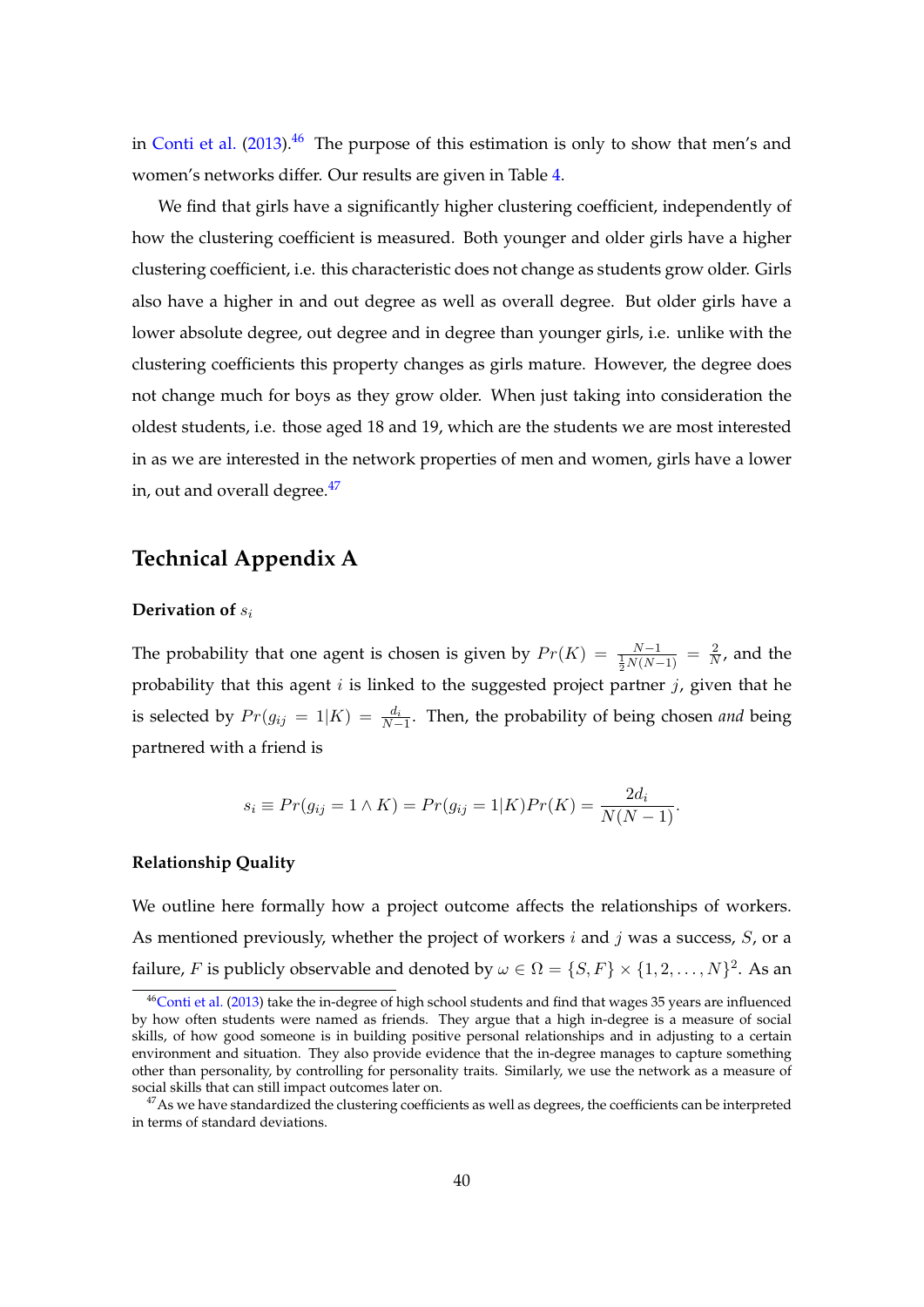|                  |                   |                   | $\mathbf \sigma$ |             | Ō                                     |             |              |              |              |              |
|------------------|-------------------|-------------------|------------------|-------------|---------------------------------------|-------------|--------------|--------------|--------------|--------------|
|                  | Cl. Coeff. (dir.) | Cl. Coeff. (dir.) | Cl. Coeff.       | Cl. Coeff.  | In Degree                             | In Degree   | Out Degree   | Out Degree   | Degree       | Degree       |
| Female           | $0.110***$        | $0.0729***$       | $0.0922***$      | $0.0612***$ | $0.107***$                            | $0.146***$  | $0.186***$   | $0.193***$   | $0.178***$   | $0.205***$   |
|                  | (0.00565)         | (0.0107)          | (0.00563)        | (0.0106)    | (0.00683)                             | (0.0144)    | (0.00609)    | (0.0123)     | (0.00634)    | (0.0131)     |
| Age-16           | 0.00440           | $-0.000773$       | 0.00456          | $-0.000780$ | $-0.0173***$                          | 0.00629     | $-0.0500***$ | $-0.0375***$ | $-0.0410***$ | $-0.0193***$ |
|                  | (0.00249)         | (0.00292)         | (0.00252)        | (0.00296)   | (0.00271)                             | (0.00335)   | (0.00247)    | (0.00304)    | (0.00255)    | (0.00313)    |
| Size/1000        | 0.0310            | 0.0235            | $-0.0170$        | $-0.0224$   | 0.0420                                | 0.0329      | 0.0339       | 0.0240       | 0.0457       | 0.0342       |
|                  | (0.0634)          | (0.0631)          | (0.0750)         | (0.0748)    | (0.0571)                              | (0.0578)    | (0.0839)     | (0.0831)     | (0.0714)     | (0.0707)     |
| Female*Age 16-17 |                   | $0.0668***$       |                  | $0.0594***$ |                                       | $-0.102***$ |              | $-0.0443***$ |              | $-0.0878***$ |
|                  |                   | (0.0111)          |                  | (0.0110)    |                                       | (0.0121)    |              | (0.0108)     |              | (0.0113)     |
| Female*Age 18-19 |                   | $-0.0360$         |                  | $-0.0126$   |                                       | $-0.356***$ |              | $-0.214***$  |              | $-0.342***$  |
|                  |                   | (0.0253)          |                  | (0.0258)    |                                       | (0.0221)    |              | (0.0230)     |              | (0.0225)     |
| Female*Size/1000 |                   | 0.0122            |                  | 0.00858     |                                       | 0.0148      |              | 0.0169       |              | $0.0192*$    |
|                  |                   | (0.00901)         |                  | (0.00896)   |                                       | (0.00991)   |              | (0.00911)    |              | (0.00936)    |
| Constant         | 0.0767            | 0.0842            | 0.186            | 0.190       | $-0.242*$                             | $-0.210$    | 0.165        | 0.189        | $-0.0410$    | $-0.00819$   |
|                  | (0.127)           | (0.126)           | (0.151)          | (0.150)     | (0.114)                               | (0.116)     | (0.169)      | (0.168)      | (0.144)      | (0.142)      |
|                  |                   |                   | Additional       |             | <b>Controls: School Fixed Effects</b> |             |              |              |              |              |
| Observations     | 84792             | 84792             | 84792            | 84792       | 84792                                 | 84792       | 84792        | 84792        | 84792        | 84792        |
| $\mathbb{R}^2$   | 0.198             | 0.199             | 0.205            | 0.205       | 0.132                                 | 0.134       | 0.170        | 0.170        | 0.205        | 0.207        |
|                  |                   |                   |                  |             |                                       |             |              |              |              |              |

<span id="page-41-0"></span>

| Table 4: Differences in Degree and Clustering for Men and Women |  |  |
|-----------------------------------------------------------------|--|--|
|                                                                 |  |  |
|                                                                 |  |  |

Standard errors in parentheses<br>\*  $p < 0.05$ , \*\*  $p < 0.01$ , \*\*\*  $p < 0.001$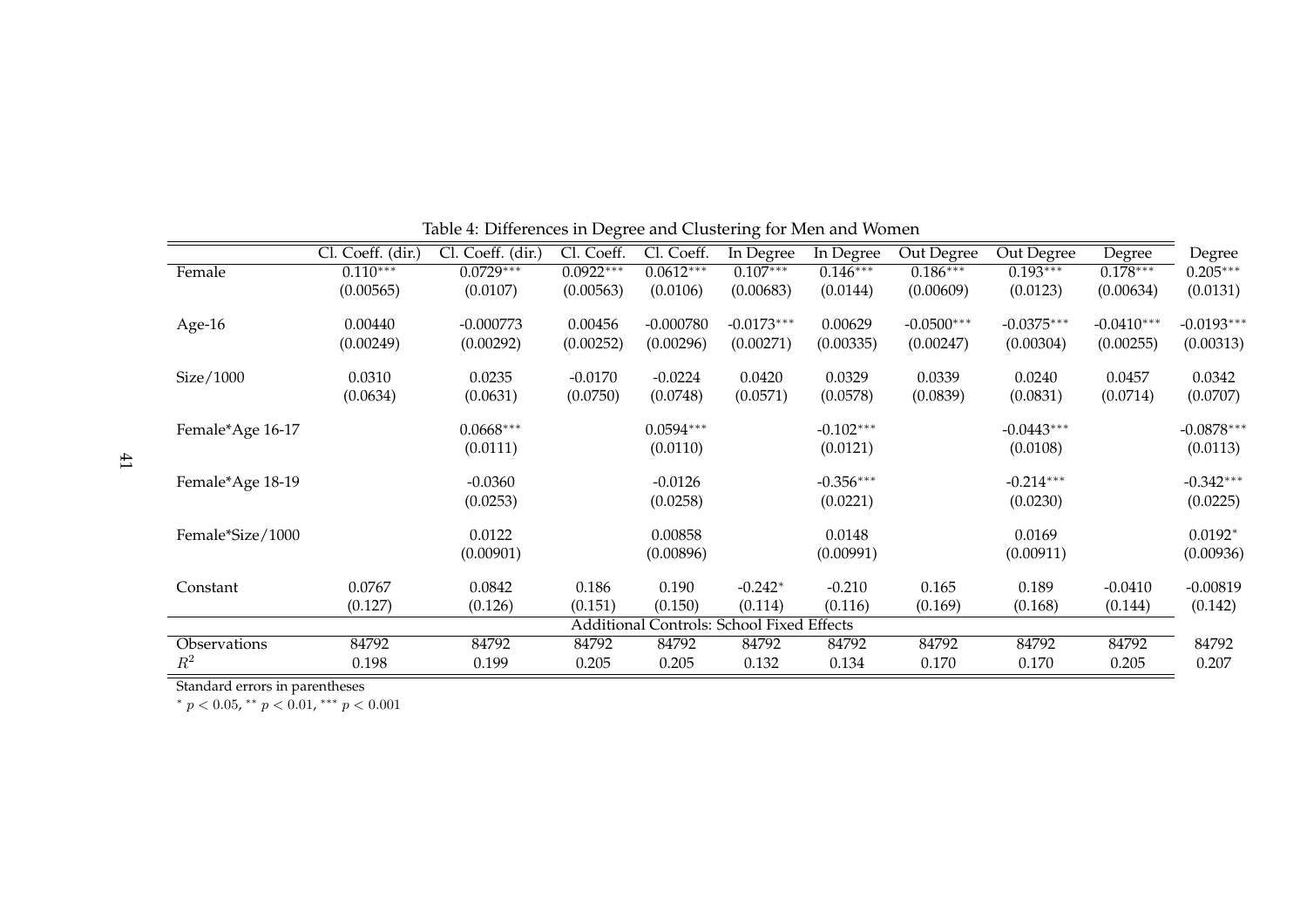example, if  $\omega = S12$ , this means that a project was successfully completed by workers 1 and 2. We condition also on the workers who carried out the project as we do not only care about whether the project was successful but also about the workers who were involved. Each project failure induces some bad relationships in the network  $g$ . The network that contains the links that signify a bad relationship is denoted by  $g_b \subset g$ . The specific network  $g_b$  that arises after  $Fij$ , that is a project failure between workers i and j, where  $g_{ij} = 1$ , is given by  $g_b(Fij) = \{\{ij, il, jl\}|g_{il} = 1 \land g_{jl} = 1, \forall l\}$ . Workers i and  $j$  have a bad relationship with each other if their joint project fails. But a worker  $l$ , who is connected to both  $i$  and  $j$  also has a bad relationship with both of them. Denote by  $g_g(Fij) = g\gtrsim g_b(Fij)$  the good relationships in the network g. Let  $\gamma_g \in g_g$  and  $\gamma_b \in g_b$ . Further, for any *i*,  $j g<sub>q</sub>(Sij) = g$ .

#### **Equilibrium Selection**

An example for which equation [\(12\)](#page-32-1) holds is given in Table [5.](#page-42-0) We assume  $f(e_i, e_j) =$  $\sqrt{e_i,e_j}$  and  $c(e_i) = \frac{1}{2}e_i^2$ . In this example, men exert on average lower effort than women, in both states of the world. This is not surprising given that the project value in both states of the world is fairly similar.

<span id="page-42-0"></span>

| Table 5: Welfare Parameters |  |      |               |  |  |    |  |    |  |  |  |
|-----------------------------|--|------|---------------|--|--|----|--|----|--|--|--|
|                             |  |      |               |  |  | лм |  | ٦M |  |  |  |
|                             |  | 0.75 | $0.5^{\circ}$ |  |  |    |  |    |  |  |  |

## **Technical Appendix B: Proofs**

#### **Proof of Proposition [1:](#page-17-1) Static Decision Problem**

Given the assumptions on  $f(.,.)$ , there always exists an equilibrium where both project partners exert zero effort. It therefore remains to be shown that there exists exactly one equilibrium with  $e_i = e_j > 0$ .

We first show symmetry. From the first order conditions we obtain

<span id="page-42-1"></span>
$$
\frac{f_1(e_i, e_j)}{f_2(e_i, e_j)} = \frac{c'(e_i)}{c'(e_j)}
$$
\n(13)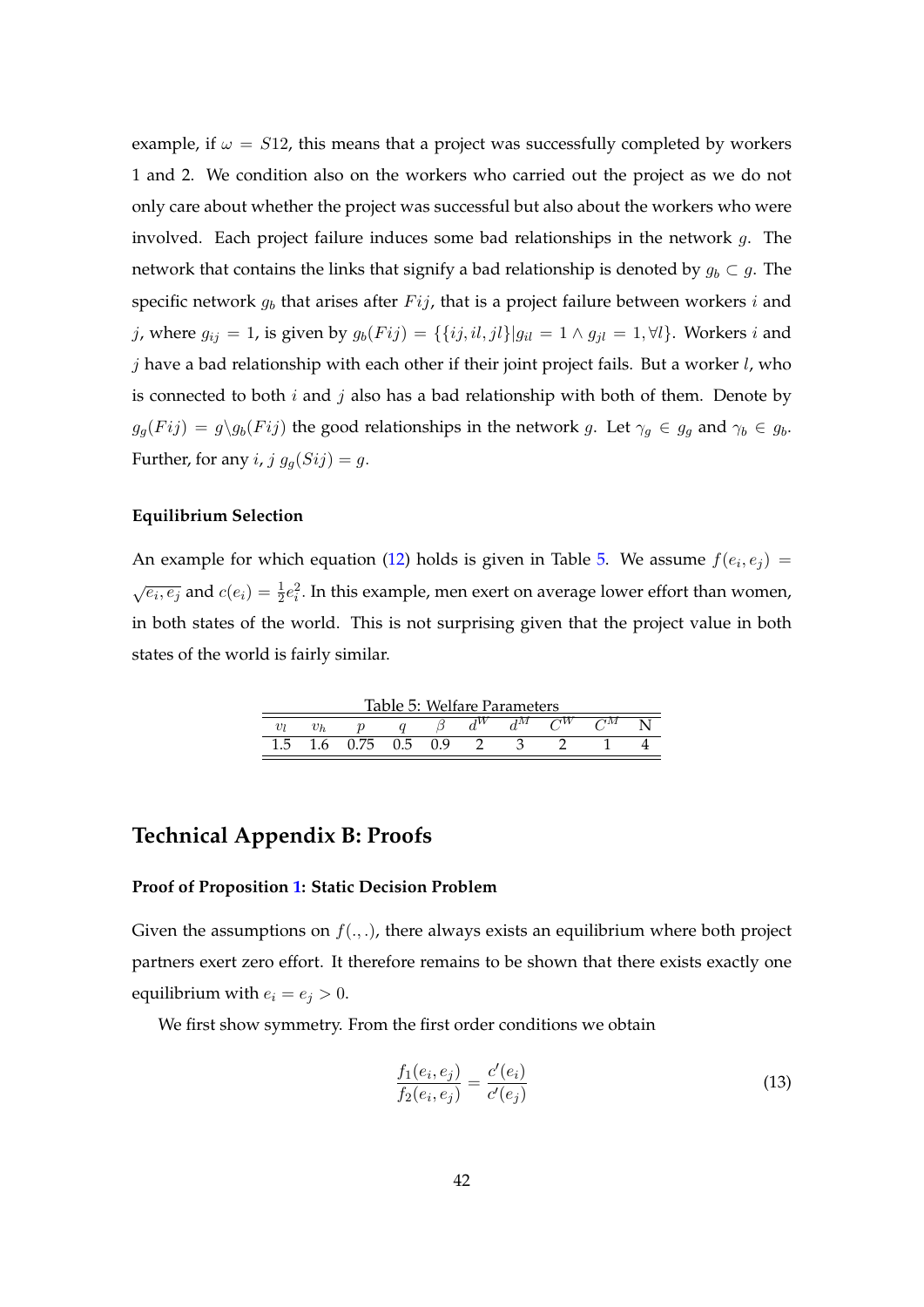Suppose, by contradiction, that effort levels are not symmetric and assume that  $e_i$  >  $e_i$ . Due to convexity of the cost functions, the RHS of  $(13)$  is smaller than one. Due to concavity and supermodularity of the effort function, we have  $f_1(e_i, e_j) > f_2(e_i, e_j)$ , which is why the LHS is larger than one, which gives the contradiction.

Further, there is exactly one equilibrium where both workers exert strictly positive effort. It suffices to show that the FOCs (which under symmetry become a function of one variable) have one zero under the condition that effort is strictly positive.

$$
f_1(e,e)\pi(y) = c'(e)
$$
\n
$$
(14)
$$

Due to our assumption of constant returns to scale,  $f_1(e, e)$  is constant in e. By our assumption of quadratic costs, the first derivative of the cost function  $c'(e)$  is linear in  $e$  and starts in the origin. Hence, the two functions have a unique intersection, implying one symmetric equilibrium with strictly positive effort.

### **Proof of Lemma [1:](#page-18-1)**

 $\pi(y)$  has the martingale property:

$$
\pi(y_n) = Pr(\theta_h|y_n)v_h + (1 - Pr(\theta_h|y_n))v_l
$$

Define  $\psi_n \equiv Pr(\theta_h|y_n)$ . We know that the stochastic process  $\{\psi_n\}$  is a martingale as

$$
E(\psi_{n+1}|y_n) = E(E(\psi|y_{n+1})|y_n) = E(\psi|y_n) = \psi_n,
$$

where the second equality follows from the *tower property* of conditional expectations. Then,

$$
E(\pi(y_{n+1})|y_n) = E(\psi_{n+1}v_h + (1 - \psi_{n+1})v_l|y_n) = E(\psi_{n+1}v_h|y_n) + E((1 - \psi_{n+1})v_l|y_n)
$$
  
=  $\psi_n v_h + (1 - \psi_n)v_l = \pi(y_n)$ 

Properties of  $E(\pi(y_n))$  and  $E(\pi(y_n)|\theta)$ :

1. The number of signals do not matter for  $E(\pi(y))$  due to the martingale property of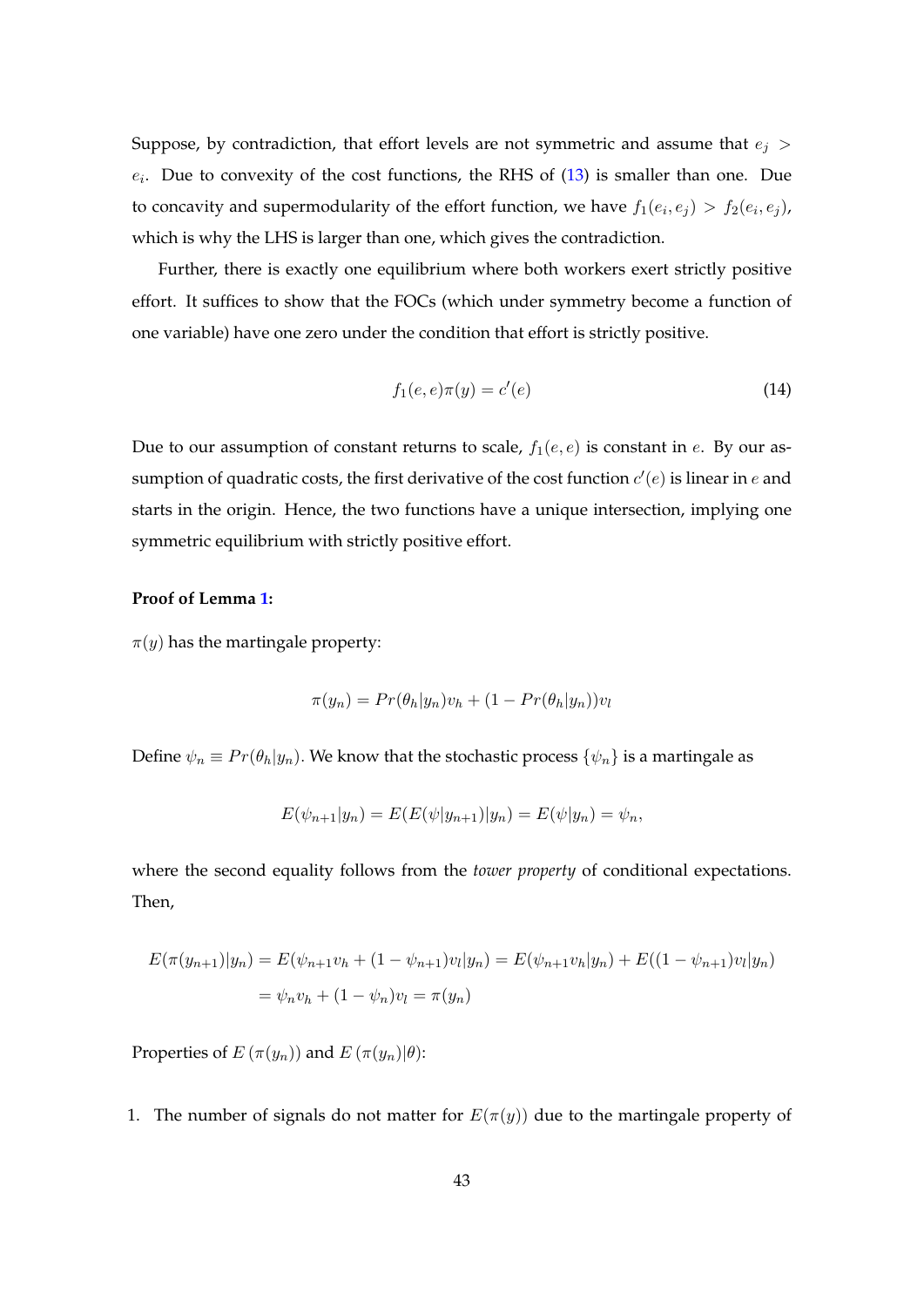$\pi(y)$ ,

$$
E(\pi(y_{n+1})) = E(E(\pi(y_{n+1})|y_n)) = E(\pi(y_n)).
$$

#### 2. We note that the posterior is given by

$$
Pr(\theta_h|y) = \frac{Pr(y|\theta_h)Pr(\theta_h)}{Pr(\theta_h)Pr(y|\theta_h) + Pr(\theta_l)Pr(y|\theta_l)} = \frac{qp^y(1-p)^{n-y}}{qp^y(1-p)^{n-y} + (1-q)p^{n-y}(1-p)^y} = \frac{1}{1 + \frac{1-q}{q}(\frac{1-p}{p})^{2y-n}}
$$
(15)

To simplify notation we define  $\tilde{p} \equiv \frac{1-p}{p}$  $\frac{-p}{p}$ ,  $\tilde{q}\equiv\frac{1-q}{q}$  $\frac{q-q}{q}$  and  $\hat{y}\equiv 2y-n.$  Then,  $\psi_n=Pr(\theta_h|y)~=~\frac{1}{1+\tilde{q}\tilde{p}^{\tilde{y}}}.$ 

We are interested in showing that

<span id="page-44-0"></span>
$$
E\left(\pi(y_{n+1})|\theta_h\right) > E\left(\pi(y_n)|\theta_h\right) \tag{16}
$$

<span id="page-44-1"></span>
$$
E\left(\pi(y_{n+1})|\theta_l\right) < E\left(\pi(y_n)|\theta_l\right) \tag{17}
$$

We will show that equation [\(16\)](#page-44-0) holds and leave the proof of equation [\(17\)](#page-44-1) to the reader. We can rewrite equation  $(16)$  and we obtain

$$
(v_h - v_l)E\left((\psi_{n+1} - \psi_n)|\theta_h\right) > 0
$$

As  $(v_h - v_l) > 0$ , by assumption, it remains to be shown that  $E(v_{n+1} - v_n | \theta_h) > 0$ . Given  $\theta = \theta_h, \psi_{n+1} = \frac{1}{1+\tilde{a}\tilde{n}}$  $\frac{1}{1+\tilde{q}\tilde{p}^{\hat{y}+1}}$  with probability p and  $\psi_{n+1} = \frac{1}{1+\tilde{q}\tilde{p}}$  $\frac{1}{1+\tilde{q}\tilde{p}^{\tilde{y}-1}}$ , with probability  $(1-p)$ . We can show that

$$
\frac{1}{1+\tilde{q}\tilde{p}^{\hat{y}}} < \frac{p}{1+\tilde{q}\tilde{p}^{\hat{y}+1}} + \frac{1-p}{1+\tilde{q}\tilde{p}^{\hat{y}-1}}
$$
\n
$$
\Leftrightarrow \quad p\tilde{p}^2 + (1-p) - \tilde{p} < \tilde{q}\tilde{p}^{\hat{y}}(p + (1-p)\tilde{p}^2 - \tilde{p})
$$

Note that  $p\tilde{p}^2 + (1-p) - \tilde{p} = 0$ . Then,  $0 < \tilde{q}\tilde{p}^{\hat{y}}(p + (1-p)\tilde{p}^2 - \tilde{p})$ , which holds for  $p > \frac{1}{2}$ and concludes the proof.

Additional signals do not matter in the following cases: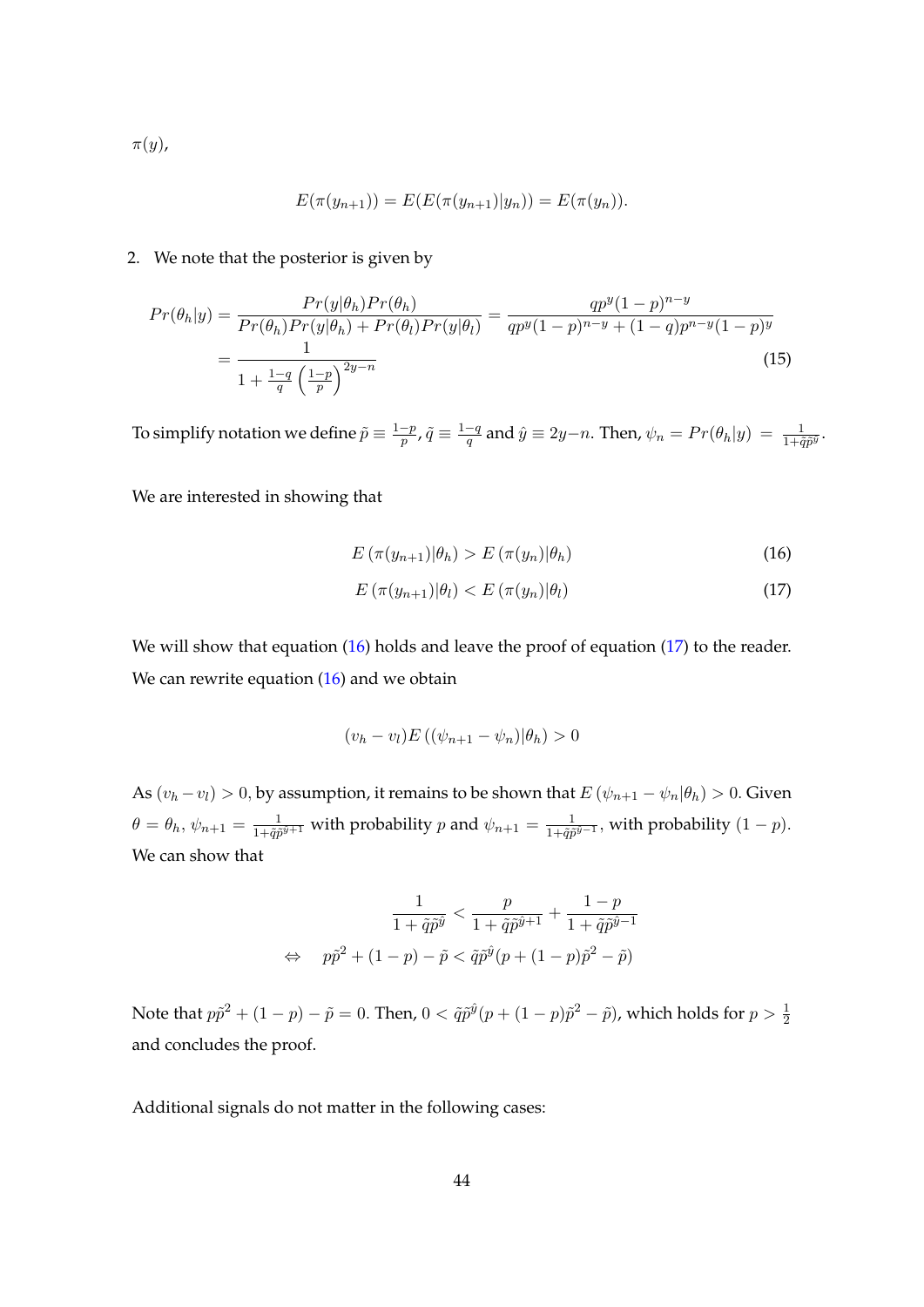(i) For  $v_l \rightarrow v_h$ ,

$$
\lim_{v_l \to v_h} E(\pi(y_n)|\theta_h) = \sum_{y=0}^n \frac{(n)!}{y!(n-y)!} \left( p^y (1-p)^{n-y} \right) v_h = (p+1-p)^n v_h = v_h,
$$

where the second step follows from the binomial formula. The expression is independent of  $n$  and therefore additional signals do not matter. Similarly, this also holds for  $E(\pi(y)|\theta_l).$ 

(ii) Assume  $p \rightarrow 1$ . Then,

$$
\lim_{p \to 1} E(\pi(y_n)|\theta_h) = \lim_{p \to 1} \sum_{y=0}^n \frac{(n)!}{y!(n-y)!} \left( p^y (1-p)^{n-y} \right) \left( \frac{qp^y (1-p)^{n-y} v_h + (1-q) p^{n-y} (1-p)^y v_l}{qp^y (1-p)^{n-y} + (1-q) p^{n-y} (1-p)^y} \right)
$$
\n
$$
= \lim_{p \to 1} \frac{(n)!}{n!(n-n)!} \left( p^n (1-p)^{n-n} \right) \left( \frac{qp^n (1-p)^{n-n} v_h + (1-q) p^{n-n} (1-p)^n v_l}{qp^n (1-p)^{n-n} + (1-q) p^{n-n} (1-p)^n} \right)
$$
\n
$$
= \lim_{p \to 1} p^n \left( \frac{qp^n v_h + (1-q)(1-p)^n v_l}{qp^n + (1-q)(1-p)^n} \right) = v_h,
$$

and analogue for  $\theta = \theta_l$ .

(iii) Assume  $q \rightarrow 1$ . Then,

$$
\lim_{q \to 1} E(\pi(y_n)|\theta_h) = \sum_{y=0}^n \frac{(n)!}{y!(n-y)!} (p^y(1-p)^{n-y}) v_h = (p+1-p)^n v_h = v_h
$$

which is independent of *n*. Similarly for  $q \to 0$  and  $E(\pi(y)|\theta)$ .

(iv) Note that  $y \sim \text{Binomial}(np, np(1-p))$  if  $\theta = \theta_h$  and  $y \sim \text{Binomial}(n(1-p), np(1-p))$ if  $\theta = \theta_l$ . Then,  $\lim_{n\to\infty}(y-(n-y)) = \infty$  if  $\theta = \theta_h$  and  $\lim_{n\to\infty}(y-(n-y)) = -\infty$  if  $\theta=\theta_l.$  To see this note that  $y-(n-y)=2y-n.$  By the central limit theorem, as  $n\to\infty,$ 

if 
$$
\theta = \theta_h
$$
  $y \stackrel{p}{\rightarrow} np$   $\Rightarrow \lim_{n \to \infty} (2np - n) = \infty$   
if  $\theta = \theta_l$   $y \stackrel{p}{\rightarrow} n(1-p)$   $\Rightarrow \lim_{n \to \infty} (2n(1-p) - n) = -\infty$ .

Then,  $\lim_{n\to\infty} Pr(\theta_h|y) = 1$  if  $\theta = \theta_h$  and  $\lim_{n\to\infty} Pr(\theta_h|y) = 0$  if  $\theta = \theta_l$  as

$$
\lim_{n \to \infty} Pr(\theta_h | y) = \lim_{n \to \infty} \frac{1}{1 + \frac{1 - q}{q} \left(\frac{1 - p}{p}\right)^{2y - n}}
$$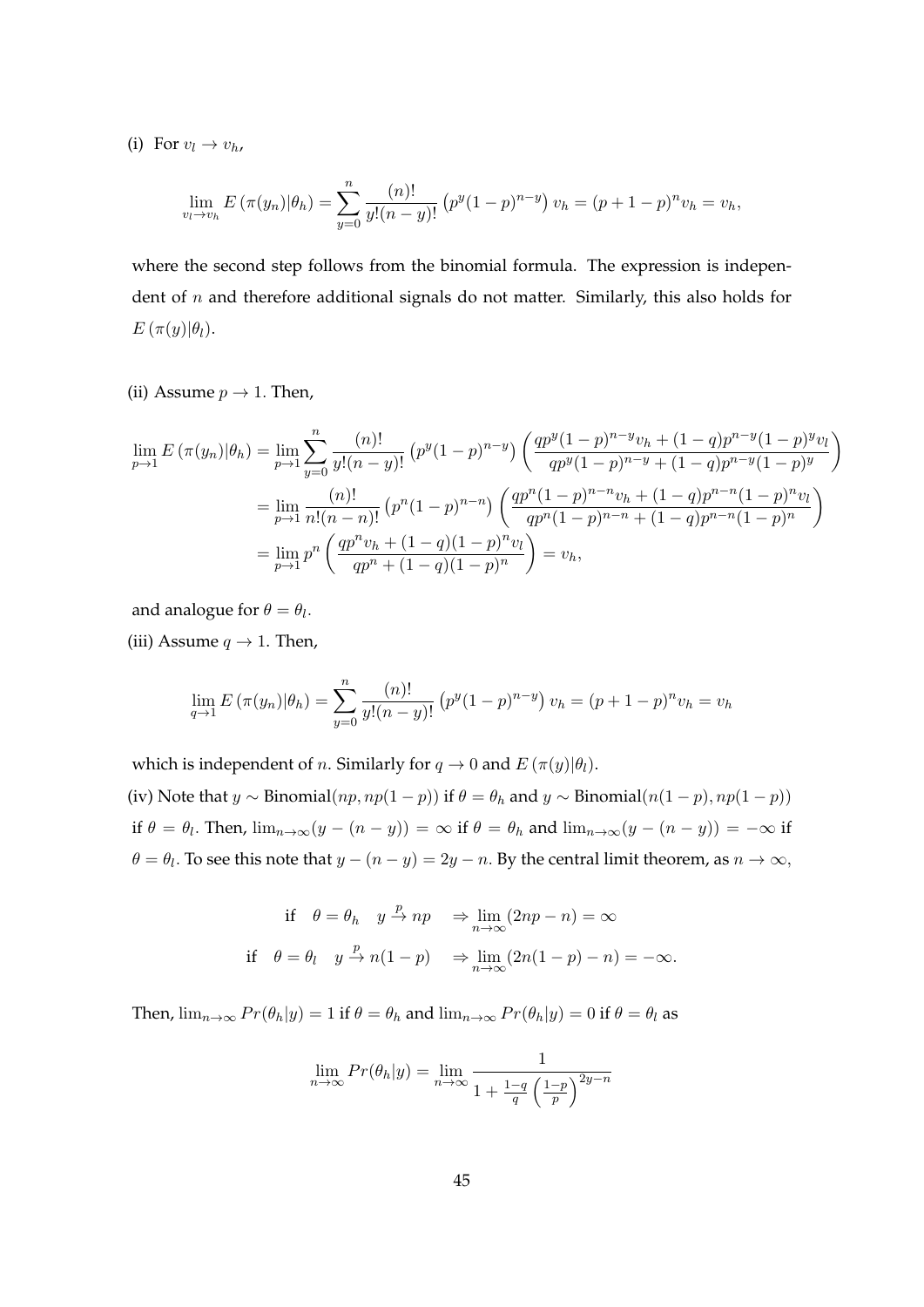We have already shown that  $Pr(\theta_h|y)$  is increasing in n if  $\theta = \theta_h$  and decreasing in n if  $\theta = \theta_l$ . Thus we can apply the Monotone Convergence Theorem, which implies that  $\lim_{n\to\infty} E(Pr(\theta_h|y)v_h) = E(\lim_{n\to\infty} Pr(\theta_h|y)v_h)$ . From this it follows that  $\lim_{n\to\infty} E(\pi(y)|\theta_h) =$  $v_h$  and  $\lim_{n\to\infty} E(\pi(y)|\theta_l) = v_l$ .

### **Proof of Lemma [2:](#page-22-0)**

 $V^*(y')$  is a Submartingale: We can express  $V^*(y')$  as a function of  $\pi(y')$ , and write

$$
V^*(y') \equiv g(\pi(y')) \tag{18}
$$

As  $\pi(y')$  is a martingale, we know that when g is a convex function, then  $g(\pi(y'))$  is a submartingale whenever  $E(V^*(y'_n)) < \infty$ , which is always fulfilled as  $0 \leq E(V^*(y'_n)) < \infty$  $v_h \,\forall n.$ 

Note that the equilibrium effort depends the expected project payoff through the signals, or  $e'(y)$ . We mostly omit this dependence here in order to keep notation simple but write simply  $e'$ .

Applying the envelope theorem repeatedly, the first and second derivative of  $g$  are given by

$$
\frac{\partial g(\pi(y))}{\partial \pi(y)} = f_2(e', e')\pi(y')\frac{\partial e'}{\partial \pi(y')} + f(e', e')
$$
\n
$$
\frac{\partial^2 g(\pi(y'))}{\partial \pi(y')\partial \pi(y')} = [f_{22}(e', e') + f_{12}(e', e')]\pi(y')\left(\frac{\partial e'}{\partial \pi(y')} \right)^2 + f_2(e', e')\pi(y')\frac{\partial^2 e'}{\partial \pi(y')\partial \pi(y')} + f_2(e', e')\frac{\partial e'}{\partial \pi(y')}
$$
\n
$$
+ (f_1(e', e') + f_2(e', e'))\frac{\partial e'}{\partial \pi(y')}
$$
\n
$$
= f_2(e', e')\pi(y')\frac{\partial^2 e'}{\partial \pi(y')\partial \pi(y')} + f_2(e', e')\frac{\partial e'}{\partial \pi(y')} + (f_1(e', e') + f_2(e', e'))\frac{\partial e'}{\partial \pi(y')}
$$

From first order condition of the static problem, evaluated at the equilibrium effort, we can compute

$$
\frac{\partial e'}{\partial \pi(y')} = \frac{f_1(e', e')}{c''(e')} > 0
$$

$$
\frac{\partial^2 e'}{\partial \pi(y')\partial \pi(y')} = \frac{(f_{11}(e', e') + f_{21}(e', e'))\frac{\partial e'}{\partial \pi(y)}}{c''(e')} = 0
$$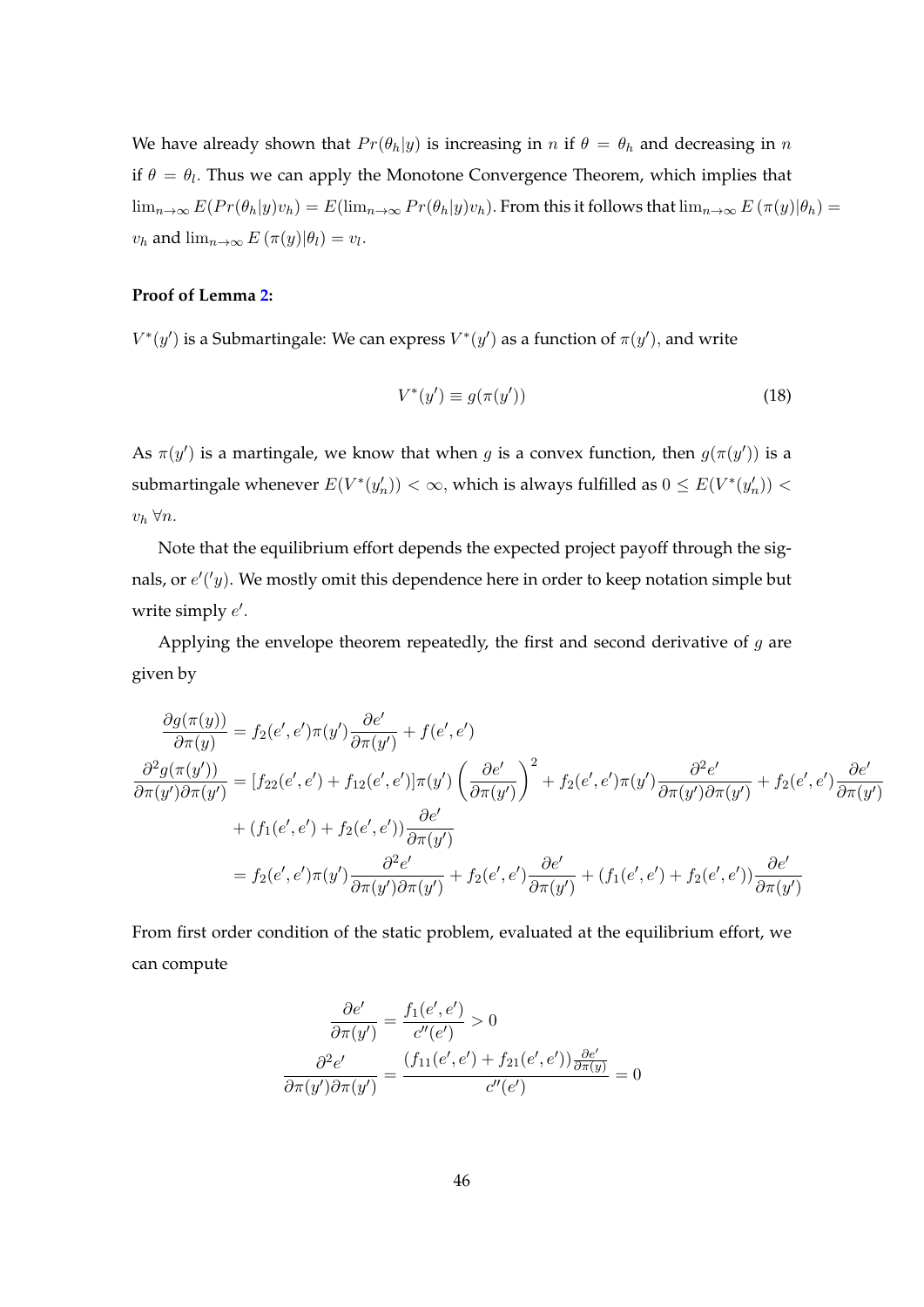It follows that

$$
\frac{\partial^2 g(\pi(y'))}{\partial \pi(y')\partial \pi(y')} = f_2(e',e')\frac{\partial e'}{\partial \pi(y')} + (f_1(e',e') + f_2(e',e'))\frac{\partial e'}{\partial \pi(y')} > 0,
$$

which implies that  $V^*(y'_n)$  is a submartingale.

Properties of 
$$
E(V_n^*) = \sum_{y=0}^n \frac{n!}{(y)!(n-y)!} (qp^y(1-p)^{n-y} + (1-q)p^{n-y}(1-p)^y) (f(e', e')\pi(y) - c(e'))
$$

(i)  $v_l \rightarrow v_h$ .

We are interested in

$$
\lim_{v_l \to v_h} E(V_n^*) = \lim_{v_l \to v_h} \sum_{y=0}^n \frac{n!}{(y)!(n-y)!} (qp^y(1-p)^{n-y} + (1-q)p^{n-y}(1-p)^y) \left( f(e'(y'), e'(y')) \pi(y') - c(e'(y')) \right)
$$

where  $e'(y')$  is the equilibrium effort for given  $y'$ . As the other terms are constant in  $v_l$ , all that matters is

$$
\lim_{v_l \to v_h} \left( f(e'(y'), e'(y')) \pi(y') - c(e'(y')) \right) = \lim_{v_l \to v_h} f(e'(y'), e'(y')) \lim_{v_l \to v_h} \pi(y') - \lim_{v_l \to v_h} c(e'(y'))
$$

$$
= \lim_{v_l \to v_h} f(e'(y'), e'(y')) v_h - \lim_{v_l \to v_h} c(e'(y'))
$$

Note that  $\lim_{\pi(y')\to v_h}e'(y')=e'_{v_h}$ , i.e. the effort converges to some constant as  $\pi(y')\to v_h$ since  $e'(y')$  is a linear function of  $\pi(y')$  (see [\(2\)](#page-17-0)). Also, due to constant returns to scale,  $f(e'(y'), e'(y')) = e'(y')f(1, 1)$  and thus  $\lim_{e'(y') \to e'_{v_h}} f(e'(y'), e'(y')) = e'_{v_h}f(1, 1)$ , which again is constant in *n*. As  $f(.,.)$  is continuous, i.e.  $f(e'_{v_h}, e'_{v_h}) = e'_{v_h} f(1,1)$ , we know that  $\lim_{\pi(y') \to v_h} f(e'(y'), e'(y')) = e'_{v_h} f(1, 1)$ . The argument is similar for  $c(.)$ . Then, we can write

$$
\lim_{v_l \to v_h} \left( f(e'(y'), e'(y')) \pi(y') - c(e'(y')) \right) = b_{v_l},
$$

where  $b_{v_l}$  is constant and thus independent of n. Therefore, as  $v_l$  converges to  $v_h$ , the expected second period value converges to a constant and is independent of the number of signals,

$$
\lim_{v_l \to v_h} E(V_n^*) = b_{v_l}.
$$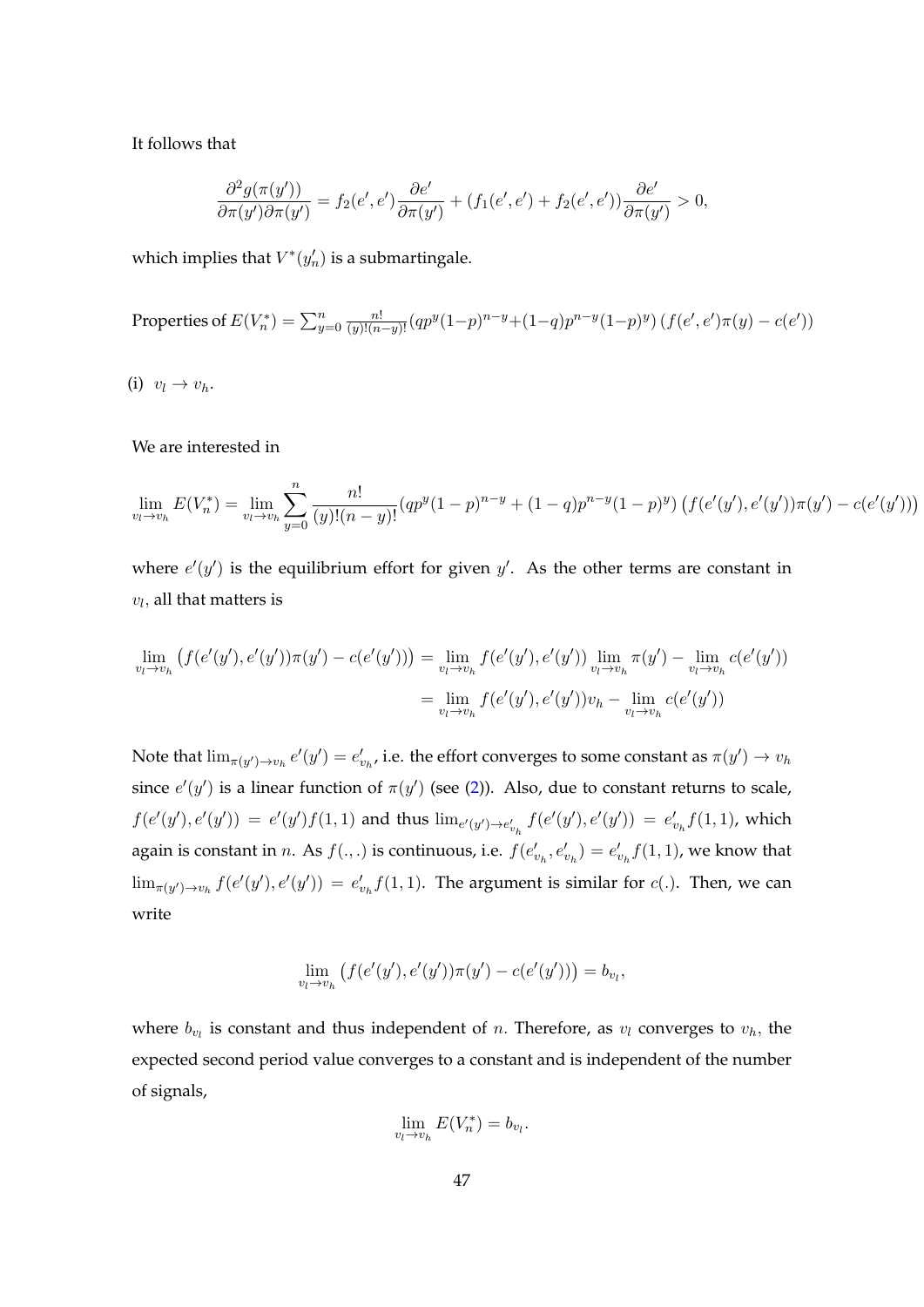(ii)  $p \to 1$  for  $\theta \in {\theta_h, \theta_l}$ .

Note that

$$
\lim_{p \to 1} \pi(y) = v_h \quad \text{if} \quad n - 2y < 0
$$
\n
$$
\lim_{p \to 1} \pi(y) = qv_h + (1 - q)v_l \quad \text{if} \quad n - 2y = 0
$$
\n
$$
\lim_{p \to 1} \pi(y) = v_l \quad \text{if} \quad n - 2y > 0
$$

As  $\pi(y)$  converges to some constant (and, of course, the same holds for  $\pi(y')$ ), so does  $(f(e'(y'), e'(y'))\pi(y') - c(e'))$ . We denote by  $V^*(v_h)$   $(V^*(v_l))$   $[V^*(v)]$  the limit when  $\pi(y)$ converges to  $v_h$   $(v_l)$   $[qv_h + (1 - q)v_l]$ .

Note further that if  $n-2y < 0$ ,  $\lim_{p\to 1} (qp^y(1-p)^{n-y}+(1-q)p^{n-y}(1-p)^y) = \lim_{p\to 1} qp^y(1-p)^{n-y}$  $(p)^{n-y}$ . Then we know that

$$
\lim_{p \to 1} = \begin{cases} q & \text{if } y = n \\ 0 & \text{otherwise} \end{cases}
$$

If  $n-2y > 0$ ,  $\lim_{p\to 1}(qp^y(1-p)^{n-y}+(1-q)p^{n-y}(1-p)^y) = \lim_{p\to 1}(1-q)p^{n-y}(1-p)^y$ . It follows that

$$
\lim_{p \to 1} = \begin{cases} 1 - q & \text{if } y = 0 \\ 0 & \text{otherwise} \end{cases}
$$

Last, if  $n - 2y = 0$ ,  $\lim_{p \to 1} (qp^y(1-p)^{n-y} + (1-q)p^{n-y}(1-p)^y) = \lim_{p \to 1} p^y(1-p)^{n-y} = 0$ , as  $y, n > 0$  From this it then follows that

$$
\lim_{p \to 1} E(V_n^*) = qV^*(v_h) + (1 - q)V^*(v_l),
$$

which is independent of  $n$ .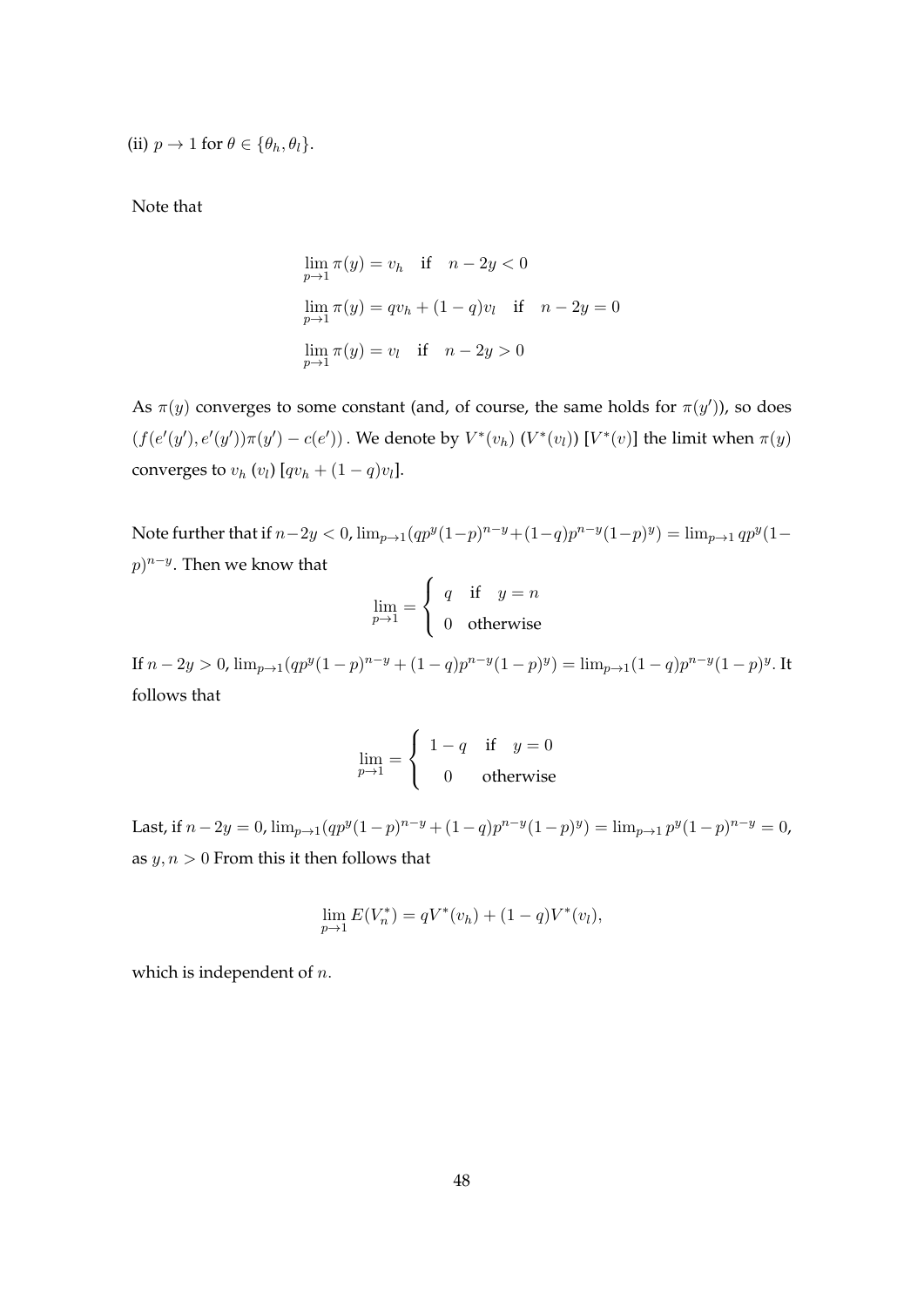(iii)  $q \rightarrow 1$ .

Notice that,

$$
\lim_{q \to 1} (qp^y (1-p)^{n-y} + (1-q)p^{n-y} (1-p)^y) = p^{n-y} (1-p)^y,
$$
  

$$
\lim_{q \to 1} \pi(y) = v_h.
$$

It follows that  $\lim_{q\to 1} E(V_n^*)$  is a constant and independent of  $n$ .

Next,  $q \rightarrow 0$ .

$$
\lim_{q \to 0} (qp^y (1-p)^{n-y} + (1-q)p^{n-y} (1-p)^y) = p^{n-y} (1-p)^y,
$$
  

$$
\lim_{q \to 0} \pi(y) = v_l,
$$

and  $\lim_{q\to 0} E(V_n^*)$  is constant.

(iv) Abundance of Information:  $n_{ext} \rightarrow \infty$ .

We want to show that

$$
\lim_{n \to \infty} E(V_n^*) = E(V^*).
$$

We know that for each  $n$ ,  $E(V_n^*) \leq E(V_{n+1}^*)$  as  $V_n^*$  is a submartingale and that  $E(V_n^*) \leq v_h$ for all  $n$ . By the monotone convergence theorem, we know that a finite limit exists, which we denote by  $E(V^*)$ .

## **Proof of Proposition [6:](#page-25-0) Trade-Off Between Information and Peer Pressure**

We assume that a D-worker has a higher degree and hence more signals  $n_{int}$  and has clustering  $(sr)^D$ . In turn, a C-worker has a lower degree and thus a lower number of signals (and therefore  $s^D > s^C$ ) but higher clustering and therefore  $(sr)^C > (sr)^D$ . Further, assume  $v_l = 0$ .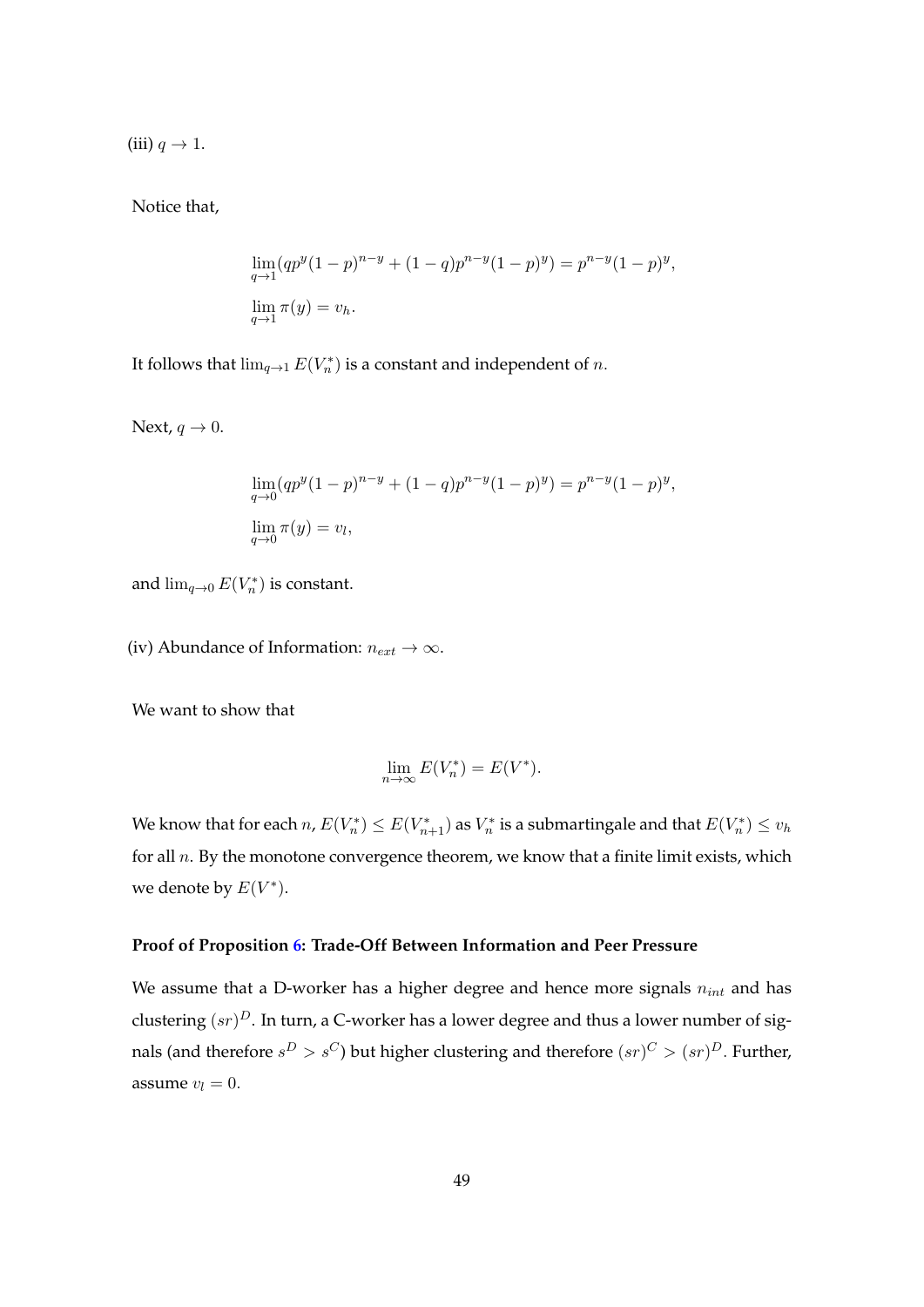(i) Wage Dynamics:

Claim 1:  $w^D(\theta) > w^C(\theta) \Rightarrow E(w'^D) > E(w'^C)$ .

From definition [\(2\)](#page-23-0), it follows that the second period expected wage across states is defined as

$$
E(w') = qw'(\theta, \theta'_h) + (1-q)w'(\theta, \theta'_l) = qw'(\theta, \theta'_h)
$$

where the second equality is due to  $v_l = 0$  and where we dropped the subindex *i* for convenience. Also, recall

$$
w'(\theta, \theta'_{h}) \equiv sPr(\gamma'_{g}|\theta)E(e'(y')|\theta_{h})f(1, 1)v_{h}
$$

where  $Pr(\gamma_g'|\theta) \equiv E(e(y)|\theta) r f(1,1) + 1 - r.$  Suppose that in the first period  $w^D(\theta) > w^C(\theta)$ , implying  $E(e(y)^D|\theta) > E(e(y)^C|\theta)$ . Moreover, by assumption,  $s^C < s^D$  and  $(sr)^C >$  $(sr)^D$ . Hence,  $[sPr(\gamma_g|\theta)]^D > [sPr(\gamma_g|\theta)]^C$ . Last, by Proposition 2,  $E(e'(y')^D|\theta'_h) > E(e'(y')^C|\theta'_h)$ and therefore  $w^{D}(\theta, \theta'_{h}) > w^{C}(\theta, \theta'_{h})$ . Thus,  $w^{D}(\theta) > w^{C}(\theta)$  implies  $E(w^{D}) > E(w^{C})$ , which proves the claim.

Claim 2: (a) 
$$
w^D(\theta) = w^C(\theta) \Rightarrow E(w'^D) > E(w'^C)
$$
.  
\n(b)  $w^D(\theta) > w^C(\theta) \Rightarrow E(w'^D) > E(w'^C)$  even if  $E(e'(y')^D|\theta'_h) = E(e'(y')^C|\theta'_h)$ .

(a) Even if  $w^D(\theta) = w^C(\theta)$  and thus  $E(e(y)^D|\theta) = E(e(y)^C|\theta)$ , we have  $[sPr(\gamma_g|\theta)]^D >$  $[sPr(\gamma_g|\theta)]^C$  due to  $s^C < s^D$  and  $(sr)^C > (sr)^D$ . Also, by Proposition 2,  $E(e'(y')^D|\theta'_h) >$  $E(e'(y')^C|\theta'_h)$  and therefore  $w'^D(\theta, \theta'_h) > w'^C(\theta, \theta'_h)$ . It follows:  $w^D(\theta) = w^C(\theta) \Rightarrow E(w'^D) >$  $E(w'^C)$ .

(b) We use a similar argument as in (a). Even if uncertainty vanishes in the second period, that is even if the D-worker loses his informational advantage, implying  $E(e'(y')^D|\theta'_h) = E(e'(y')^C|\theta'_h)$ , it holds that if  $w^D(\theta) > w^C(\theta)$  then  $E(w'^D) > E(w'^C)$ , because  $[sPr(\gamma_q|\theta)]^D > [sPr(\gamma_q|\theta)]^C$ .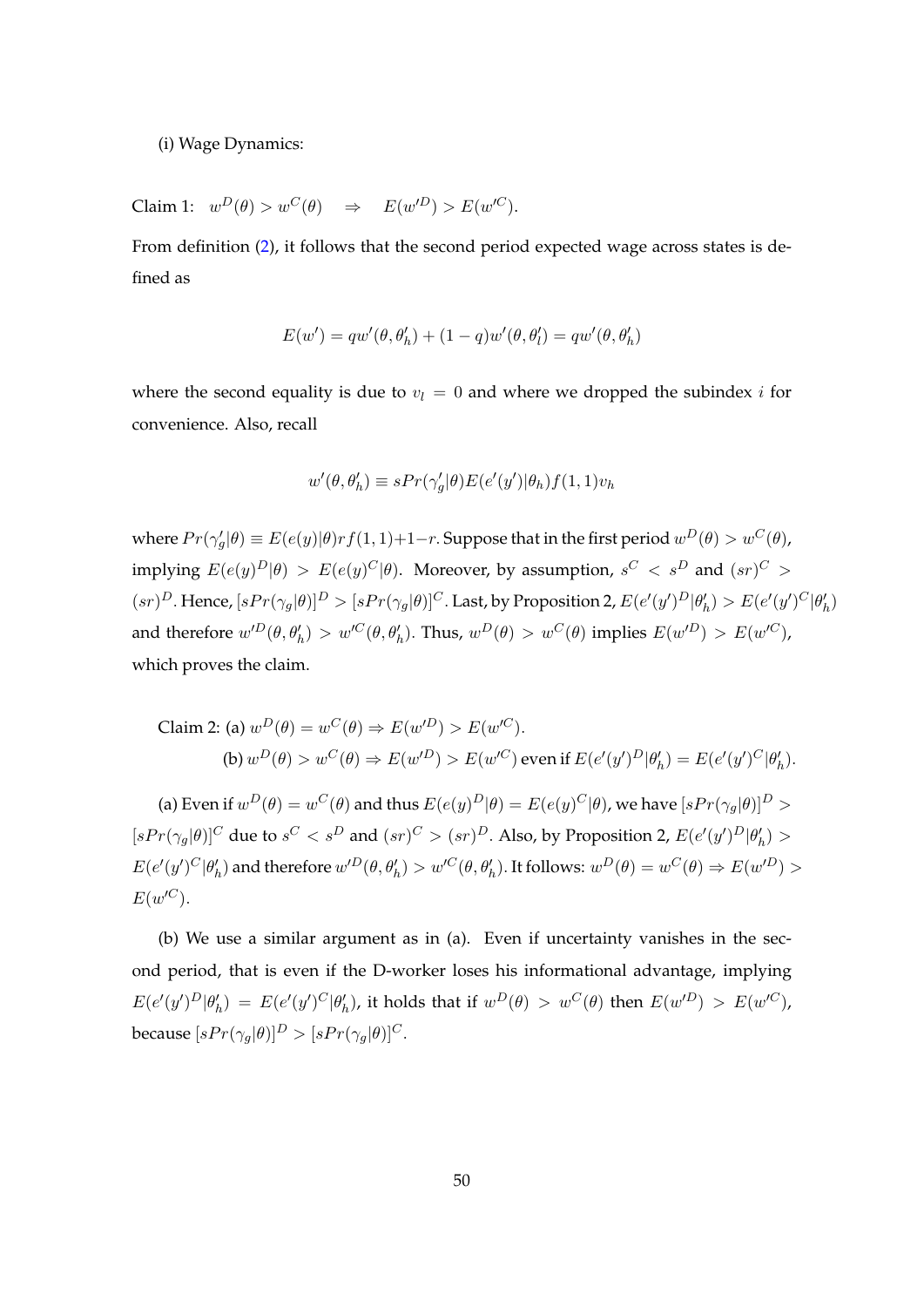#### (ii) Comparative Advantage:

We want to show that  $\frac{E(w^C)}{E(w^D)}$  increases in n, q and  $p > p^*$  if  $E(\pi(y)|\theta_h)$  and  $EV^*(y')$ are sufficiently concave in  $n$ ,  $q$  and  $p$ , respectively. First notice that, assuming  $v_l = 0$ ,

$$
\frac{E(w^C)}{E(w^D)} = \frac{qw^C(\theta_h)}{qw^D(\theta_h)} = \frac{[E(\pi(y)|\theta_h)]^C + \beta(sr)^C [EV^*(\gamma'_g, y')]^C}{[E(\pi(y)|\theta_h)]^D + \beta(sr)^D [EV^*(\gamma'_g, y')]^D}
$$
(19)

where we used the definition of wages and the expression for equilibrium effort [\(7\)](#page-21-2). We want to show that [\(19\)](#page-51-0) is increasing as uncertainty vanishes. To illustrate the argument, we show this for the case of increasing  $n$  (strictly, speaking we let  $n_{ext}$  increase). We adopt the following notation

<span id="page-51-0"></span>
$$
[E(\pi(y)|\theta_h)]^C = E(\pi(y_n)|\theta_h)
$$

$$
[E(\pi(y)|\theta_h)]^D = E(\pi(y_{n+1})|\theta_h)
$$

$$
[EV^*(\gamma'_g, y')]^C = EV^*(y'_n)
$$

$$
[EV^*(\gamma'_g, y')]^D = EV^*(y'_{n+1})
$$

$$
(sr)^C = \overline{sr}
$$

$$
(sr)^D = \underline{sr}
$$

We will show that  $(19)$  is increasing in *n*, that is,

$$
\frac{E(\pi(y_n)|\theta_h) + \beta \overline{sr}EV^*(y'_n)}{E(\pi(y_{n+1})|\theta_h) + \beta \underline{sr}EV^*(y'_{n+1})} > \frac{E(\pi(y_{n-1})|\theta_h) + \beta \overline{sr}EV^*(y'_{n-1})}{E(\pi(y_n)|\theta_h) + \beta \underline{sr}EV^*(y'_n)}
$$
(20)

if  $E(\pi(y)|\theta_h)$  and  $EV^*(y')$  are sufficiently concave, i.e. if

<span id="page-51-3"></span><span id="page-51-2"></span><span id="page-51-1"></span>
$$
EV^*(y'_n)^2 > EV^*(y'_{n-1})EV^*(y'_{n+1})
$$
\n(21)

$$
E(\pi(y_n)|\theta_h)^2 > E(\pi(y_{n+1}|\theta_h))E(\pi(y_{n-1})|\theta_h)
$$
\n(22)

$$
\frac{EV^*(y'_n)}{EV^*(y'_{n-1})} \frac{E(\pi(y_n)|\theta_h)}{E(\pi(y_{n+1})|\theta_h)} > \frac{\overline{sr}}{\underline{sr}} > \frac{EV^*(y'_{n+1})}{EV^*(y'_n)} \frac{E(\pi(y_{n-1})|\theta_h)}{E(\pi(y_n)|\theta_h)}.
$$
\n(23)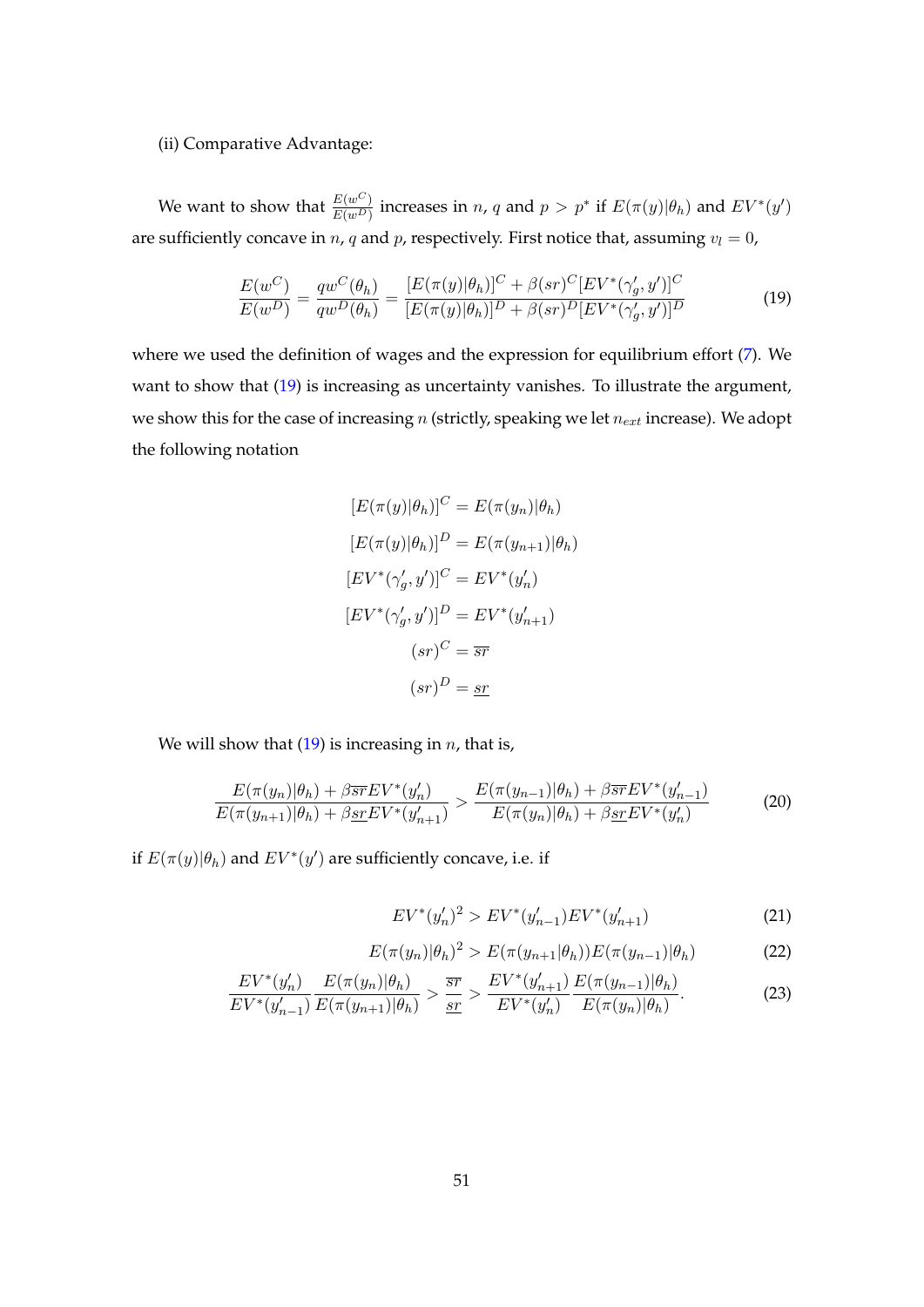To show this, rearrange  $(20)$  to get:

$$
[E(\pi(y_n)|\theta_h)]^2 - E(\pi(y_{n+1})|\theta_h)E(\pi(y_{n-1})|\theta_h) +
$$
  

$$
\frac{\mathrm{sr}\overline{s}\overline{r}}{\mathrm{sr}^2}(\left[EV^*(y'_n)\right]^2 - EV^*(y'_{n+1})EV^*(y'_{n-1})) +
$$
  

$$
\beta\overline{\mathrm{sr}}E(\pi(y_n)|\theta_h)EV^*(y'_n) - \beta\overline{\mathrm{sr}}E(\pi(y_{n-1})|\theta_h)EV^*(y'_{n+1}) +
$$
  

$$
\beta\overline{\mathrm{sr}}E(\pi(y_n)|\theta_h)EV^*(y'_n) - \beta\overline{\mathrm{sr}}E(\pi(y_{n+1})|\theta_h)EV^*(y'_{n-1}) > 0
$$

This expression is positive if [\(21\)](#page-51-2)-[\(23\)](#page-51-3) hold. To see that [\(21\)](#page-51-2)-[\(23\)](#page-51-3) are implied by sufficiently strong concavity note the following. A function  $f(n)$  is *log-concave* if:

<span id="page-52-1"></span><span id="page-52-0"></span>
$$
f(n+1)f(n-1) < f(n)^2 \tag{24}
$$

Hence, for [\(21\)](#page-51-2)-[\(23\)](#page-51-3) to hold,  $E(\pi(y)|\theta_h)$  and  $EV^*(y')$  must be sufficiently log-concave. But concavity implies log-concavity: Concavity of an increasing discrete function means

$$
\frac{1}{2}(f(n+1) + f(n-1)) < f(n) \tag{25}
$$

Then [\(25\)](#page-52-0) implies [\(24\)](#page-52-1) since

$$
\frac{1}{2}(f(n+1) + f(n-1)) > (f(n+1)f(n-1))^{0.5}.
$$

Last, we established before that  $E(\pi(y)|\theta_h)$  and  $EV^*(y')$  are increasing in  $n$  and converge. Consequently, for all  $n > n^*$ ,  $E(\pi(y)|\theta_h)$  and  $EV^*(y')$  are concave as defined in [\(25\)](#page-52-0). We focus on the part of the parameter space where  $E(\pi(y)|\theta_h)$  and  $EV^*(y')$  are sufficiently concave, i.e. where conditions [\(21\)](#page-51-2)-[\(23\)](#page-51-3) hold.

The arguments that [\(19\)](#page-51-0) is increasing in  $p$  (for  $p > p^*$ ) and  $q$  are analogous and slightly simpler because  $E(\pi(y)|\theta_h)$  and  $EV^*(y')$  are continuously differentiable in p and q. We omit them for brevity and instead highlight some of our simulation results.

To graphically illustrate the comparative advantage results, we compute a parametric example of this model and provide some simulations. Effort and cost functions are respectively given by  $f(e_i,e_j)=\sqrt{e_i,e_j}$  and  $c(e_i)=\frac{1}{2}e_i^2.$  We set the parameters s.t.  $e < e_{max}$ always holds (see Table [6\)](#page-53-1).